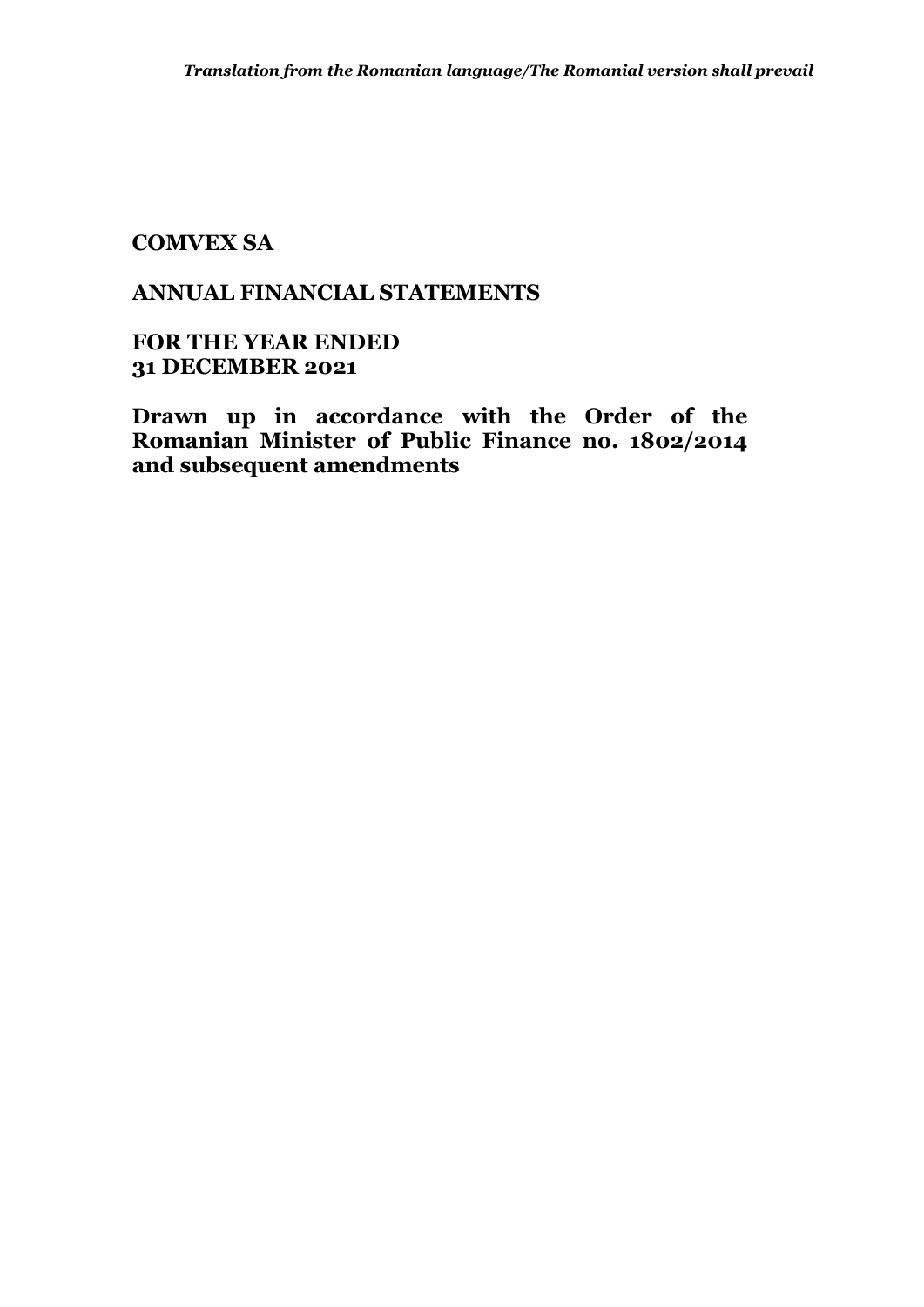#### **ANNUAL FINANCIAL STATEMENTS**

# **FOR THE YEAR CONCLUDED 31 DECEMBER 2021**

# **CONTENTS PAGE** Balance sheet 1 - 3 Profit and loss statement 4 - 6 Statement of treasury cash flows 7 Statement of changes in shareholders' equity 8 - 9 Notes to the financial statements 10 - 38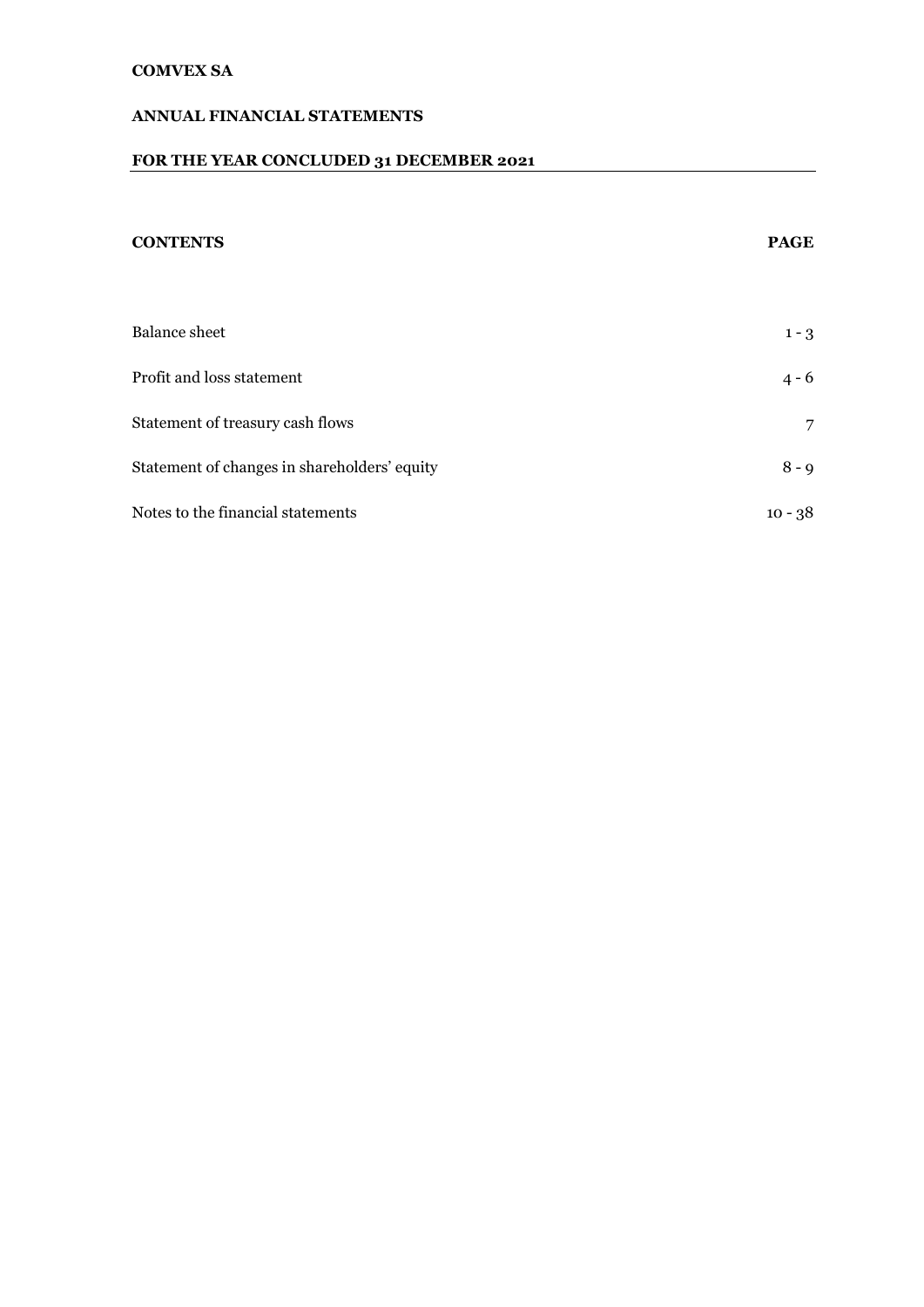#### **BALANCE SHEET (Code 10)**

|                                            |    |                | Row Note 31 December 2020<br>(RON) | 31 December 2021<br>(RON) |
|--------------------------------------------|----|----------------|------------------------------------|---------------------------|
|                                            |    |                |                                    |                           |
| A. FIXED ASSETS                            |    |                |                                    |                           |
| I. INTANGIBLE ASSETS                       |    |                |                                    |                           |
| 1. Concessions, patents, licenses,         |    |                |                                    |                           |
| trademarks, similar rights and values      |    |                |                                    |                           |
| and other intangible assets                | 01 | (a)            | 1.651.813                          | 1.139.316                 |
| <b>TOTAL</b>                               | 02 |                | 1.651.813                          | 1.139.316                 |
| <b>II. TANGIBLE ASSETS</b>                 |    |                |                                    |                           |
| 1. Lands and buildings                     | 03 | 1 <sub>b</sub> | 182.402.880                        | 182.011.293               |
| 2. Technical installations and machines    | 04 |                | 241.443.860                        | 237.238.890               |
| 3. Other equipment, tools and furniture    | 05 |                | 310.300                            | 1.078.479                 |
| 4. Tangible assets in progress             | 06 |                | 19.444.955                         | 14.069.407                |
| 5. Advances                                | 07 |                | 1.143.063                          | 1.006.948                 |
| <b>TOTAL</b>                               | 08 |                | 444.745.058                        | 435.405.017               |
| <b>III. FINANCIAL ASSETS</b>               |    |                |                                    |                           |
| 1. Shares in subsidiaries                  | 09 | 1c)            | 400                                | 400                       |
| <b>TOTAL</b>                               | 10 |                | 400                                | 400                       |
| FIXED ASSETS - TOTAL                       | 11 |                | 446.397.271                        | 436.544.733               |
| <b>B. CURRENT ASSETS</b>                   |    |                |                                    |                           |
| I. INVENTORY                               |    |                |                                    |                           |
| 1. Raw materials and consumables           | 12 |                | 16.877.736                         | 20.420.874                |
| 2. Finished products and goods             |    |                | 4.359                              | 4.833                     |
| 3. Advances                                | 13 |                | 351.147                            | 474.341                   |
| <b>TOTAL</b>                               | 14 |                | 17.233.242                         | 20.900.048                |
| <b>II. ACCOUNTS RECEIVABLE</b>             |    |                |                                    |                           |
| 1. Trade receivables                       | 15 |                | 18.109.173                         | 25.807.353                |
| 2. Receivables from associates and jointly | 16 |                |                                    |                           |
| controlled entities                        |    | 8i)            | 250.000                            |                           |
| 3. Other receivables                       | 17 |                | 1.882.223                          | 1.312.005                 |
| <b>TOTAL</b>                               | 18 |                | 20.241.396                         | 27.119.358                |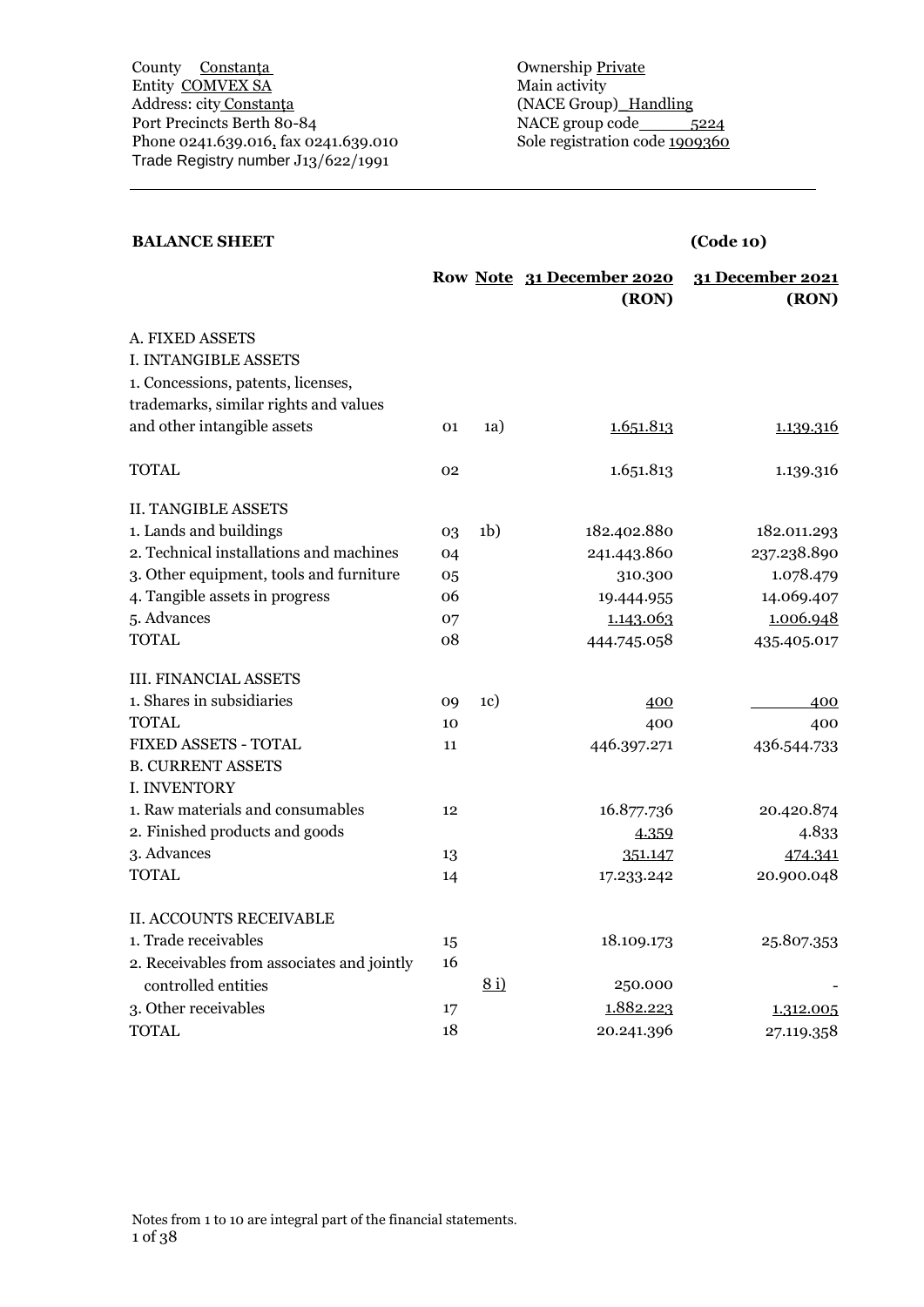#### **BALANCE SHEET**

|                                            |    |         | Row Note 31 December 2020<br>(RON) | 31 December 2021<br>(RON) |
|--------------------------------------------|----|---------|------------------------------------|---------------------------|
| IV. CASH AND BANK ACCOUNTS                 | 19 |         | 11.659.497                         | 18.463.924                |
| <b>CURRENT ASSETS - TOTAL</b>              | 20 |         | 49.134.135                         | 66.483.330                |
| C. PREPAID EXPENSES                        | 21 |         | 6.080.443                          | 6.433.596                 |
| 1. Amounts to be expensed in less than one |    |         |                                    |                           |
| year                                       | 22 |         | 1.436.880                          | 2.697.268                 |
| 2. Amounts to be expensed in more than one |    |         |                                    |                           |
| year                                       | 23 |         | 4.643.563                          | 3.736.328                 |
| D. LIABILITIES: AMOUNTS TO BE PAID         |    |         |                                    |                           |
| IN LESS THAN ONE YEAR                      |    |         |                                    |                           |
| 1. Amounts due to credit institutions      | 24 | (4,8c)  | 35.588.430                         | 32.712.872                |
| 2. Advances cashed for orders              | 25 |         | 63.962                             | 63.962                    |
| 3. Trade liabilities - suppliers           | 26 |         | 19.664.301                         | 16.224.427                |
| 4. Other liabilities, including tax        |    |         |                                    |                           |
| and social security payables               | 27 |         | 4.509.047                          | 6.131.517                 |
| <b>TOTAL</b>                               | 28 |         | 59.825.740                         | 55.132.778                |
| E. NET CURRENT ASSETS /                    |    |         |                                    |                           |
| NET CURRENT LIABILITIES                    | 29 |         | (9.680.143)                        | 13.610.281                |
| F. TOTAL ASSETS LESS                       |    |         |                                    |                           |
| <b>CURRENT LIABILITIES</b>                 | 30 |         | 441.360.691                        | 453.891.342               |
| G. LIABILITIES: AMOUNTS TO BE PAID         |    |         |                                    |                           |
| IN MORE THAN ONE YEAR                      |    |         |                                    |                           |
| 1. Amounts due to credit institutions      | 31 | (4, 8c) | 147.894.392                        | 127.464.046               |
| 2. Amounts owed to associates and jointly  |    |         |                                    |                           |
| controlled entities                        |    | 8i)     | 9.738.800                          | 9.896.200                 |
| 3. Other liabilities, including tax        |    |         |                                    |                           |
| and social security payables               | 32 |         |                                    | 322.686                   |
| <b>TOTAL</b>                               | 33 |         | 157.633.192                        | 137.682.932               |
| H. PROVISIONS                              |    |         |                                    |                           |
| 1. Other provisions                        | 34 | 2)      | 2.863.425                          | 3.334.511                 |
| <b>TOTAL</b>                               | 35 |         | 2.863.425                          | 3.334.511                 |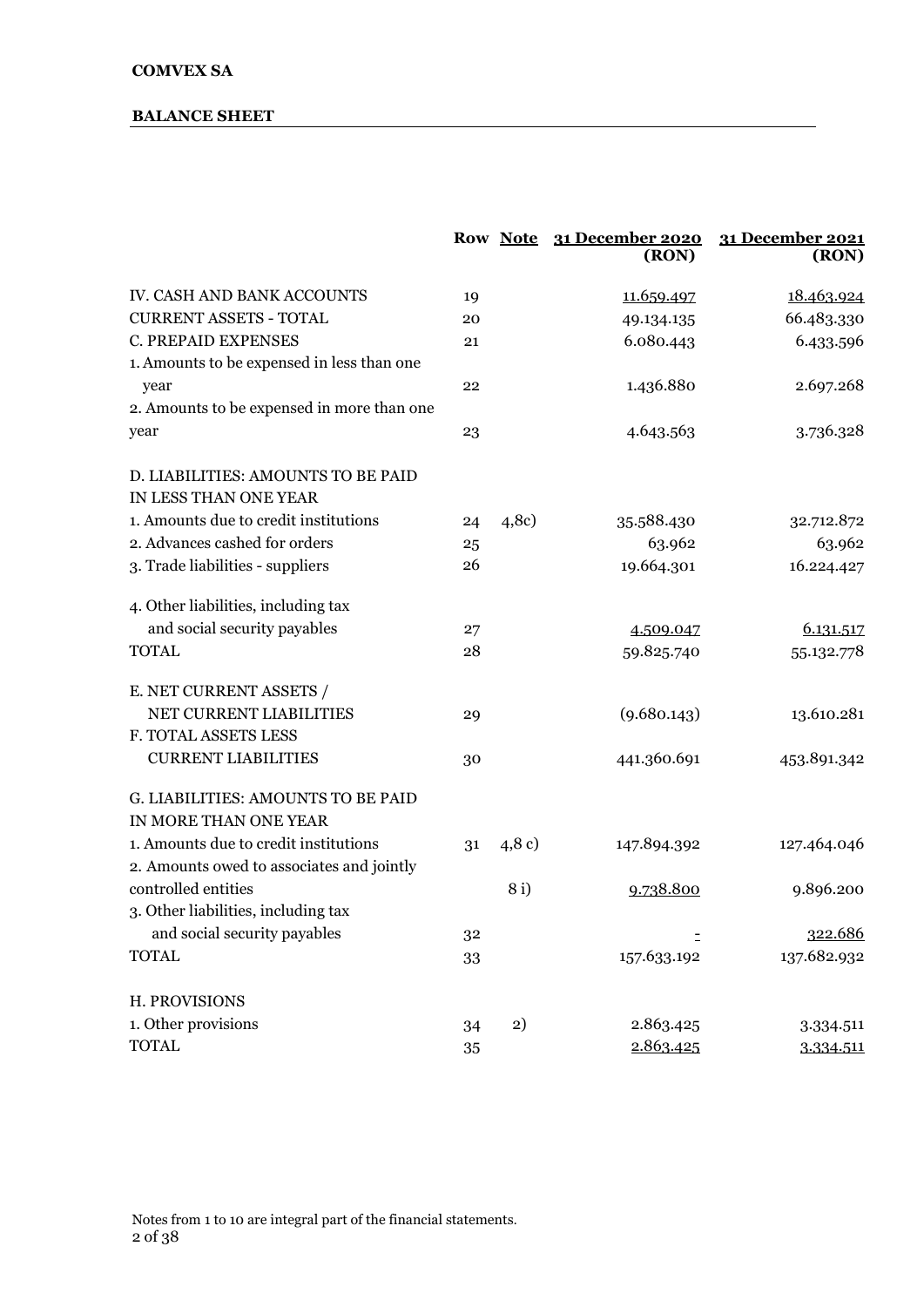#### **BALANCE SHEET**

|                                              | <b>Row</b> | <b>Note</b>    | 31 December 2020 | 31 December 2021 |
|----------------------------------------------|------------|----------------|------------------|------------------|
|                                              |            |                | (RON)            | (RON)            |
| I. INCOME IN ADVANCE                         |            |                |                  |                  |
| 1. Subsidies for investments                 | 36         |                | 5.530.822        | 5.165.266        |
| Amounts to be released in less than one year | 37         |                | 425.418          | 437.539          |
| Amounts to be released in more than one year | 38         |                | 5.105.404        | 4.727.727        |
| <b>TOTAL</b>                                 | 39         |                | 5.530.822        | 5.165.266        |
| <b>J. CAPITAL AND RESERVES</b>               |            |                |                  |                  |
| I. SHARE CAPITAL                             |            |                |                  |                  |
| 1. Subscribed and paid up share capital      | 40 6b)     |                | 29.139.928       | 29.139.928       |
| <b>TOTAL</b>                                 | 41         |                | 29.139.928       | 29.139.928       |
|                                              |            |                |                  |                  |
| <b>II. SHARE CAPITAL PREMIUMS</b>            | 42         |                | 41.553           | 41.553           |
| <b>III. REVALUATION RESERVES</b>             | 43         | 1 <sub>b</sub> | 81.275.823       | 76.490.045       |
| <b>IV. RESERVES</b>                          |            |                |                  |                  |
| 1. Legal reserves                            | 44         |                | 4.568.150        | 5.827.986        |
| 2. Other reserves                            | 45         |                | 57.968.945       | 57.968.945       |
| <b>TOTAL</b>                                 | 46         |                | 62.537.095       | 63.796.931       |
|                                              |            |                |                  |                  |
|                                              |            |                |                  |                  |
| V. REPORTED PROFIT<br>Balance C              | 47         |                | 101.650.377      | 107.550.050      |
| VI. PROFIT OR LOSS OF                        |            |                |                  |                  |
| <b>FINANCIAL YEAR</b><br>Balance C           | 48         |                | 1.172.520        | 32.387.501       |
|                                              |            |                |                  |                  |
| Profit distribution                          | 49         |                | 58.626           | 1.259.836        |
|                                              |            |                |                  |                  |
| SHAREHOLDERS' EQUITY - TOTAL                 | 50         |                | 275.758.670      | 308.146.172      |
| SHAREHOLDERS' EQUITY - TOTAL                 | 51         |                | 275.758.670      | 308.146.172      |

Authorised for issue and signed on behalf of the Board of Directors as at 22.03.2022:

| ADMINISTRATOR                  | DRAWN UP BY,                           |
|--------------------------------|----------------------------------------|
| Name and surname PANAIT VIOREL | Name and surname OPREA IRINA           |
| Signature_                     | Position FINANCIAL DIRECTOR            |
|                                | $\mathbf{a}$ . The set of $\mathbf{a}$ |

Unit's stamp

Signature \_\_\_\_\_\_\_\_\_\_\_\_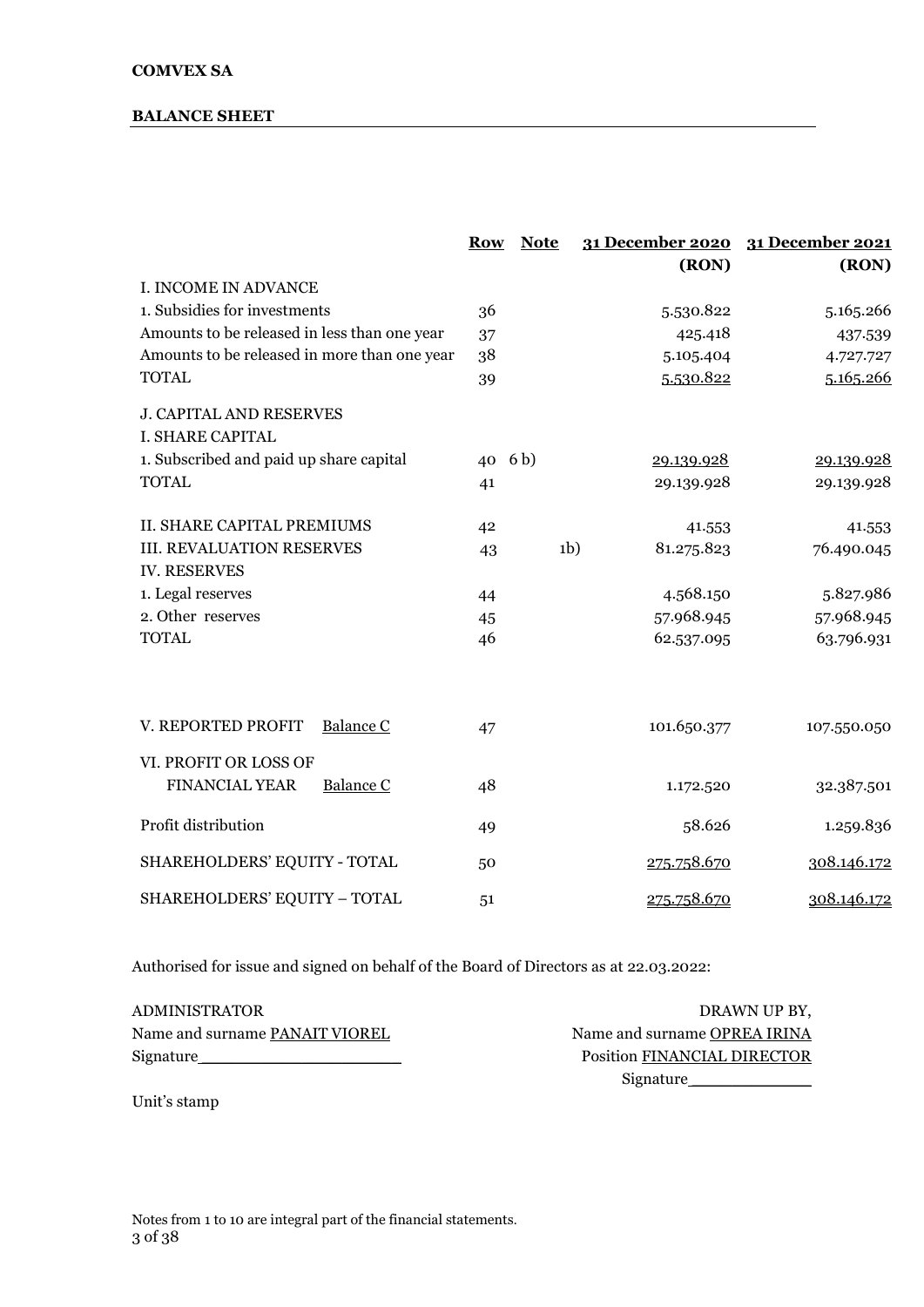#### **PROFIT AND LOSS STATEMENT**

|                                            |    | Row Note       | 2020        | 2021        |  |
|--------------------------------------------|----|----------------|-------------|-------------|--|
|                                            |    |                | (RON)       | (RON)       |  |
| 1. Net turnover                            | 01 |                | 89.549.921  | 161.235.635 |  |
| -out of which, the net turnover            |    |                |             |             |  |
| corresponding to the preponderent activity |    |                |             |             |  |
| actually performed                         | 02 |                | 77.898.590  | 152.545.861 |  |
| Revenues from services rendered            | 03 |                | 81.461.969  | 157.152.745 |  |
| Revenues from sales of goods               | 04 |                | 8.087.952   | 4.082.890   |  |
| 2. Revenues from production of tangible    |    |                |             |             |  |
| and intangible assets                      | 05 |                | 4.151.400   |             |  |
| 3. revenues from revaluation of tangible   |    |                |             |             |  |
| assets                                     | 06 | 1 <sub>b</sub> | 39.399      |             |  |
| 4. Other operating revenues:               | 07 |                | 7.021.521   | 8.563.075   |  |
| - out of which, income arising from        |    |                |             |             |  |
| subsidies for investments                  | 08 |                | 19.610      | 23.465      |  |
| <b>OPERATING INCOME - TOTAL</b>            | 09 |                | 100.762.241 | 169.798.710 |  |
| 5. a) Raw material and consumable          |    |                |             |             |  |
| Expenses                                   | 10 |                | 7.756.916   | 11.333.110  |  |
| Other material expenses                    | 11 |                | 571.839     | 620.507     |  |
| b) Other external expenses                 |    |                |             |             |  |
| (energy and water)                         | 12 |                | 6.413.250   | 12.152.819  |  |
| -out of which expenses with energy         |    |                |             |             |  |
| (acc.6051)                                 | 13 |                | 6.061.708   | 11.675.019  |  |
| c) Merchandise expenses                    | 14 |                | 6.683.601   | 3.572.433   |  |
| Trade discounts received                   | 15 |                | 28.715      | 21.735      |  |
| 6. Staff costs, out of which:              | 16 |                | 30.825.641  | 41.480.190  |  |
| a) Wages and salaries                      | 17 | 7 <sub>b</sub> | 28.799.564  | 39.071.244  |  |
| b) Expenses with insurance and social      |    |                |             |             |  |
| security                                   | 18 |                | 2.026.077   | 2.408.946   |  |
| 7. a) Tangible and intangible assets       |    |                |             |             |  |
| value adjustment                           | 19 | $(a)$ b)       | 11.251.070  | 21.519.597  |  |
| a.1) Expenses                              | 20 |                | 11.251.070  | 21.608.922  |  |
| a.2) Revenues                              | 21 |                |             | 89.325      |  |
| b) Current assets value adjustment         | 22 |                | 570.167     | 459.209     |  |
| b.1) Expenses                              | 23 |                | 666.168     | 459.209     |  |
| b.2) Revenues                              | 24 |                | 96.001      |             |  |
| 8. Other operating expenses                | 25 |                | 30.462.022  | 39.116.650  |  |
| 8.1 External services expenses             | 26 | 8 j)           | 22.764.235  | 32.498.050  |  |
| 8.2 Other taxes and similar                |    |                |             |             |  |
| expenses; transfers and contributions due  |    |                |             |             |  |
| under special regulations                  | 27 |                | 680.366     | 858.390     |  |
|                                            |    |                |             |             |  |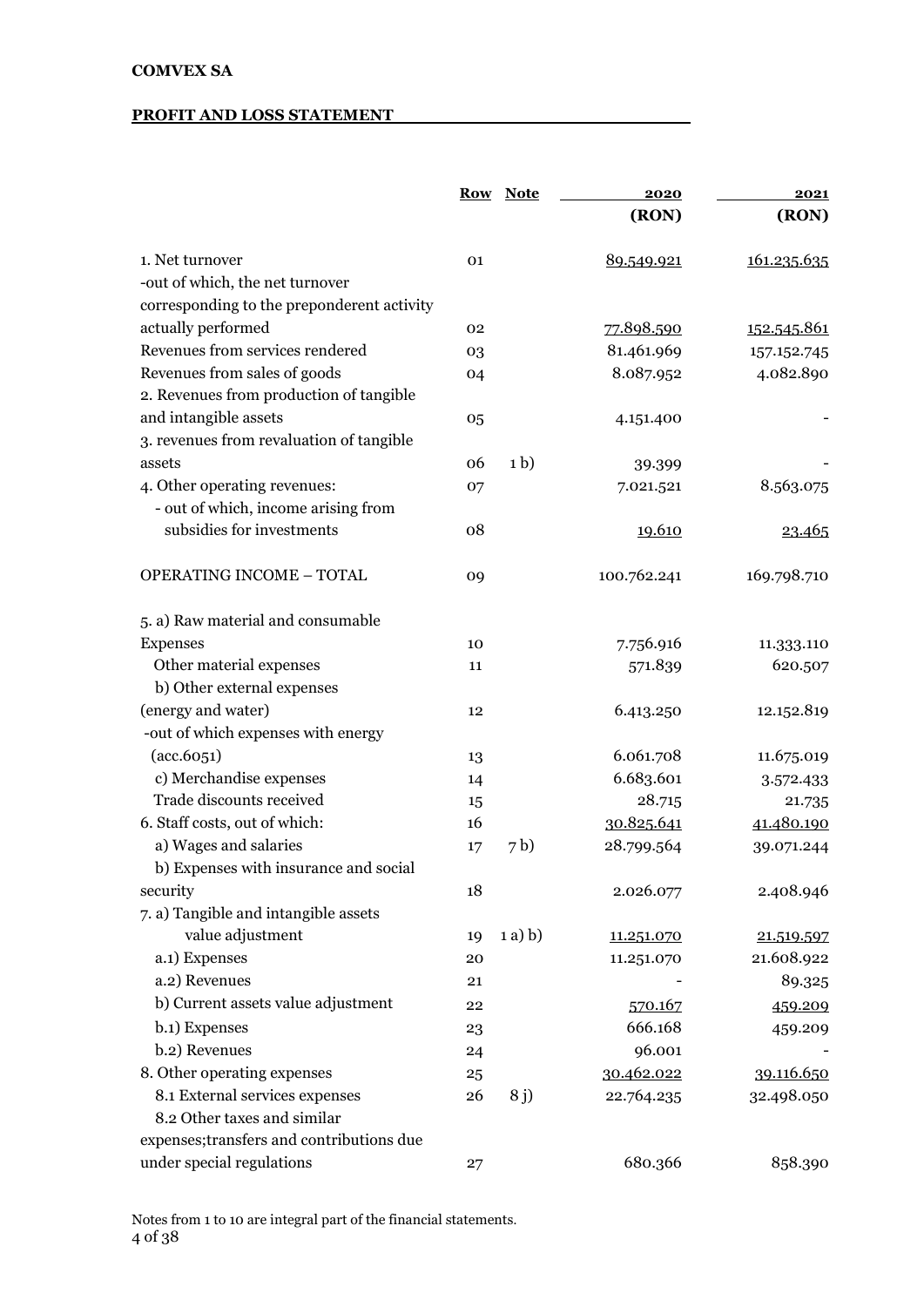#### **PROFIT AND LOSS STATEMENT**

|                                              |    | <b>Row Note</b> | 2020        | 2021        |
|----------------------------------------------|----|-----------------|-------------|-------------|
|                                              |    |                 | (RON)       | (RON)       |
| 8.3 Environment protection expenses          | 28 |                 | 309         | 313         |
| 8.4 Expenses from revaluation of tangible    |    |                 |             |             |
| assets                                       | 29 | 1 <sub>b</sub>  | 306.749     |             |
| 8.5 Expenses related to calamities and       |    |                 |             |             |
| other similar events                         | 30 |                 |             |             |
| 8.6 Other expenses                           | 31 |                 | 6.710.363   | 5.759.897   |
| Provisions adjustments                       | 32 |                 | 50.000      | 471.086     |
| Expenses                                     | 33 |                 | 50.000      | 471.086     |
| Revenues                                     | 34 |                 |             |             |
| <b>OPERATING EXPENSES - TOTAL</b>            | 35 |                 | 94.555.791  | 130.703.866 |
| OPERATING PROFIT                             |    |                 |             |             |
| - Profit                                     | 36 |                 | 6.206.450   | 39.094.844  |
| 9. Income from participating interests       | 37 |                 |             |             |
| 10. Interest income                          | 38 |                 | 3.898       | 1.491       |
| 11. Other financial income                   | 39 |                 | 859.768     | 1.582.869   |
| FINANCIAL INCOME - TOTAL                     | 40 |                 | 863.666     | 1.584.360   |
| 12. Value adjustment in respect of financial |    |                 |             |             |
| assets and financial investments held as     |    |                 |             |             |
| current assets                               | 41 |                 |             |             |
| - Expenses                                   | 42 |                 |             |             |
| - Revenues                                   | 43 |                 |             |             |
| 13. Interest expenses                        | 44 |                 | 1.107.719   | 4.005.392   |
| Other financial expenses                     | 45 |                 | 4.789.877   | 3.346.478   |
| FINANCIAL EXPENSES - TOTAL                   | 46 |                 | 5.897.596   | 7.351.870   |
| FINANCIAL PROFIT OR LOSS                     |    |                 |             |             |
| - Loss                                       | 47 |                 | 5.033.930   | 5.767.510   |
| TOTAL INCOME                                 | 48 |                 | 101.625.907 | 171.383.070 |
| <b>TOTAL EXPENSES</b>                        | 49 |                 | 100.453.387 | 138.055.736 |
| PROFIT OR GROSS LOSS (A)                     |    |                 |             |             |
| - Profit                                     | 50 |                 | 1.172.520   | 33.327.334  |
| 15. Income tax                               | 51 |                 |             | 939.833     |
| - Profit                                     | 52 |                 | 1.172.520   | 32.387.501  |

Authorised for issue and signed on behalf of the Board of Directors at 22.03.2022 by:

#### ADMINISTRATOR DRAWN UP BY,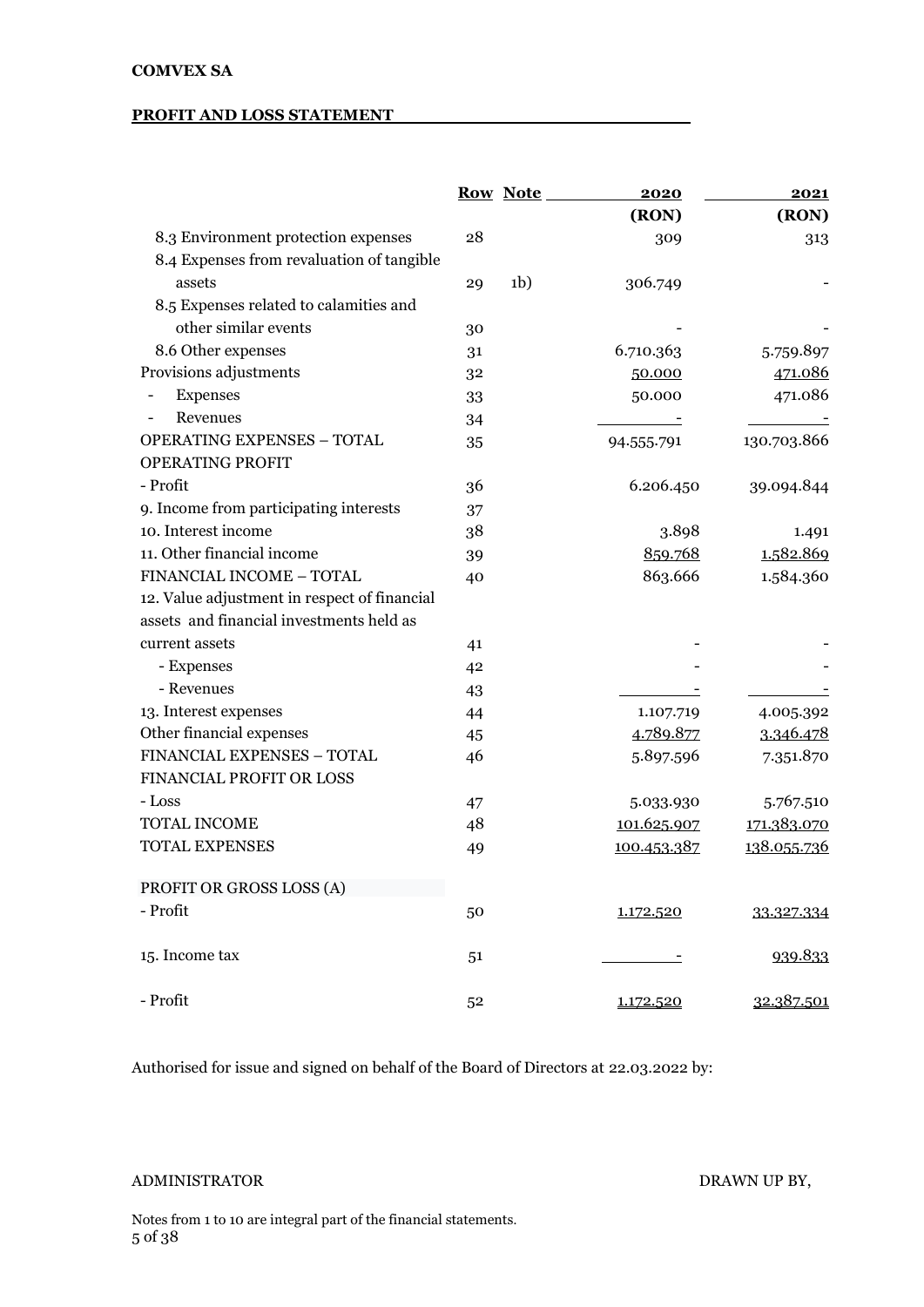#### **PROFIT AND LOSS STATEMENT**

Name and surname PANAIT VIOREL Name and surname OPREA IRINA

Unit's stamp

Signature \_\_\_\_\_\_\_\_\_\_\_\_\_\_\_\_\_\_\_\_ Position FINANCIAL MANAGER Signature \_\_\_\_\_\_\_\_\_\_\_\_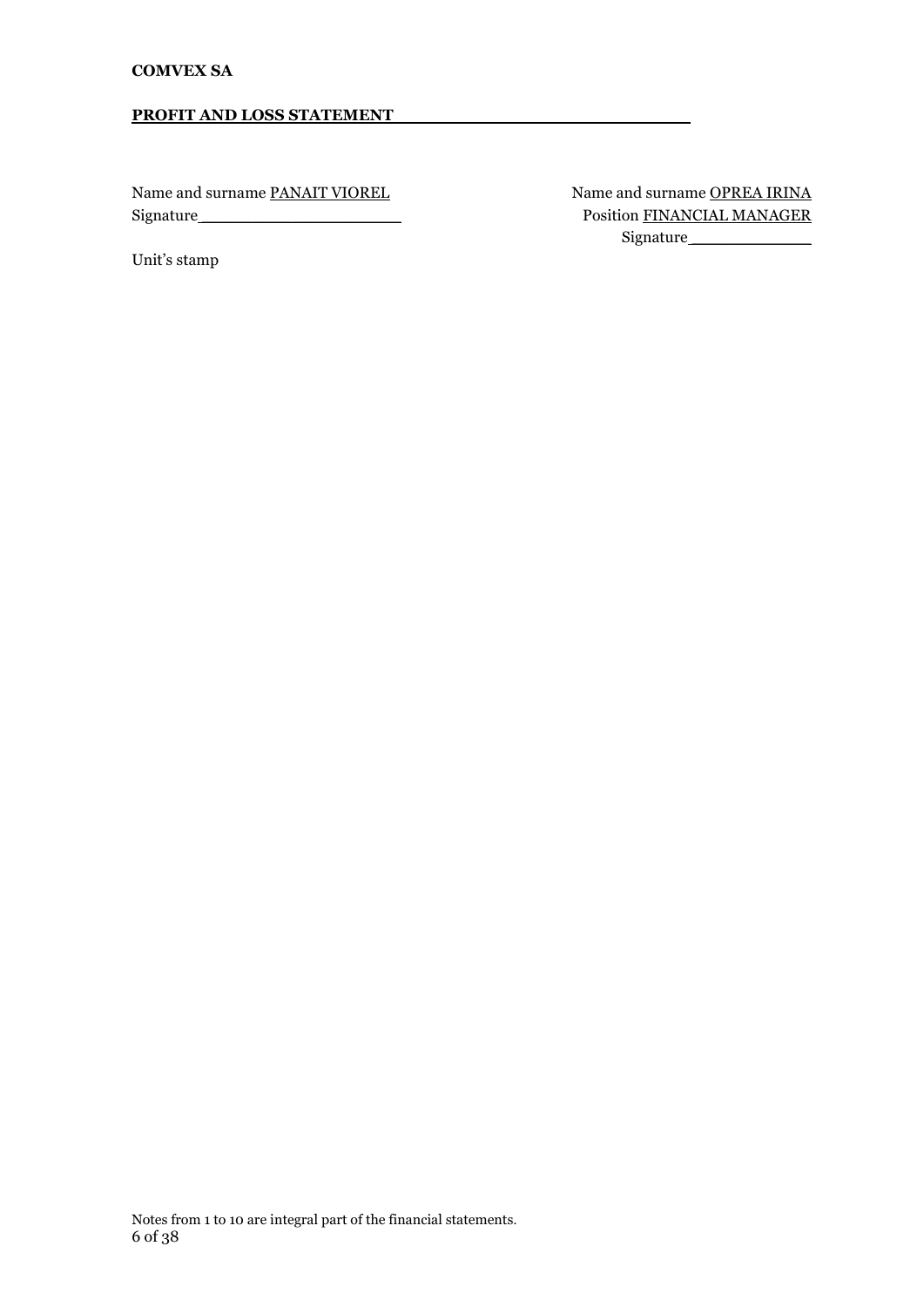#### **PROFIT AND LOSS STATEMENT**

|                                                       | <b>Note</b> | 2020<br>(RON)                | 2021<br>(RON) |
|-------------------------------------------------------|-------------|------------------------------|---------------|
| <b>Cash flows from operating activities:</b>          |             |                              |               |
| Net cash flows from operating activities              | 9           | 5.895.419                    | 46.194.054    |
| Interest paid                                         |             | (1.120.442)                  | (3.992.669)   |
| Income tax paid                                       |             |                              | (131.964)     |
| Net cash flow generated by operating                  |             |                              |               |
| activities                                            |             | 4.774.977                    | 42.069.421    |
| <b>Cash flows from investment activities:</b>         |             |                              |               |
| Cash payments for acquisition of land and fixed       |             |                              |               |
| assets, intangible assets and other long-term         |             |                              |               |
| assets                                                |             | (17.679.973)                 | (12.077.064)  |
| Cash proceeds from sale of land and buildings, plant  |             |                              |               |
| and equipment, intangible assets and other            |             |                              |               |
| long-term assets                                      |             | 50                           | 220.417       |
| Interest proceeds                                     |             | 3.898                        | 1.491         |
| Cash payment for acquisition of participating         |             |                              |               |
| interests or investments in financial assets          |             |                              |               |
| Net cash flow generated by investment                 |             |                              |               |
| activities                                            |             | (17.676.025)                 | (11.855.156)  |
| <b>Cash flows from financing activities:</b>          |             |                              |               |
| Cash proceeds from loans                              |             | 9.676.202                    | 4.948.982     |
| Cash repayment of loans                               |             | (2.834.436)                  | (30.088.166)  |
| Loans received                                        |             | (250.000)                    |               |
| Cash payments of the lessee for decrease of financial |             |                              |               |
| leasing liabilities                                   |             | (807.726)                    | (103.927)     |
| Effect on exchange rate fluctuations on loans and     |             |                              |               |
| liabilities                                           |             | 3.227.979                    | 1.833.273     |
| Dividends paid                                        |             |                              |               |
| Net cash flow generated by financing activities       |             | 9.012.019                    | (23.409.838)  |
| Net increase in cash and cash equivalents             |             |                              |               |
|                                                       |             | (3.889.029)                  | 6.804.427     |
| Cash and cash equivalents at the beginning of the     |             |                              |               |
| financial year                                        |             | 15.548.526                   | 11.659.497    |
|                                                       |             |                              |               |
| Cash and cash equivalents at the end of the           |             |                              |               |
| financial year                                        |             | 11.659.497                   | 18.463.924    |
|                                                       |             |                              |               |
| <b>ADMINISTRATOR</b>                                  |             |                              | DRAWN UP BY,  |
| Name and surname PANAIT VIOREL                        |             | Name and surname OPREA IRINA |               |
|                                                       |             | Position FINANCIAL MANAGER   |               |
|                                                       |             | Signature                    |               |

Unit's stamp

Notes from 1 to 10 are integral part of the financial statements. 7 of 38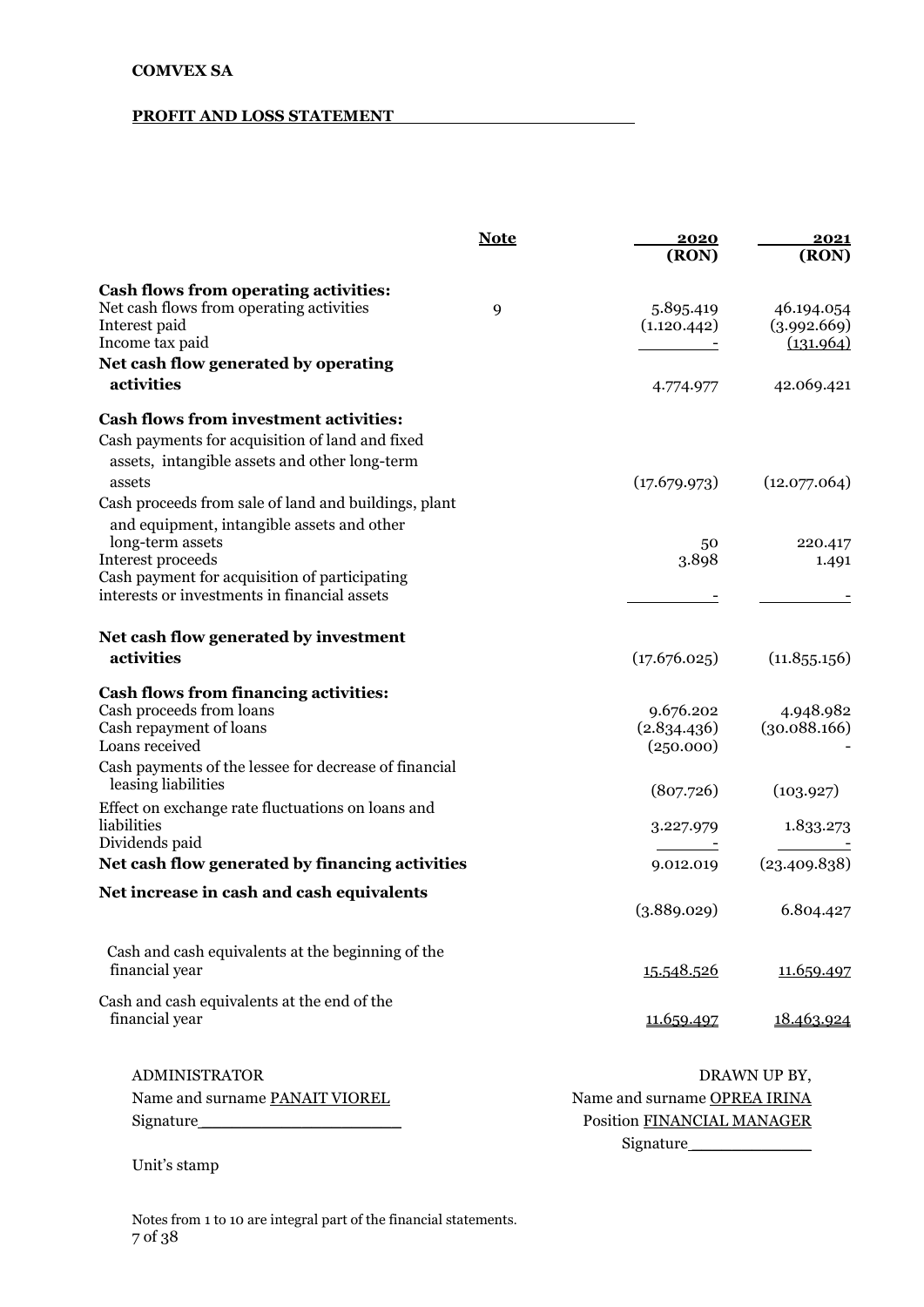### **STATEMENT OF CHANGES IN SHAREHOLDERS' EQUITY**

| Shareholders' equity               | <b>Balance</b> at     |                  | Decreases/           | <b>Balance</b> at |                  | Decreases/           | <b>Balance</b> at |
|------------------------------------|-----------------------|------------------|----------------------|-------------------|------------------|----------------------|-------------------|
| <b>Item</b>                        | <b>1 January 2020</b> | <b>Increases</b> | <b>Distributions</b> | 31 December 2020  | <b>Increases</b> | <b>Distributions</b> | 31 December 2021  |
|                                    | (RON)                 | (RON)            | (RON)                | (RON)             | (RON)            | (RON)                | (RON)             |
|                                    | 1                     | $\mathbf 2$      | 3                    | 4                 | 6                | 7                    | 8                 |
| Subscribed share capital (note 6b) | 29.139.928            |                  |                      | 29.139.928        |                  |                      | 29.139.928        |
| Share premium                      | 41.553                |                  |                      | 41.553            |                  |                      | 41.553            |
| Revaluation reserves (note 1b)     | 91.117.620            | 2.123.139        | 11.964.936           | 81.275.823        |                  | 4.785.778            | 76.490.045        |
| Legal reserves (note 3)            | 4.509.524             | 58.626           |                      | 4.568.150         | 1.259.836        |                      | 5.827.986         |
| Other reserves                     | 57.968.945            |                  |                      | 57.968.945        |                  |                      | 57.968.945        |
| Reported result representing the   |                       |                  |                      |                   |                  |                      |                   |
| profit not distributed or loss not |                       |                  |                      |                   |                  |                      |                   |
| covered                            |                       |                  |                      |                   |                  |                      |                   |
| Credit balance (note3)             | 58.614.565            | 7.588.260        | 432.830              | 65.769.995        | 1.113.894        |                      | 66.883.890        |
| Reported result from first time    |                       |                  |                      |                   |                  |                      |                   |
| adoption of IAS, except for IAS 29 |                       |                  |                      |                   |                  |                      |                   |
| Credit balance                     | 4.154.140             |                  |                      | 4.154.140         |                  |                      | 4.154.140         |
| Reported result from correction of |                       |                  |                      |                   |                  |                      |                   |
| accounting errors                  |                       |                  |                      |                   |                  |                      |                   |
| Credit balance                     | 1.783.997             |                  |                      | 1.783.997         |                  |                      | 1.783.997         |
| Reported result from               |                       |                  |                      |                   |                  |                      |                   |
| realised surplus from              |                       |                  |                      |                   |                  |                      |                   |
| revaluation reserves (note 1b)     | 26.580.761            | 3.361.484        |                      | 29.942.245        | 4.785.778        |                      | 34.728.023        |

Notes from 1 to 10 are integral part of the financial statements. 8 of 38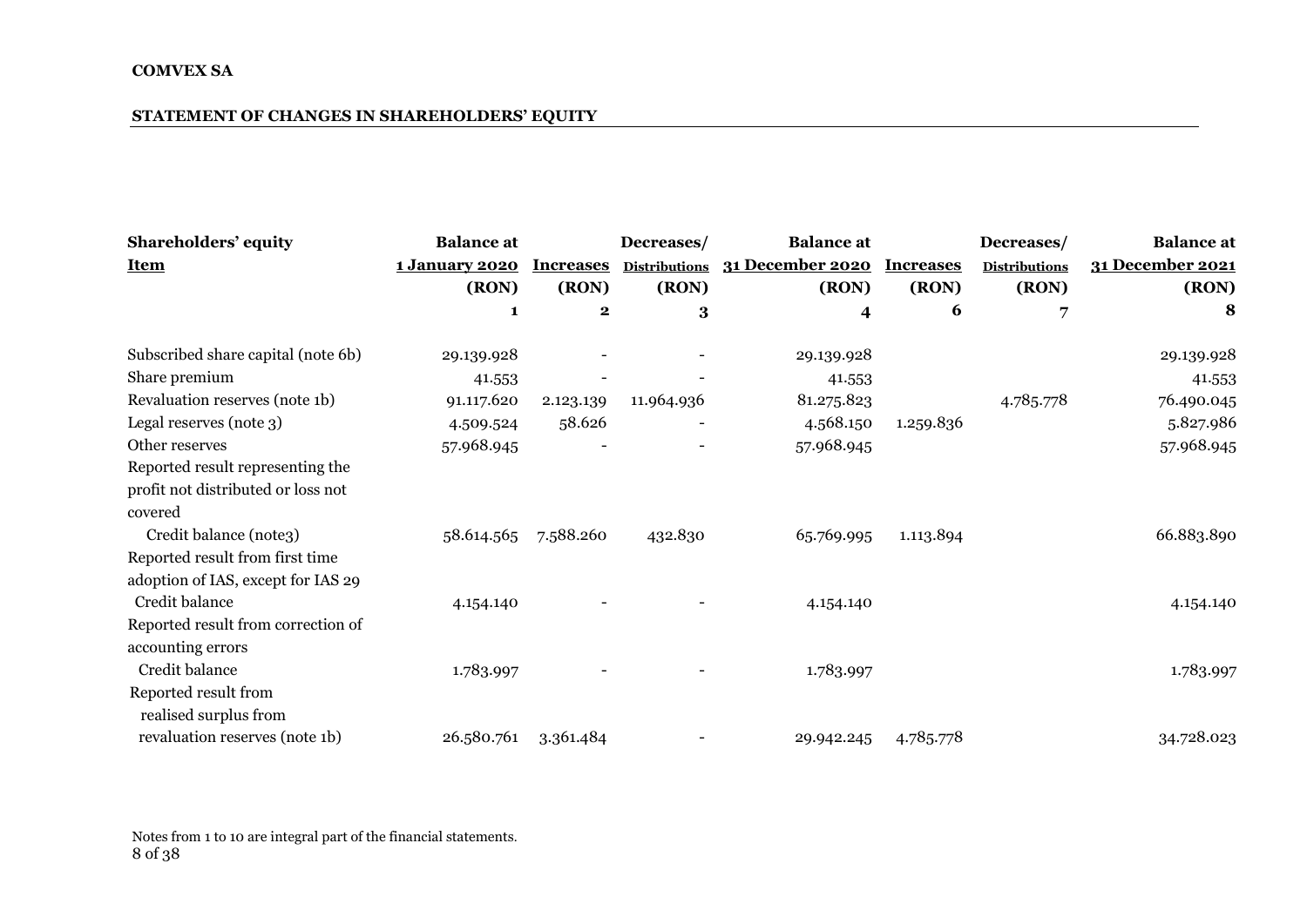#### **STATEMENT OF CHANGES IN SHAREHOLDERS' EQUITY**

| <b>Shareholders' equity</b>          | <b>Balance at</b>     |                  | Decreases/           | <b>Balance at</b> |                                | Decreases/           | <b>Balance</b> at |
|--------------------------------------|-----------------------|------------------|----------------------|-------------------|--------------------------------|----------------------|-------------------|
|                                      |                       |                  |                      | 31 December       |                                |                      |                   |
| <b>Item</b>                          | <b>1 January 2020</b> | <b>Increases</b> | <b>Distributions</b> | 2020              | <i><u><b>Increases</b></u></i> | <b>Distributions</b> | 31 December 2021  |
|                                      | (RON)                 | (RON)            | (RON)                | (RON)             | (RON)                          | (RON)                | (RON)             |
|                                      |                       | $\mathbf{2}$     | 3                    | 4                 | 6                              |                      | 8                 |
| Profit or loss of the financial year |                       |                  |                      |                   |                                |                      |                   |
| Credit balance                       | 15.293.843            | 1.172.520        | 15.293.843           | 1.172.520         | 32.387.501                     | 1.172.520            | 32.387.501        |
| Profit distribution (note 3)         | 15.293.843            | 58.626           | <u>15.293.843</u>    | 58.626            | 1.259.836                      | 58.626               | <u>1.259.836</u>  |
| Total shareholders' equity           | 281.066.463           | 6.657.143        | 11.964.936           | 275.758.670       | 38.287.173                     | 5.899.672            | 308.146.172       |

Other reserves represent reserves established by the Company from the profits of the previous years, mainly representing amounts allocated for investments financed from its own sources. Out of the total amount of lei 57,968,945, the amount of lei 14,478,573 represents reserves established from the profit of the year 2019, for which the Company benefited from tax exemption on the reinvested profit. These amounts will be taxed during the tax period in which they are used. The rest of the amounts are reserves established from net profit.

| <b>ADMINISTRATOR</b>           | DRAWN UP BY.                      |
|--------------------------------|-----------------------------------|
| Name and surname PANAIT VIOREL | Name and surname OPREA IRINA      |
| Signature                      | <b>Position FINANCIAL MANAGER</b> |

Unit's stamp

Name and surname OPREA IRINA Signature\_\_\_\_\_\_\_\_\_\_\_\_\_\_\_\_\_\_\_\_ Position FINANCIAL MANAGER Signature \_\_\_\_\_\_\_\_\_\_\_\_

Notes from 1 to 10 are integral part of the financial statements. 9 of 38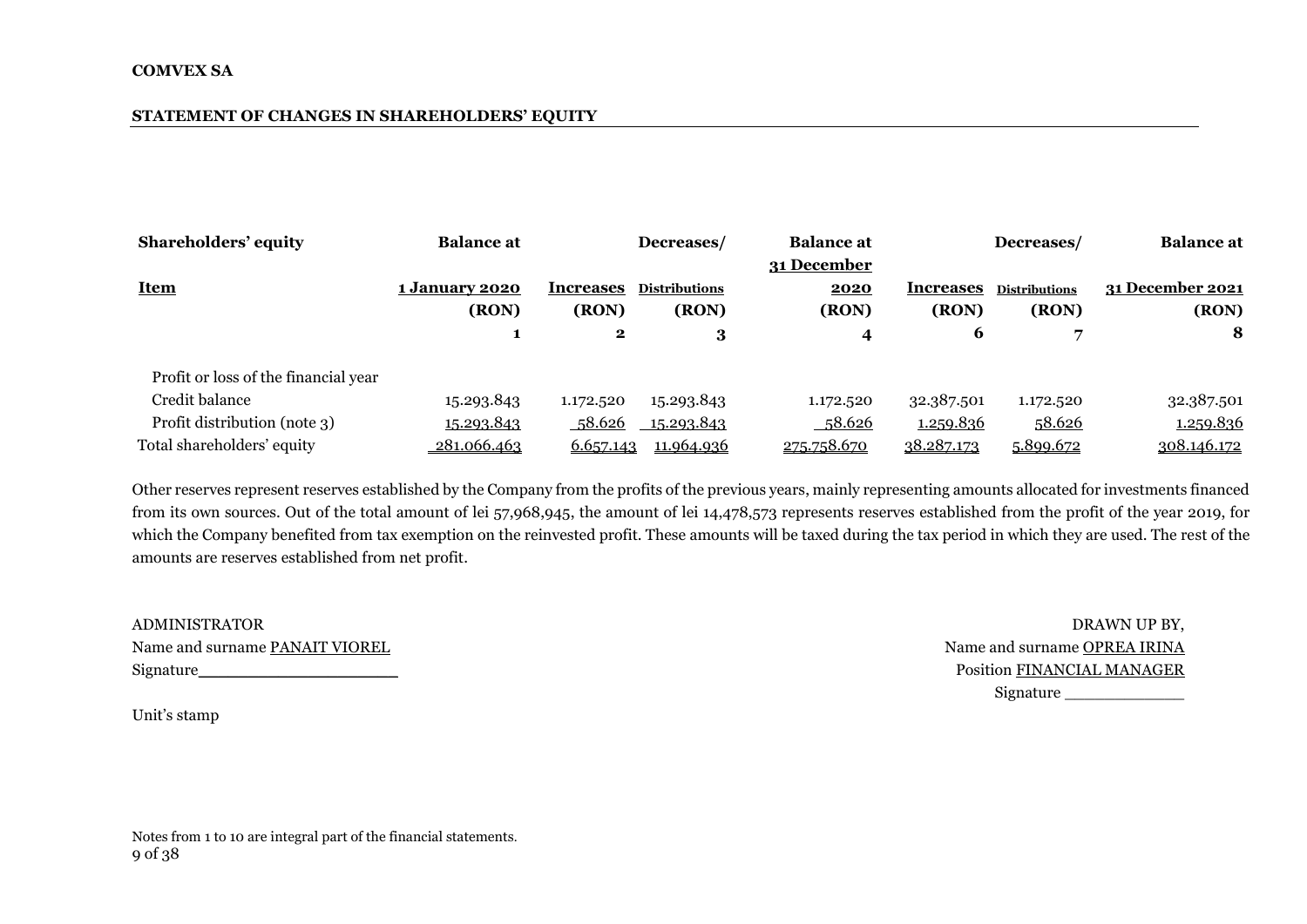# **FOR THE FINANCIAL YEAR ENDED AT 31 DECEMBER 2021**

# **REPORTING ENTITY**

These financial statements have been prepared by Comvex SA (the "Company").

#### **1 FIXED ASSETS**

**a) Intangible assets** 

|                                              | Concessions,<br>patents, licenses, trademarks, similar |  |  |
|----------------------------------------------|--------------------------------------------------------|--|--|
|                                              | rights and                                             |  |  |
|                                              | values and other                                       |  |  |
|                                              | Intangible                                             |  |  |
|                                              | <b>assets</b>                                          |  |  |
|                                              | (RON)                                                  |  |  |
| <b>Gross value</b>                           |                                                        |  |  |
| Balance at 1 January 2021                    | 3.712.431                                              |  |  |
| <b>Increases</b>                             | 98.964                                                 |  |  |
| Ceded assets, transfers and other reductions |                                                        |  |  |
| Balance at 31 December 2021                  | 3.811.395                                              |  |  |
|                                              |                                                        |  |  |
| Accumulated value adjustments (*)            |                                                        |  |  |
| Balance at 1 January 2021                    | 2.060.618                                              |  |  |
| Adjustments in the current financial year    | 611.461                                                |  |  |
| Reductions or reversals                      |                                                        |  |  |
| Balance at 31 December 2021                  | 2.672.079                                              |  |  |
| Net carrying amount                          |                                                        |  |  |
| at 1 January 2021                            | 1.651.813                                              |  |  |
| Net carrying amount                          |                                                        |  |  |
| at 31 December 2021                          | 1.139.316                                              |  |  |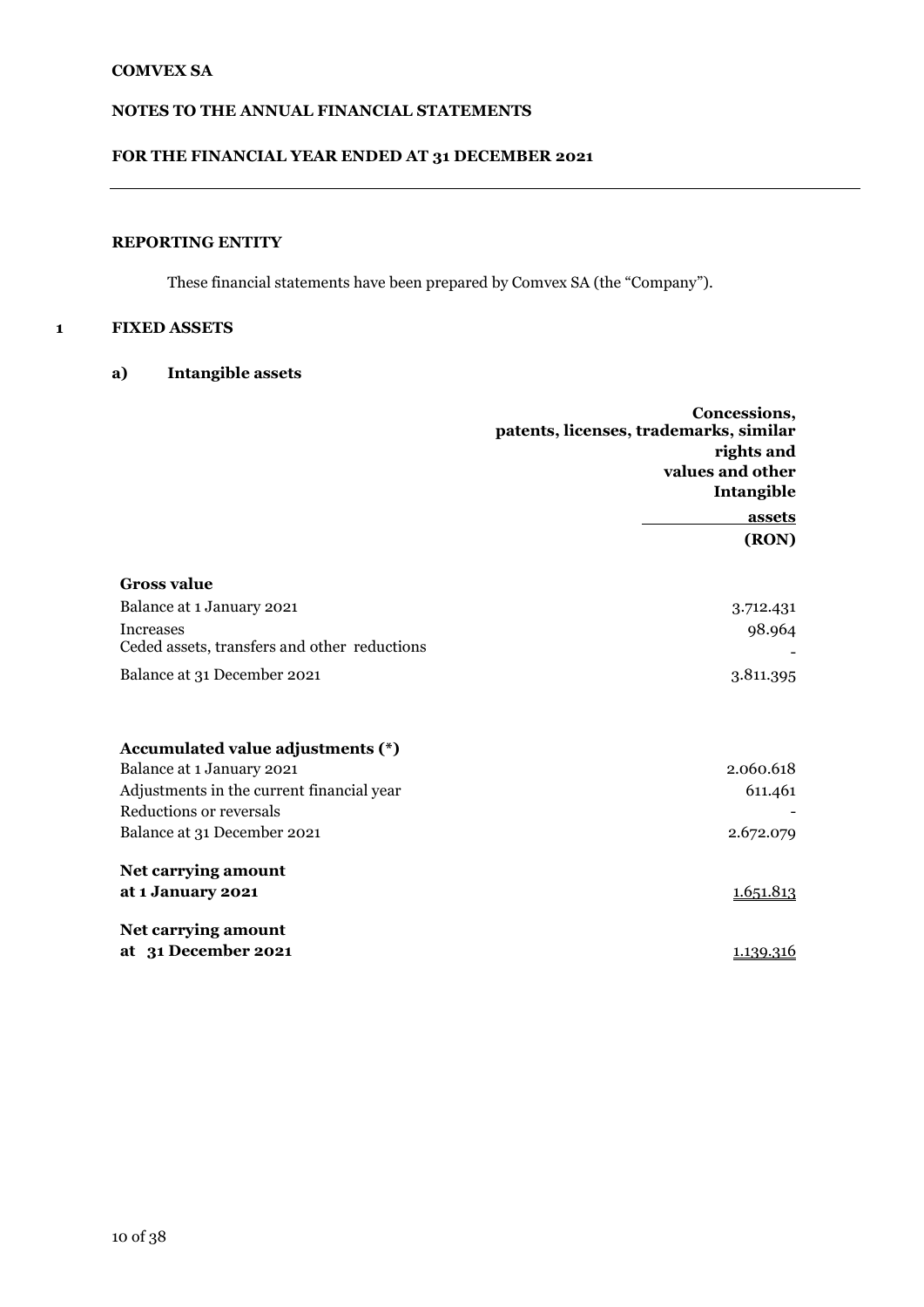# **FOR THE FINANCIAL YEAR ENDED AT 31 DECEMBER 2021**

# **b) Tangible assets**

|                                                                           | Lands<br>and<br>lands<br>improv<br>ements<br>(RON) | <b>Buildings</b><br>(RON) | <b>Technical</b><br>installation<br>$\bf{s}$<br>and<br>machines<br>(RON) | <b>Other</b><br>plant,<br>Equipment<br>, tools<br>and<br>furniture<br>(RON) | Tangible<br>assets<br>in<br>progres<br>$\underline{\mathbf{S}}$<br>(RON) | <b>Advances</b><br>(RON) | <b>Total</b><br>(RON) |
|---------------------------------------------------------------------------|----------------------------------------------------|---------------------------|--------------------------------------------------------------------------|-----------------------------------------------------------------------------|--------------------------------------------------------------------------|--------------------------|-----------------------|
| <b>Gross Value</b>                                                        |                                                    |                           |                                                                          |                                                                             |                                                                          |                          |                       |
| Balance at 1 January 2021                                                 |                                                    | 182.402.880               | 241.443.860                                                              | 310.300                                                                     | 19.537.846                                                               | 1.148.063                | 444.842.949           |
| Increases<br>Ceded assets, transfers and                                  | 37.086                                             | 5.171.857                 | 11.433.889                                                               | 865.001                                                                     | 9.913.640                                                                | 1.500.961                | 28.922.434            |
| other reductions<br>Balance at                                            |                                                    |                           | 374.177                                                                  | $\overline{\phantom{a}}$                                                    | 15.378.514                                                               | 1.637.074                | 17.389.765            |
| 31 December 2021                                                          |                                                    | 37.086 187.574.737        | 252.503.572                                                              | 1.175.301                                                                   | 14.072.972                                                               | 1.011.950                | 456.375.618           |
| <b>Accumulated</b><br><b>Amortisation</b><br>Balance at 1 January 2021    |                                                    |                           |                                                                          |                                                                             |                                                                          |                          |                       |
| Amortisation registered<br>during the financial year<br>Reductions due to |                                                    | 5.600.530                 | 15.300.109                                                               | 96.822                                                                      |                                                                          |                          | 20.997.461            |
| revaluation<br>Reductions or reversals<br><b>Balance</b> at               |                                                    |                           | <u>35.426</u>                                                            |                                                                             |                                                                          |                          | <u>35.426</u>         |
| 31 Decembrie 2021                                                         |                                                    | 5.600.530                 | 15.264.683                                                               | 96.822                                                                      |                                                                          |                          | 20.962.035            |
| <b>Provisions</b>                                                         |                                                    |                           |                                                                          |                                                                             |                                                                          |                          |                       |
| Balance at 1 January 2021<br>Increases                                    |                                                    |                           |                                                                          |                                                                             | 92.891                                                                   | 5.000                    | 97.891                |
| Decreases<br><b>Balance</b> at                                            |                                                    |                           |                                                                          |                                                                             | 89.325                                                                   |                          | 89.325                |
| 31 Decembrie 2021                                                         |                                                    |                           |                                                                          |                                                                             | 3.566                                                                    | 5.000                    | 8.566                 |
| Net carrying amount at<br>la 1 January 2021                               |                                                    |                           | 182.402.880 241.443.860                                                  | 310.300                                                                     | 19.444.955                                                               | 1.143.063                | <u>444.745.058</u>    |
| Net carrying amount at<br>la 31 Decembrie 2021                            | 37.086                                             |                           | 181.974.207 237.238.889                                                  |                                                                             | 1.078.479 14.069.406                                                     | 1.006.950                | 435.405.017           |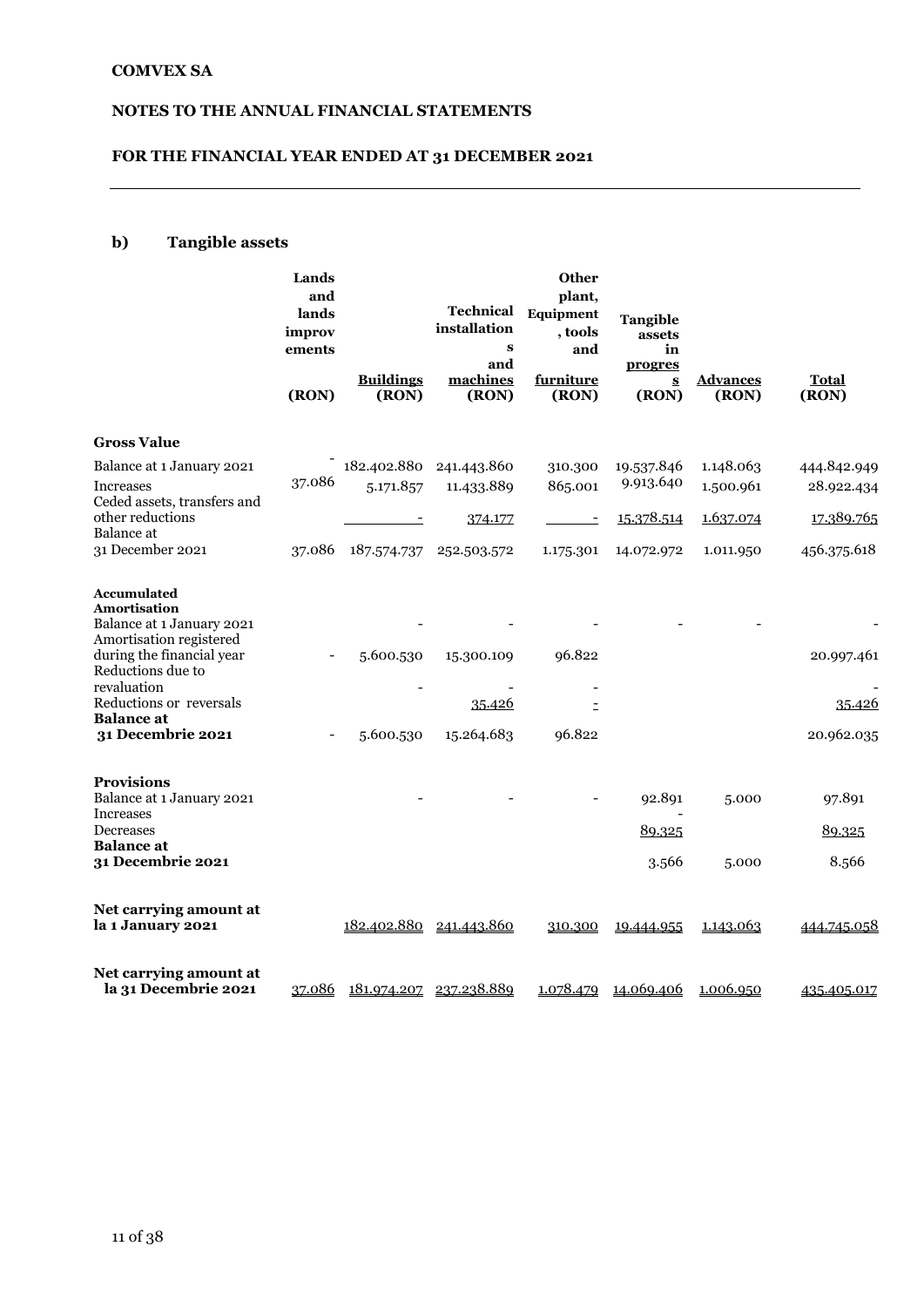#### **FOR THE FINANCIAL YEAR ENDED AT 31 DECEMBER 2021**

#### **Revaluation of tangible assets**

On December 31st, 2021, the Company did not proceed to the revaluation of tangible assets, the last registered revaluation being as of 31.12.2020.

Revaluations of tangible assets are performed regular enough so that the accounting value is not substantially different from the fair value set up on the balance sheet date.

The changes of revaluation reserve during the financial year are shown as follows:

|                                                                               | 31 December 2020 | 31 December 2021 |  |
|-------------------------------------------------------------------------------|------------------|------------------|--|
|                                                                               | (RON)            | (RON)            |  |
| Revaluation reserve at the beginning of the<br>financial year                 | 91.117.619       | 81.275.823       |  |
| Differences from revaluation transferred in the                               |                  |                  |  |
| current financial year<br>Transfer at the reported result of the surplus from | (6.480.315)      |                  |  |
| revaluation reserves                                                          | (3.361.481)      | 4.785.778        |  |
| Revaluation reserve at the end of the                                         |                  |                  |  |
| financial year                                                                | 81.275.823       | 76.490.045       |  |

According to tax legislation in Romania, until 1st May 2009 revaluation reserves for tangible assets became taxable once their purpose was changed. Following the amendment of the Tax Code, effectively from 1st May 2009 differences from revaluation of fixed assets made after 1 January 2004, which are deducted through fiscal amortisation or expenses with disposals of assets when calculating the taxable profit, are taxable simultaneously with the deduction of tax depreciation, respectively at the moment when these fixed assets are disposed, as the case may be.

#### **c) Financial assets**

The financial assets are evaluated at historical cost and in 2019 no events were registered leading to their depreciation.

On December 31st, 2021, the Company had no subsidiaries.

On December 31st, 2021, the Company owned securities under the form of participating interests in the following associated/jointly controlled entities: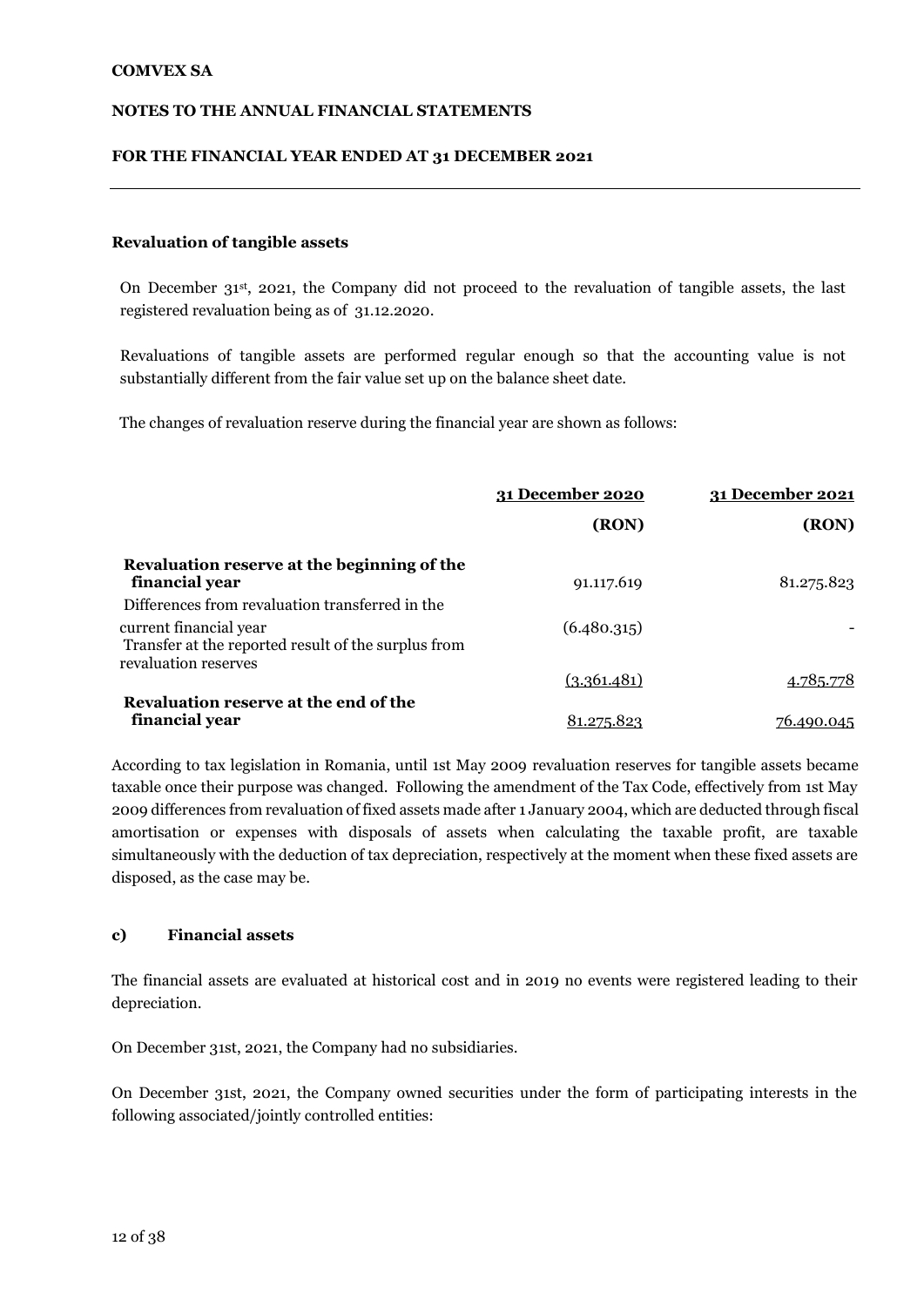#### **FOR THE FINANCIAL YEAR ENDED AT 31 DECEMBER 2021**

| Subsidiary's<br><u>name</u> | Held<br>percentage<br>(%) | Value of capital<br>and reserves | Profit/ $\left(\frac{\text{loss}}{\text{ats}}\right)$ at 31<br>December 2021 |
|-----------------------------|---------------------------|----------------------------------|------------------------------------------------------------------------------|
| 1. CDRV Associates SRL      | 20                        | 400                              |                                                                              |

#### **2 PROVISIONS**

| <b>Type of</b>                     |                                            |                 | <b>Transfers</b> |                                       |
|------------------------------------|--------------------------------------------|-----------------|------------------|---------------------------------------|
| provision                          | <b>Balance</b> at<br><u>1 January 2020</u> | Into<br>account | from<br>account  | <b>Balance</b> at<br>31 DecembeR 2020 |
|                                    | (RON)                                      | (RON)           | (RON)            | (RON)                                 |
| Other provisions                   | 2.863.425                                  | 471.086         |                  | 3.334.511                             |
| Adjustments for the impairment     |                                            |                 |                  |                                       |
| of tangible assets                 | 92.890                                     |                 | 89.325           | 3.566                                 |
| Adjustments for the impairment     |                                            |                 |                  |                                       |
| of participation securities held   | 3.472                                      |                 |                  | 3.472                                 |
| Adjustments for loss of            |                                            |                 |                  |                                       |
| value of other fixed assets        | 82.035                                     |                 |                  | 82.035                                |
| Adjustments for the impairment     |                                            |                 |                  |                                       |
| of receivables related to tangible |                                            |                 |                  |                                       |
| assets                             | 5.000                                      |                 |                  | 5.000                                 |
| Adjustments for the impairment     |                                            |                 |                  |                                       |
| of current assets such as stocks   | 292.109                                    | 18.410          |                  | 310.519                               |
| Adjustments for the impairment     |                                            |                 |                  |                                       |
| of assets                          | 5.327.742                                  | 440.800         |                  | 5.768.542                             |
| Total                              | 8.666.673                                  | 930.296         | 89.325           | 9.507.645                             |

The risks and uncertainties related to economic and social environment in which Comvex SA is operating were considered during the estimation process of provisions.

Thus, at 31 December 2021 the Company had established the following provisions:

- Provisions worth lei 2.813.425 recorded for the payment refusals to CN APM due to non-fulfillment or default/wrong fulfillment of its obligations contractually assumed. More information about the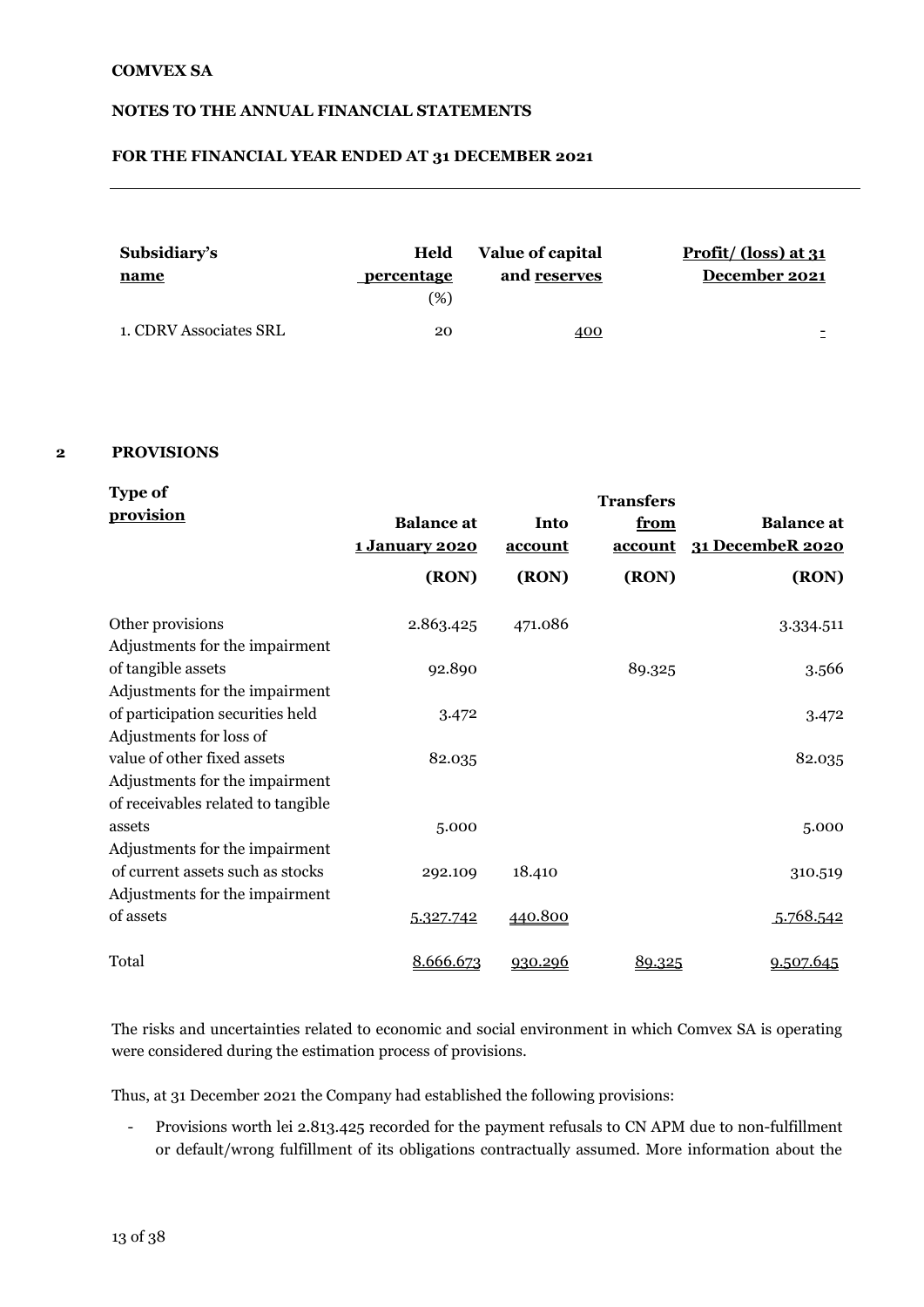#### **NOTES TO THE ANNUAL FINANCIAL STATEMENTS**

#### **FOR THE FINANCIAL YEAR ENDED AT 31 DECEMBER 2021**

CNAPM refusals can be found in the note Note 10 a) 1), and provisions for untaken holidays in amount of lei 521.086.

Adjustments for impairment of property, plant and equipment refers to:

- Value adjustments for stocks with no movement, slow movement, physically or morally obsolite. The adjustment value was set up based on the suppliers' offers and after the analysis conducted by the internal evaluation commission;
- Adjustments for the impairment of receivables related to property, plant and equipment;
- Adjustments for impairment of commercial receivables are established if there is objective proof that the Company will not be able to collect all the amounts on the set up due dates, as well as for the overdue receivables for over 365 days.

#### **3 PROFIT DISTRIBUTION**

The profit distribution during the financial year ended at 31 December 2021, along with the proposal for the distribution of the profit for year 2021, are as follows:

|                                                              |                      | <b>Proposal for</b><br>distribution<br>of profit |
|--------------------------------------------------------------|----------------------|--------------------------------------------------|
| <b>Destination</b>                                           | Distribution in 2020 | <u>from 2021</u>                                 |
|                                                              | (RON)                | (RON)                                            |
| Profit distributed in:                                       | 1.172.520            | 32.387.501                                       |
| legal reserve                                                | 58.626               | 1.259.836                                        |
| other reserve<br>$\overline{\phantom{a}}$<br>gross dividends |                      | 8.427.267                                        |
| undistributed                                                | 1.113.894            | 22.700.398                                       |

#### **4 LIABILITIES SITUATION**

At 31 December 2021, the long term liabilities were as follows:

|                                              | Between 1-5 |                |
|----------------------------------------------|-------------|----------------|
|                                              | years       | >5 vears       |
| Amounts due to financial/credit institutions | 127.464.046 | $\Omega$       |
| Amounts due to third party entities          | 9.896.200   | $\overline{o}$ |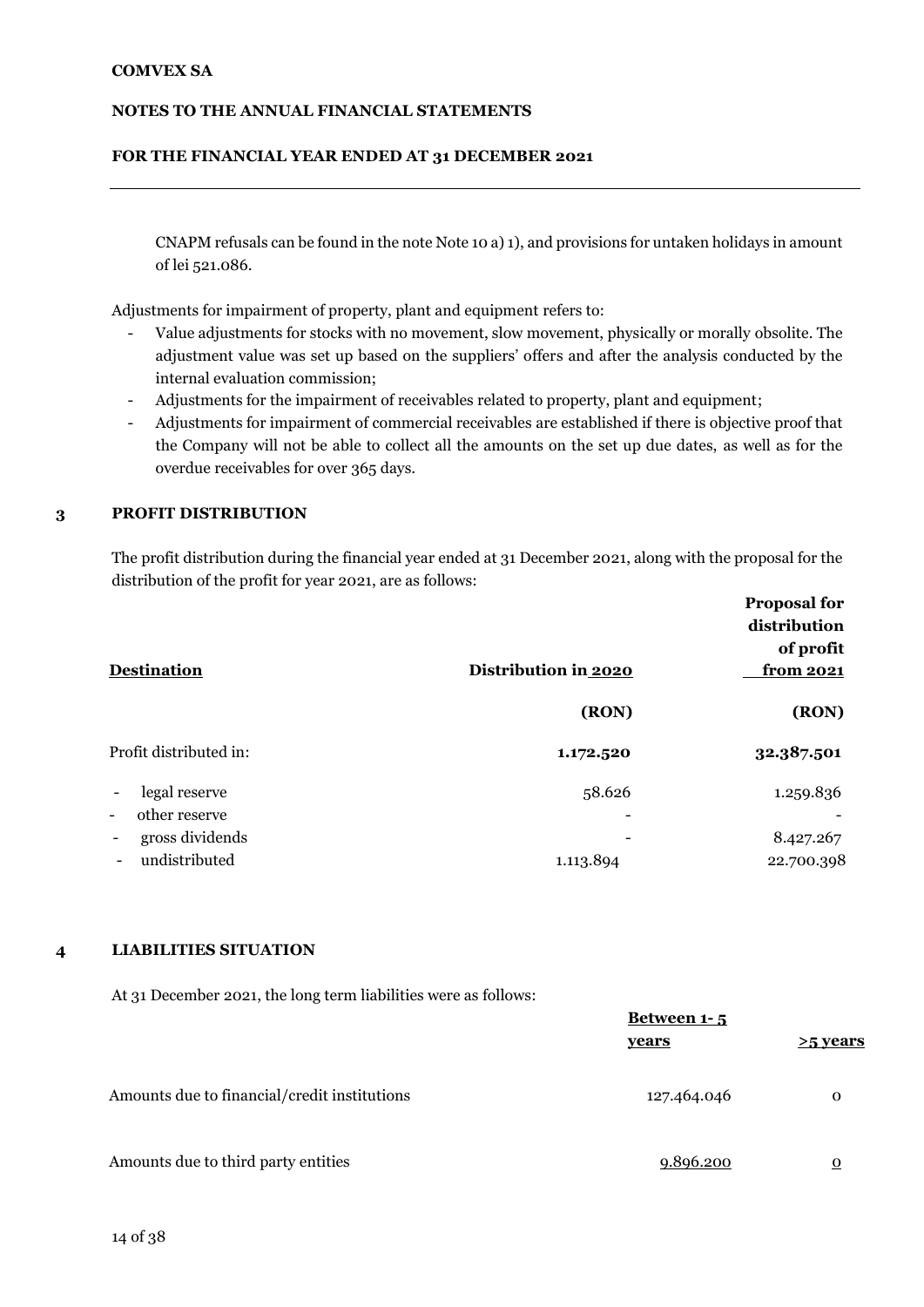#### **NOTES TO THE ANNUAL FINANCIAL STATEMENTS**

#### **FOR THE FINANCIAL YEAR ENDED AT 31 DECEMBER 2021**

Other liabilities, including taxes and social security payables 322.685 0

As at 31 December 2021, Comvex has a bank loan contract for financing of the investments (see note 8 c) for details related to the loan contracts), for which were there have been constituted the following guarantees:

- Eximbank guarantee issued in the Name and in the Account of the Romanian State;
- First rank mortgage over some fixed assets movable and immovable assets;
- Pledge over current accounts opened by the Borrower within Raiffeisen Bank and Eximbank;

As at 31.12.2021, the Company has a financing facility for working capital in the amount of lei 4,948,100 (equivalent of euro 1 million) granted by Eximbank, fully used at the end of 2021. At the beginning of 2021, the Company reimbursed to Raiffeisen Bank the financing facility for working capital, and in March signed a bank loan in the form of a current account advance for the current activity, amounting to euro 1 million. The loan was granted by Raiffeisen Bank, has a grace period of 12 months for capital repayments, and the final maturity on 15.12.2023. This credit facility was used in full until the end of the year, its balance as of 31.12.2021 being in the amount of 4,948,100 lei.

#### **5 ACCOUNTING POLICIES, PRINCIPLES AND METHODS**

The main accounting policies adopted in preparing these financial statements are disclosed below.

# **A Basis for preparation of financial statements**

(1) General information

These financial statements have been prepared in accordance with:

- (i) The Accounting Law no 82/1991 republished in June 2008 ("Law 82");
- (ii) Accounting regulations regarding the annual stand alone financial statements and annual consolidated financial statements, approved by the Order of the Minister of Public Finance of Romania 1802/2014 and subsequent amendments ("OMF 1802").

Considering the size criteria disclosed in OMF 1802, the Company fits in the category of medium and large entities.

The financial statements belong to COMVEX SA and include: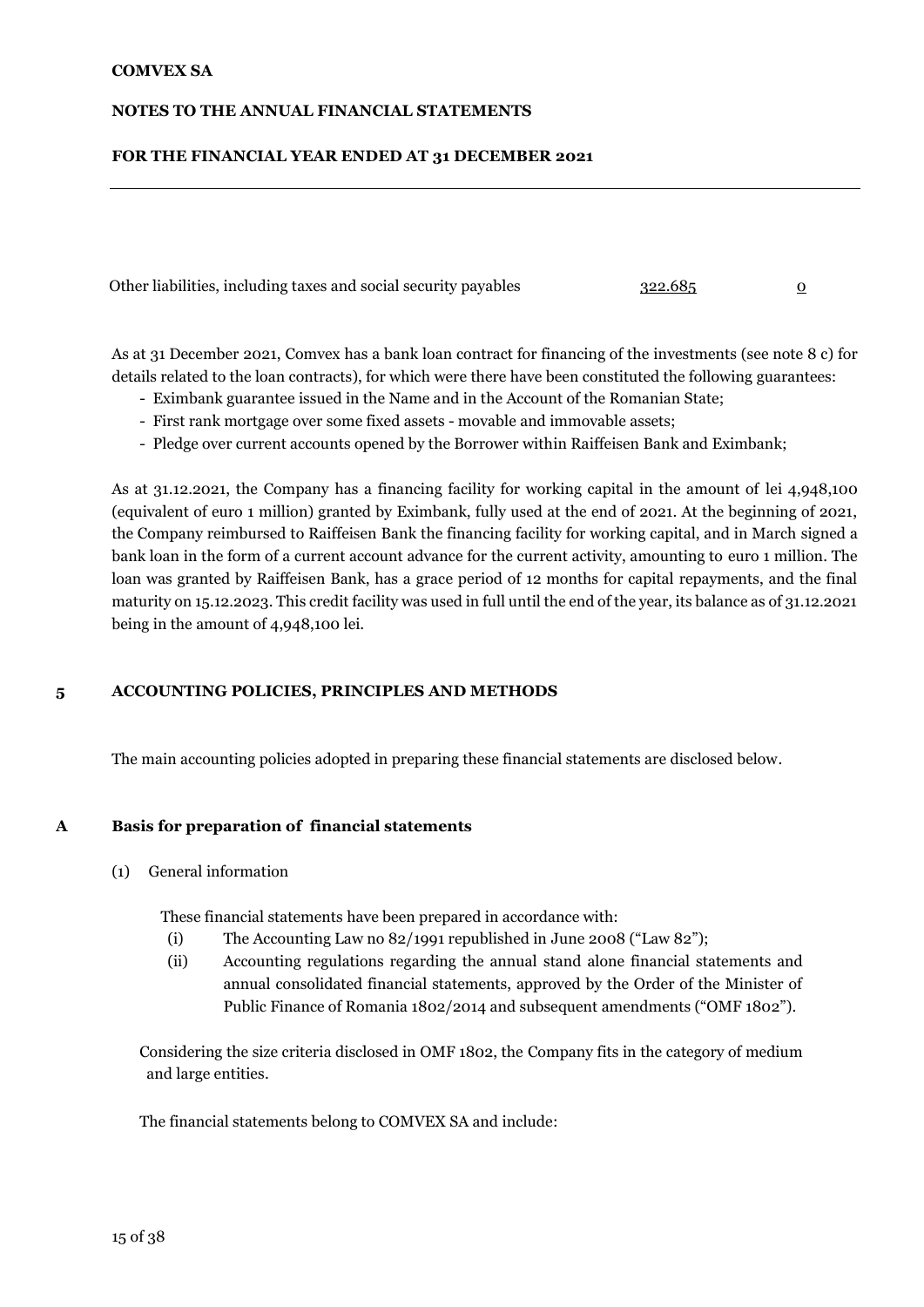#### **FOR THE FINANCIAL YEAR ENDED AT 31 DECEMBER 2021**

- Balance sheet,
- Profit and loss account,
- Statement of equity changes,
- Cash flows statement,
- Notes to annual financial statements.

These are accompanied by "Informative data" and "Non-current assets statement".

#### (2) Use of estimates

The preparation of financial statements requires the Company's management to make estimates and assumptions that affect the reported amounts of assets and liabilities and disclosure of contingent assets and liabilities at the date of the financial statements and the reported amounts of revenues and expenses during the respective period. Although these estimates are made by the Company's management based on the best information available as at the date of the financial statements, actual results may differ from these estimates.

#### 1. (3) Going concern

The financial statements have been prepared based on the going concern principle, which assumes that the Company will continue to operate in the foreseeable future. In order to assess the reasonability of this assumption, the management reviews the forecasts of the future cash inflows of each branch of activity: Mineral Terminal and Grain Terminal. For the Mineral Terminal, the management of the Company takes into consideration the operationg flows forecasted by the recurring clients for 2022, while for the Grain Terminal has made an analyses taking into consideration the operationg flows from the contracts already concluded in the last agricultural year as well as the cash potential given by the future commercial relations.

For the year ended December 31, 2021, the Company generated sufficient profits and liquidity and meets the financial indicators related to the contracted financing, thus managing the main obligations due on December 31, 2021. Also, at December 31, 2021 the Company reached the position of net current assets versus debt net income as of December 31, 2020.

The company took also in consideration the subsequent events (note 8k) and based on these analyzes, the management considers that the Company will be able to continue its activity in the foreseeable future and therefore the application of the principle of business continuity in preparing the financial statements is justified.

#### 2. (4) Measurement currency

Accounting is kept in Romanian language and in the national currency. Items included in these financial statements are disclosed in Romanian lei.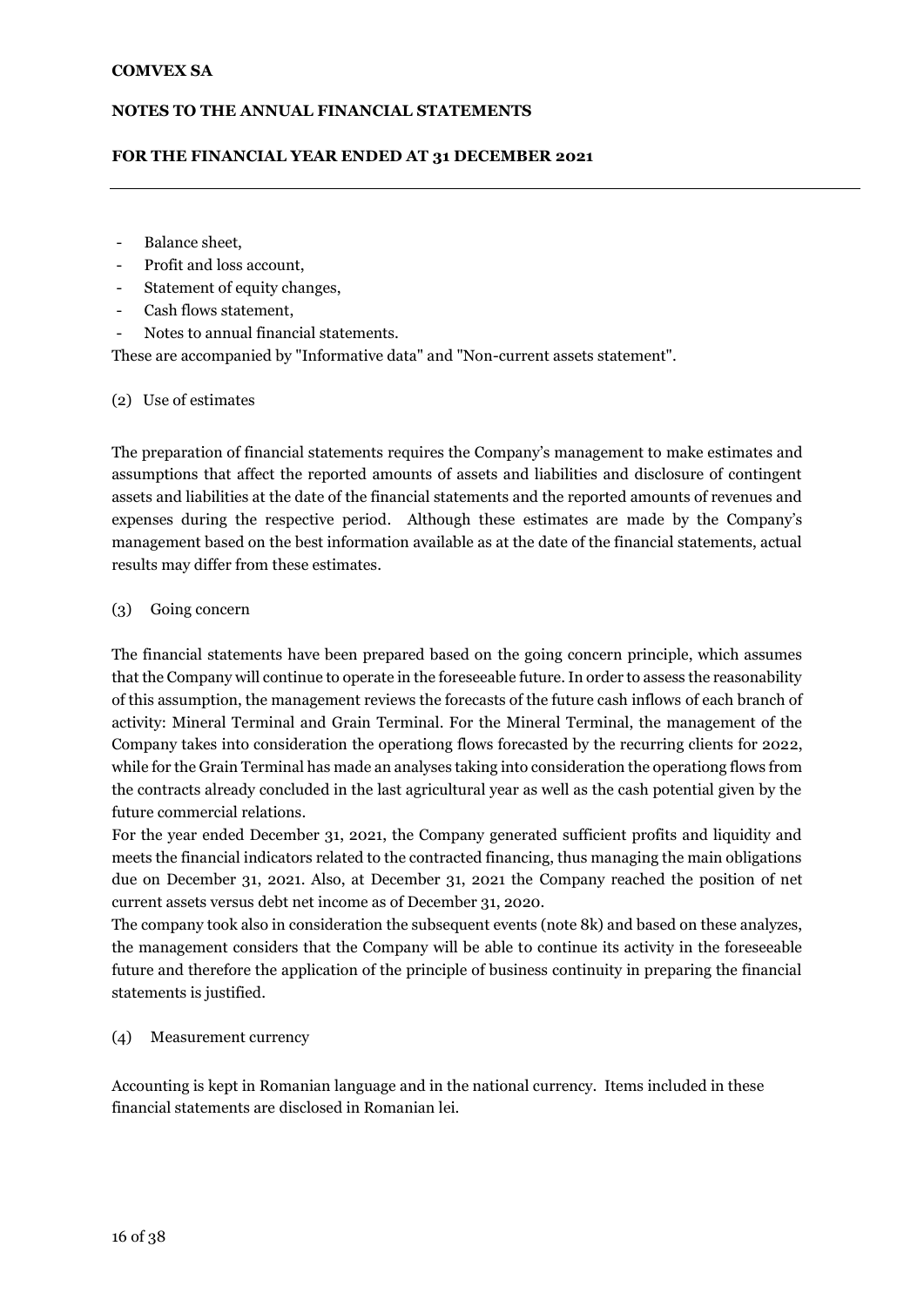#### **FOR THE FINANCIAL YEAR ENDED AT 31 DECEMBER 2021**

#### **B Foreign currency translation**

Foreign currency transactions of the Company are translated into the disclosure currency using the exchange rates communicated by the National Bank of Romania ('NBR') as at the dates of the transactions. At each month end, foreign currency monetary balances are translated into RON using the exchange rates communicated by NBR for the last banking day of the month. Gains and losses resulting from the settlement of such transactions and from the translation of monetary assets and liabilities denominated in foreign currencies are recognised in the income statement, within the financial result. Advances do not represent monetary elements and are not the object of translation based on foreign exchange.

#### **C Intangible assets**

#### **(i) Concessions, patents, licenses, trademarks, rights and similar assets**

The concessions, patents, licenses, trademarks, rights and similar assets are registered in the acquisition account or at their contribution value. Concessions received are reflected as intangible assets when the concession contract is concluded for a period and at a value set up for the concession. The concession depreciation is registered for its period of use set up according to the contract.

The patents, licenses, trademarks and similar assets are depreciated by the lineal method for a 3 years period.

#### **(ii) Advance payments and other intangible assets**

Within the advance payment and other intangible assets there are registered the advances paid to suppliers of intangible assets, IT software designed by the entity or purchased from third parties for its own needs, as well as other intangible assets.

The elements such as other intangible assets are depreciated by the lineal method for a 3-year period. The expenses allowing the intangible assets to generate future economic benefits above the initially forecast performance are added to their original cost. Such expenses are capitalized as intangible assets if they are not an integral part of tangible assets.

#### **D Tangible assets**

#### 1. Cost/ valuation

Tangible assets are initially evaluated at acquisition cost.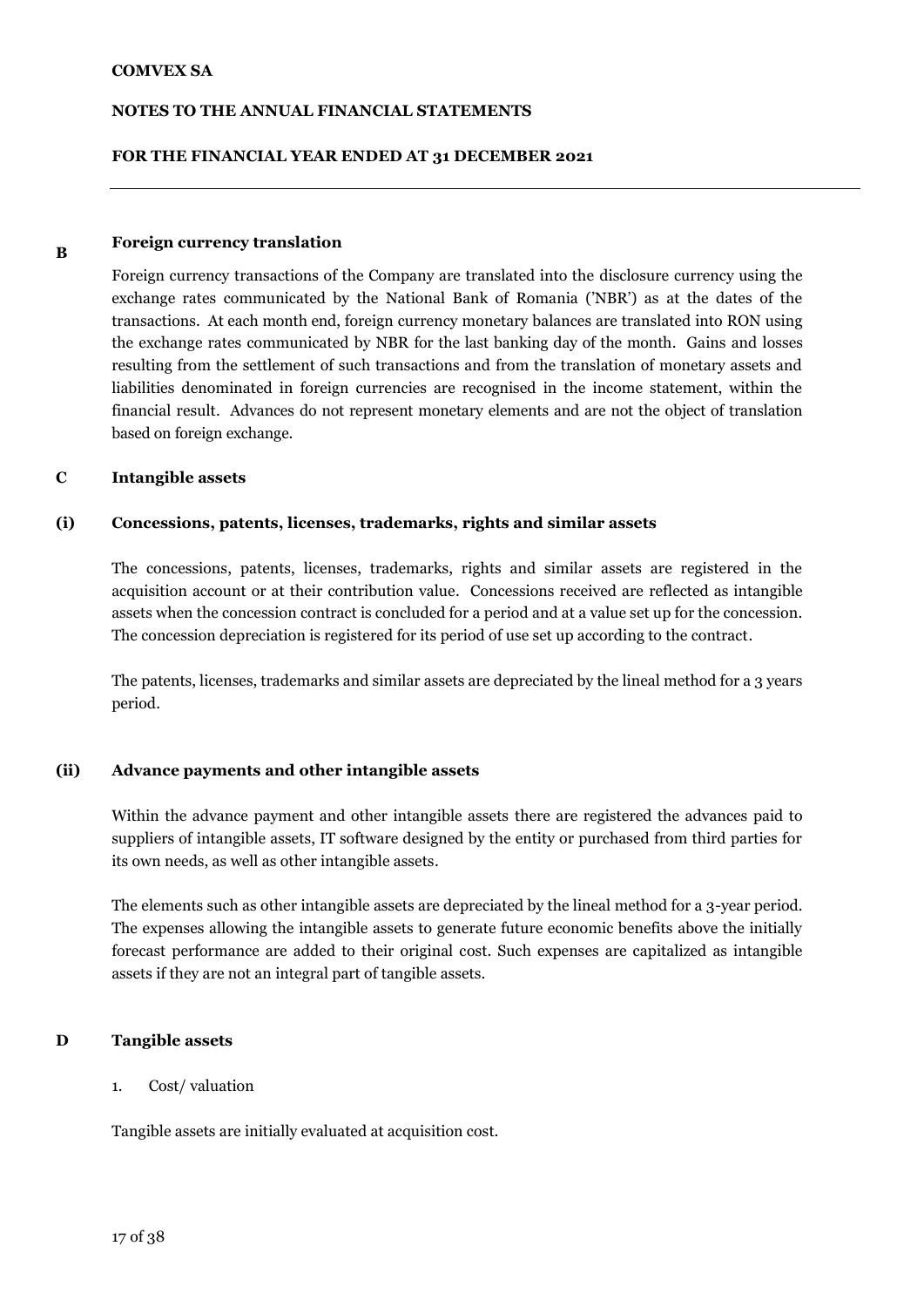#### **NOTES TO THE ANNUAL FINANCIAL STATEMENTS**

#### **FOR THE FINANCIAL YEAR ENDED AT 31 DECEMBER 2021**

Starting 2006, tangible assets revaluation is performed at the fair value established based on evaluations usually made by qualified professionals in evaluation.

Fair values of property, plant and equipment revalued under OMF 1802 are updated with sufficient regularity so that the carrying amount does not differ substantially from that which would be determined using fair value at the balance sheet date. If there is no fair market information, the fair value is estimated based on the net cash flows or depreciated replacement cost.

Lastly, Management updated the carrying amount of property, plant and equipment revalued in accordance with OMF 1802 as of December 31, 2020 based on market information and found that there is sufficient market information available on fair value to support current fair values. On December 31, 2021, the management considered that there is no need for a new update of the book value, the premises considered for the revaluation of tangible assets on December 31, 2020 remaining valid. If a completely depreciated tangible asset can still be used, during its revaluation a new value and a new period of economic use are established, meeting the estimated period of further use.

The accumulated depreciation at the revaluation date is deducted from the gross carrying amount of the asset and the net amount is recalculated to the revalued amount of the asset. The transfer of the revaluation reserve to retained earnings is made as the asset is used.

Also, the Company operates a series of tangible assets grouped on the two activities: cereal terminal and mineral terminal, which operate intermittently and seasonally, in close connection with the operating flows coming from the clients.

The cost of a tangible asset also includes the initially estimated costs with its dismantling and move when it is decommissioned, as well as with the restoration of the location the assets is mounted on, when such costs can be estimated reliably.

The maintenance and repairs of tangible assets are registered on expenses when they occur and the significant improvements made to tangible assets, which increase their value or life span, or significantly increase the capacity to generate economic benefits, are capitalized.

Regular Inspections or overhauls are recognized as a component of a tangible assets element if they meet the recognition criteria as an asset and if they are significant. In such case, the value of the component is amortized for the period between two planned inspections. The cost of current revisions and inspections, other than those recognized as a component of the asset, represents the expenses for the period.

Tangible assets include those assets purchased for safety or environmental reasons which are necessary in order to obtain future economic benefits from other assets. Important spare parts and security equipment are registered as tangible assets when they are expected to be used over a period longer than one year. Other spare parts and service equipment are registered as stocks and are recognized in profit or loss when consumed.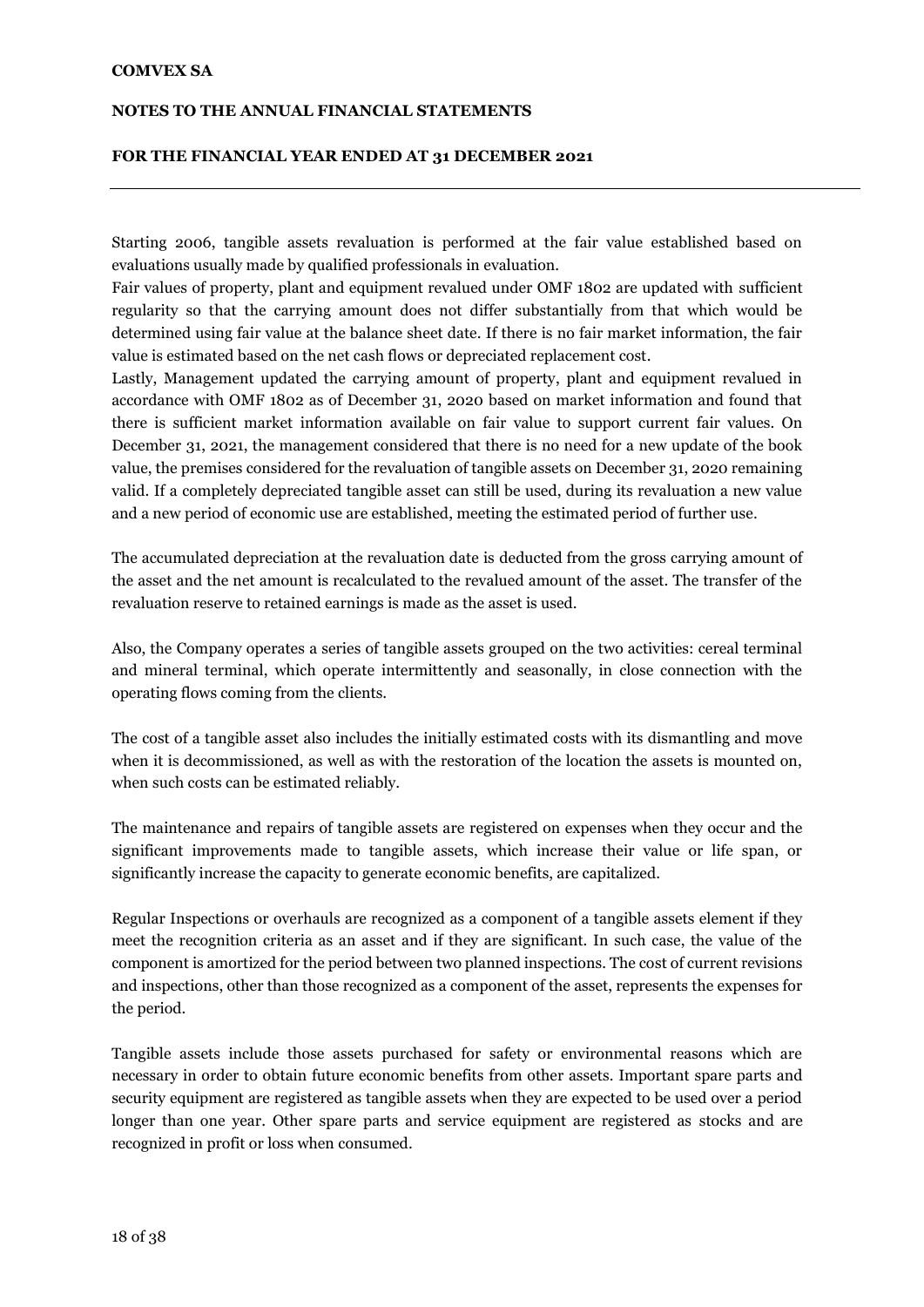#### **NOTES TO THE ANNUAL FINANCIAL STATEMENTS**

#### **FOR THE FINANCIAL YEAR ENDED AT 31 DECEMBER 2021**

#### 2. Depreciation

The accounting policy regarding the estimation of the expected consumption of future economic benefits incorporated in the depreciable assets related to the Mineral Terminal takes into account (i) the economic-financial context in which the Company operates and (ii) the fact that, although the activity of the Minerals Terminal it is not a linear one, however it is necessary that the equipments of the Terminal be dimensioned so that they can take over the high activity periods, depending of the influx of ships and the evolution of the industries that serve them.

Thus, the accounting policy regarding the estimation of the expected way of consuming the future economic benefits incorporated in the depreciable assets applied for the Mineral Terminal is the depreciation method according to OMFP 1802/2014, art. 240, point (1), paragraph d), respectively "depreciation calculated per unit of product or service" for tangible assets that directly contribute to the handling of quantities remaining to be handled during the remaining life of the Comvex Mineral Terminal equipment .

The other tangible fixed assets related to the Grain Terminal, respectively other common assets that serve both lines of activity, will continue to be depreciated according straight-line method. For these, amortisation is calculated at entry value, using the straight-line method for the whole useful life of the assets, as follows:

#### <u>Asset</u> Years **Years**

Constructions between 20 and 50 Technical plants and machinery between 5 and 24 Other plants, equipment and furniture between 3 and 18

Amortization is calculated starting with the next month after the commissioning and until the full recovery of their entry value.

The land is not depreciated as it is considered to have an indefinite lifespan.

#### 3. 3. Tangible assets sale/discarding

Tangible assets which are discarded or sold are written off the balance sheet together with the adequate cumulated amortization. Any profit or loss resulting as a difference between the income generated by its writing off and its unamortized value, including the expenses for such operation, is included in the profit and loss account, in "Other operating income" or in "Other operating expenses", as the case may be.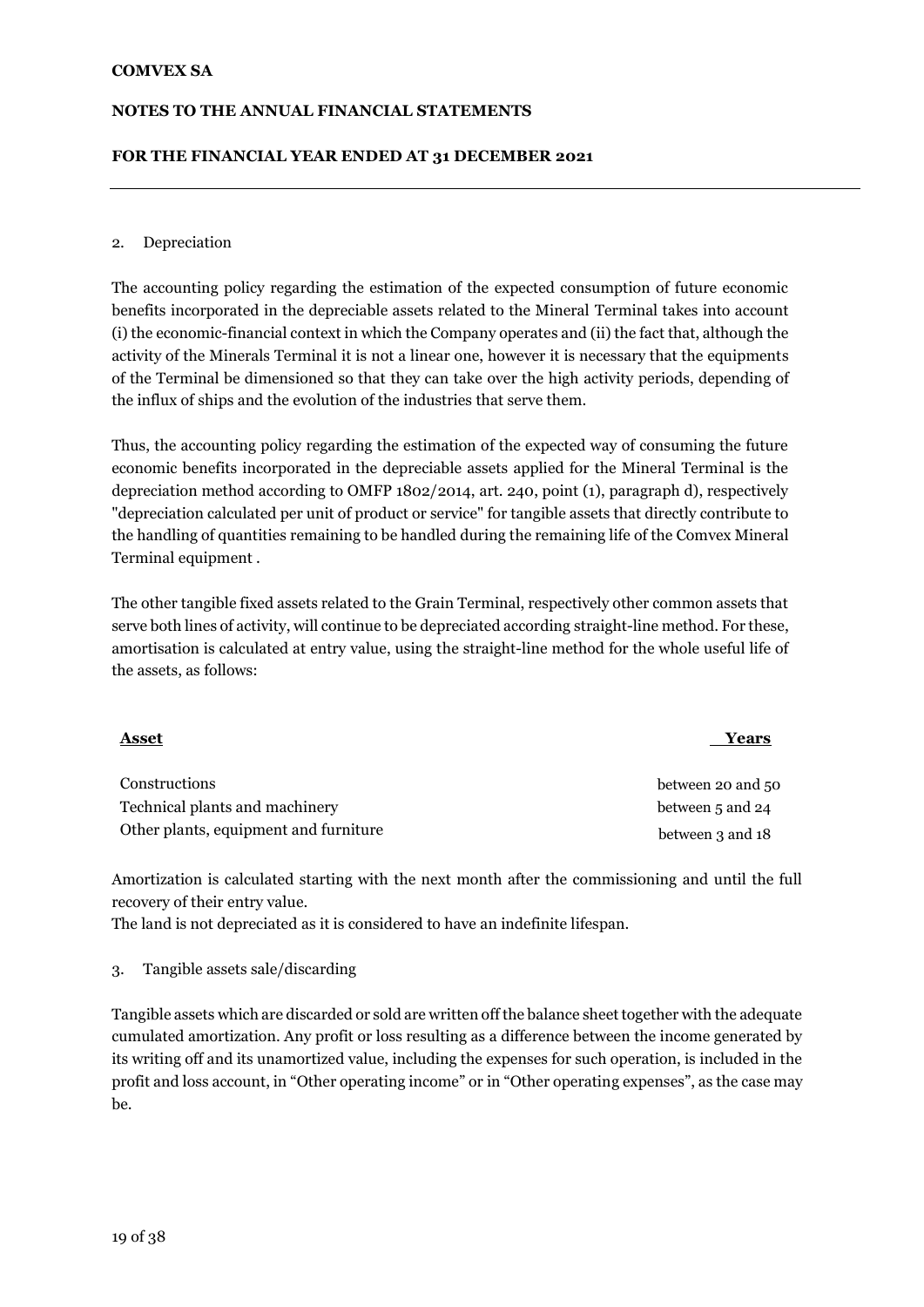#### **NOTES TO THE ANNUAL FINANCIAL STATEMENTS**

#### **FOR THE FINANCIAL YEAR ENDED AT 31 DECEMBER 2021**

When the Company recognise in the accounting value of a tangible asset the cost of a partial replacement (replacement of a component), the accounting value of the replaced part, with the related amortization is written off the records.

#### 4. Borrowing costs

The expenses with interests related to the loans obtained for the acquisition, construction or production of tangible assets for which the starting date of the capitalization occurs after 2015, January 1 st, are included in their production costs, in so far as they relate to the production period. Fees and bank charges related to long-term loans are recognized as expenses incurred in advance until the completion of the construction of the asset for which the loans were contracted, and will be transferred to expenses staggered, during the repayment period of those loans.

#### 5. Sale and leaseback

The selling and leasing transaction of the same asset by a financial leasing contract is treated as a financing transaction and the respective asset is kept in the patrimony.

#### 6. Real estate investments

Real estate investments are represented by lands and buildings owned to get income from rents or to increase the capital value.

Real estate investments are subject to valuation rules applicable to tangible assets, as described above.

The transfers in or from the category of real estate investments are performed when there is a change in their use, manifest by:

- a) the Company starts/ceases using them (transfer between real estate investments category and tangible assets one);
- b) the start of refurbishment process for sale (transfer from real estate investments into stocks); or
- c) the start of an operational leasing (transfer from stocks into real estate investments).r

#### **E Impairment of tangible and intangible assets**

At the end of the financial year, the value of the tangible and intangible assets elements is reconciled with the inventory results. To this end, the net accounting value is compared to the value set up based on the inventory, called inventory value. The differences found out in minus between the inventory value and the net accounting value of asset elements are registered in the accounting based on an additional depreciation in case of assets depreciable for which depreciation is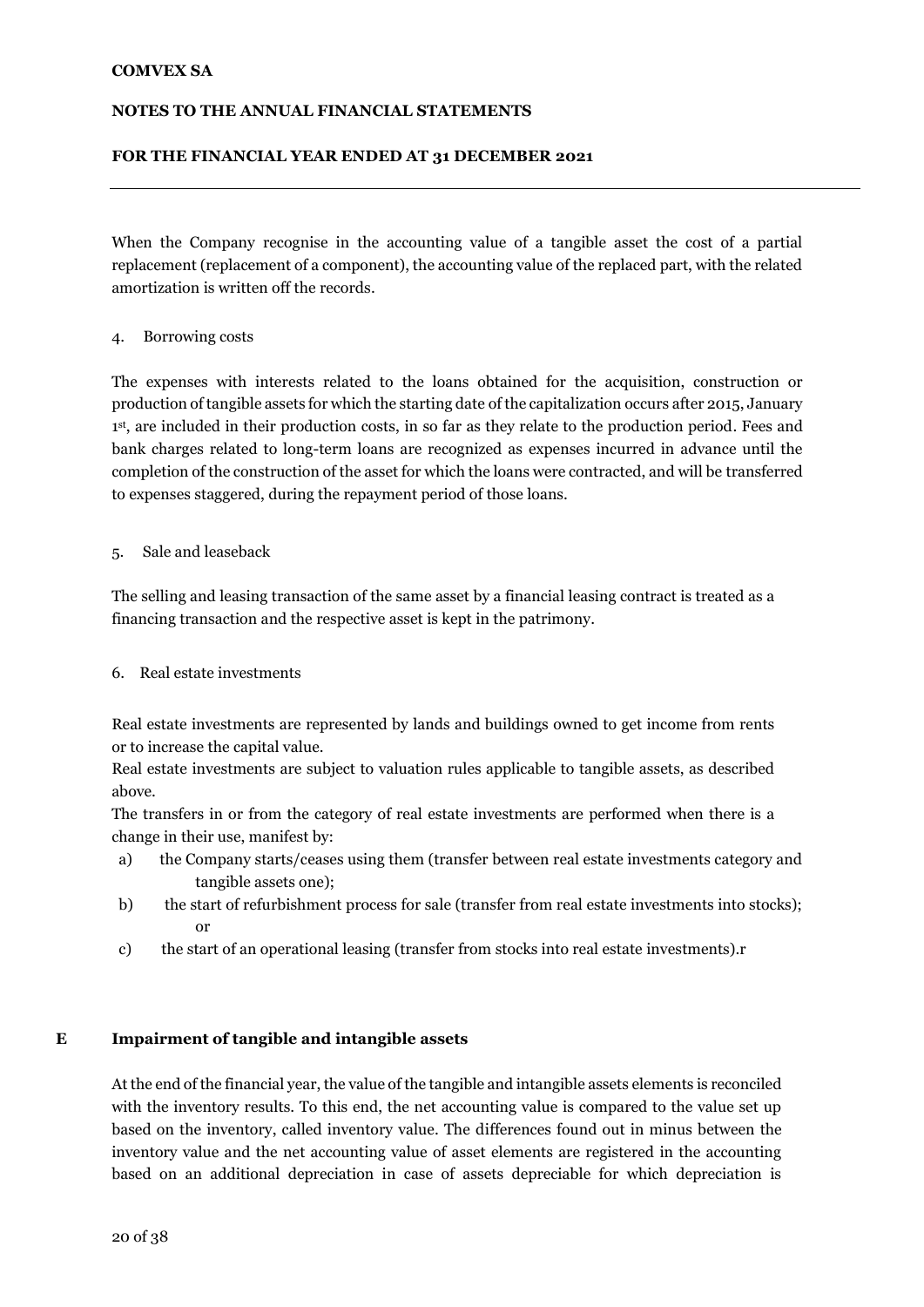#### **NOTES TO THE ANNUAL FINANCIAL STATEMENTS**

#### **FOR THE FINANCIAL YEAR ENDED AT 31 DECEMBER 2021**

irreversible or a depreciation adjustment or a value loss adjustment is made when the depreciation is reversible. The inventory value is set up depending on the good utility, its condition and the market price.

#### **F Financial assets**

Financial assets include the shares owned in affiliated entities, the loans granted to affiliated entities, the participating interests, the loans granted to entities the Company is related to by participating interests, as well as other investments owned as fixed assets.

Financial assets are recognized in the balance sheet at the acquisition cost or at the value set up by their acquisition contract. The acquisition cost also includes the trading costs. The financial assets are evaluated later at their entry value, less the cumulated value loss adjustments.

#### **G Inventories**

Inventories are registered at the lowest value between the cost and the net achievable value. The cost is established by the method first in – first out (FIFO). The cost of finite products and in progress includes materials, labor force and the related indirect production expenses. Where required, provisions are made for stocks with slow movement, physically or morally obsolite.

The company manages a series of stocks (parts / spare parts), of strategic importance for the good development of the operational activity.

Most of these stocks were purchased in previous years, to be used for maintenance activities related to the fixed assets, as any unplanned shutdown generates significant costs for the Company. The Company does not have pledged inventories.

Commercial discounts granted by suppliers reduce the cost of inventories if they are still in the balance.

#### **H Trade receivables**

Trade receivables are carried at original invoice amount less provision made for impairment of these receivables. A provision for impairment of trade receivables is established when there is objective evidence that the Company will not be able to collect all amounts due according to the original terms of receivables.

#### **I Short term financial investments**

These include the short-term deposits at banks and other short-term investments (bonds, shares and other securities acquired for the purpose of making a short-term profit). Short-term investments admitted to trading on a regulated market are valued at the balance sheet date at the bid value on the last day of trading, and those not marketed at historical cost less any possible adjustments for loss in value.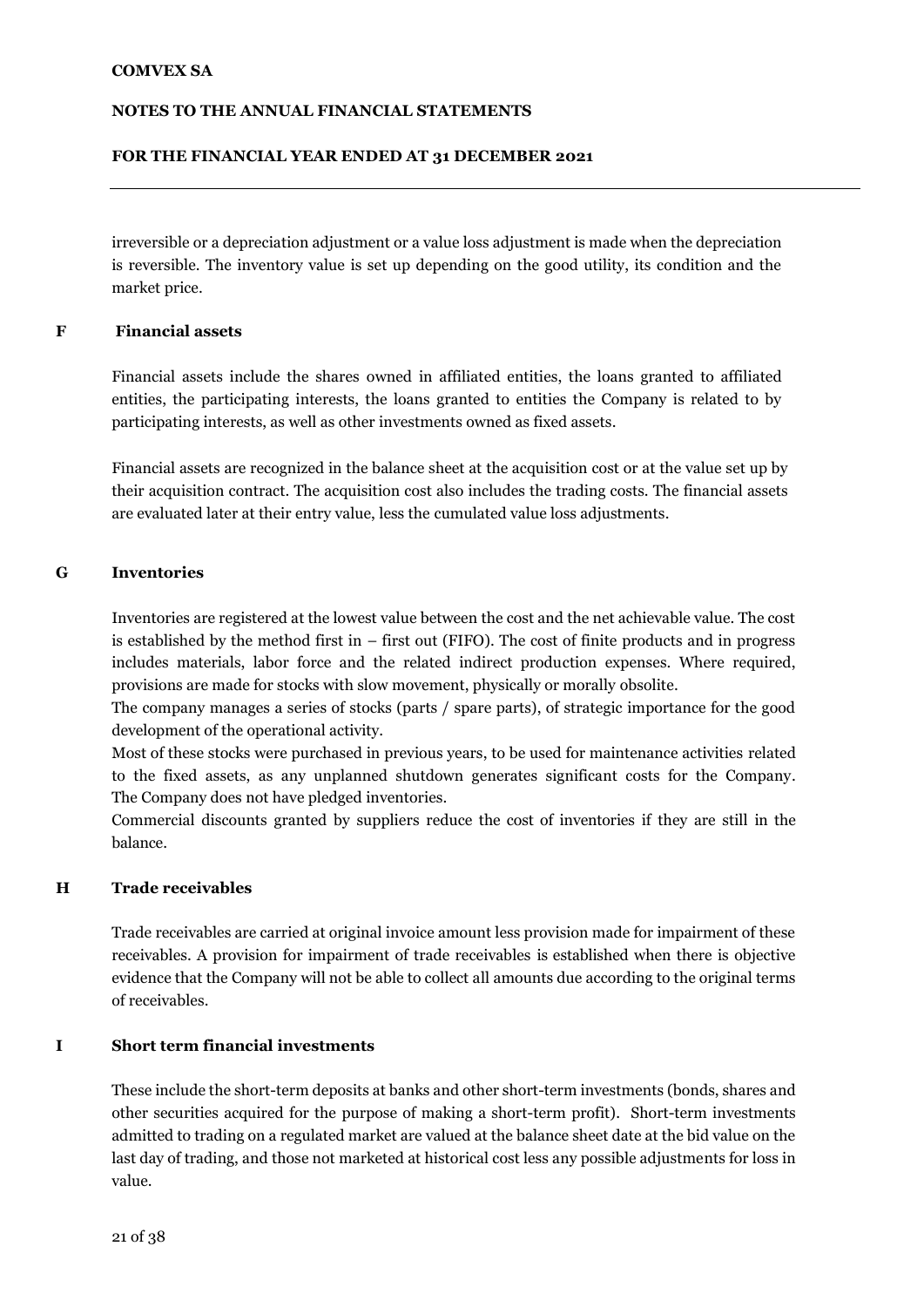#### **FOR THE FINANCIAL YEAR ENDED AT 31 DECEMBER 2021**

#### **J Cash and cash equivalents**

Cash and cash equivalents are shown in the balance sheet at their cost. In the cash flows statement, the cash and its equivalents include the petty cash, accounts with banks, short term financial investments, treasury advance payments, net of overdraft. The overdraft is shown in the balance sheet in the debts to be paid within a one-year period – amounts due to credit institutions.

#### **K Share capital**

Ordinary shares are classified as own equity.

The expenses related to own capital instruments issuance are directly reflected in own capitals, on the line Losses related to own capital instruments.

When redeeming the shares of the Company, the amount paid will diminish the own equity. When such shares are later re-issued, the received amount (net of transaction costs) is recognized in own equity.

The differences of foreign exchange rate between the shares subscription moment and the transfer moment of their counter value do not represent gains or losses related to the issuance, redemption, sale, free assignment or annulment of the instruments of own equity of the entity, as they are recognized in financial income or expenses, as the case may be.

#### **L Dividends**

The dividends on ordinary shares are recognised in the shareholders' equity when declared.

#### **ML Borrowings**

Short and long term borrowings are recognised initially at the proceeds received. Any difference between proceeds and the redemption value is recognised in the statement of profit and loss over the period of the borrowing contract.

Fees and bank comisssions related to long term loans are recognized as prepaid expenses until the completion of the construction of the asset for which the loans were contracted. Prepayments are to be released as current expenditure in installments over the repayment period of the loans.

If the Company has an unconditional right to defer the settlement of loans for at least twelve months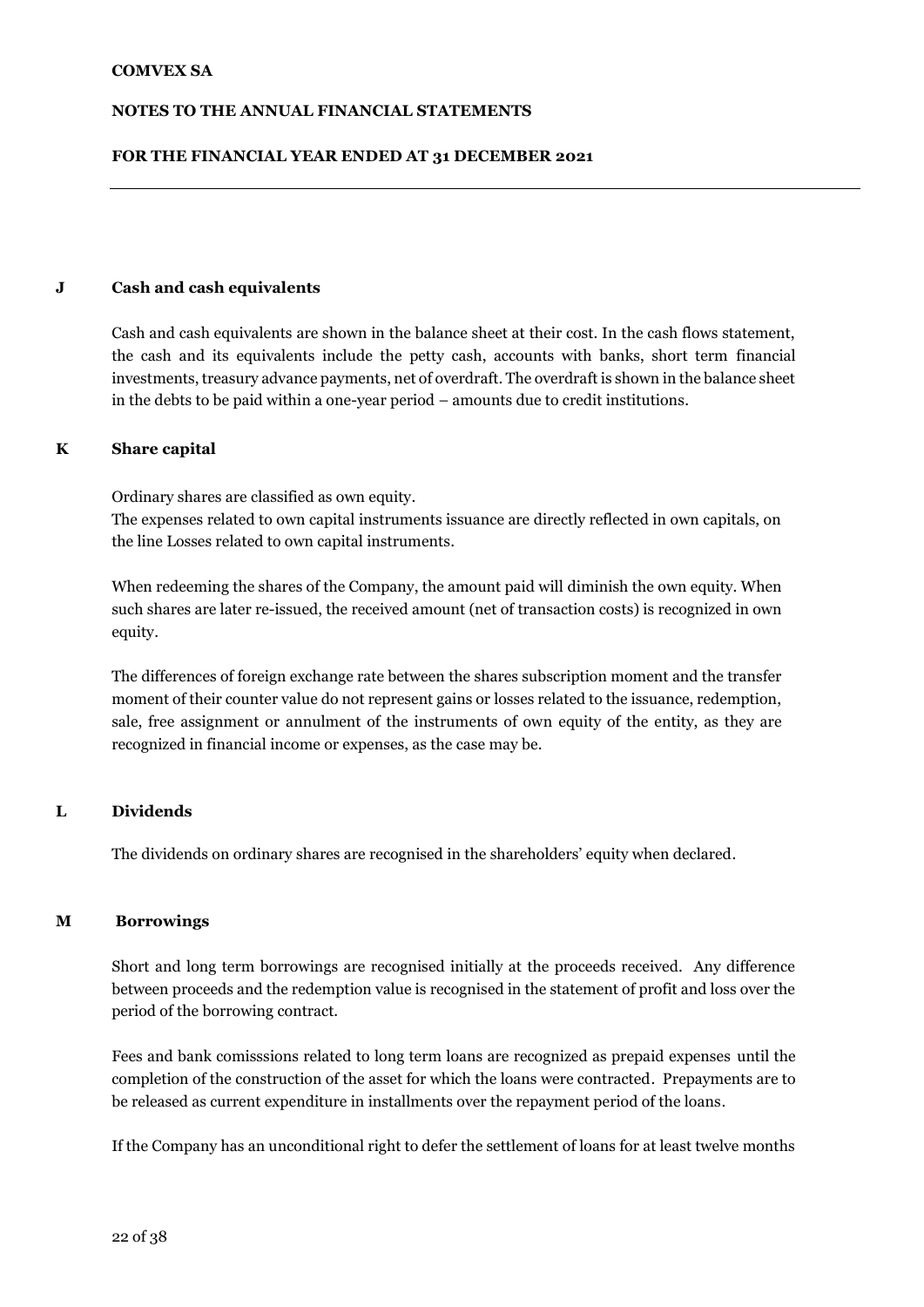#### **NOTES TO THE ANNUAL FINANCIAL STATEMENTS**

#### **FOR THE FINANCIAL YEAR ENDED AT 31 DECEMBER 2021**

after the end of the reporting period, the debts in question will be classified as long term liabilities. The other loans will be disclosed as short term liabilities.

The short-term portion of long-term borrowings is classified as "Debts: amounts to be paid in less than a year" and included together with interest accumulated at the balance sheet date in "Amounts due to credit institutions", from the Current liabilities.

#### **N Accounting for leases where the Company is the lessee**

(1) Financial leasing agreements

The leasing contracts for the tangible assets where the Company has substantially all the risks and rewards of ownership are classified as finance leases. Finance leases are capitalized at the estimated present value of the lease payments. Each lease payment is allocated between the liability and finance charges so as to achieve a constant rate during the reimbursement period. The corresponding rental obligations are included either in current or non-current liabilities. The interest element of the finance cost is charged to the profit and loss statement over the lease period. The assets acquired under finance leases are capitalized and depreciated over their useful life.

1. (2) Operating lease agreements

Leases where a significant portion of the risks and rewards of ownership are retained by the lessor are classified as operating leases. Payments made under operating leases (net of any incentives received from the lessor) are charged to the profit and loss statement on a straight-line basis over the period of the lease.

#### **O Trade payables**

Trade payables are recorded at the value of the amounts payable for the goods or services received.

#### **P Provisions**

Provisions for environmental restoration, restructuring costs and legal claims, as well as other provisions for risks and expenses are recognised when the Company has a present legal or constructive obligation as a result of past events, when it is probable that an outflow of resources embodying economic benefits will be required to settle the obligation, and a reliable estimate of the amount of the obligation can be made. Restructuring provisions comprise direct costs generated by restructuring, namely those necessarily generated by the restructuring process and not related to the entity's going concern.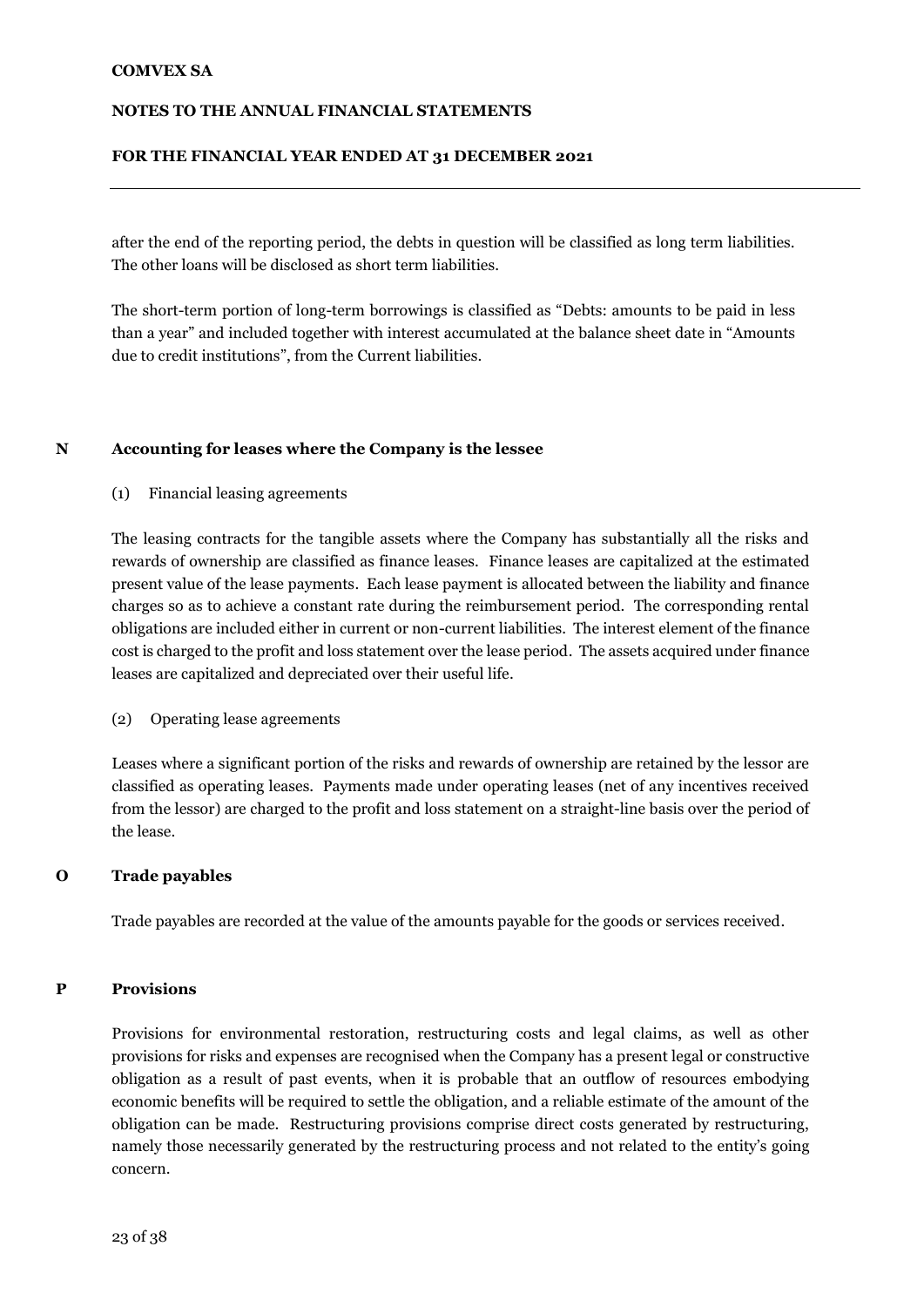#### **NOTES TO THE ANNUAL FINANCIAL STATEMENTS**

#### **FOR THE FINANCIAL YEAR ENDED AT 31 DECEMBER 2021**

No provisions are recognised for future operating losses.

Regarding onerous contracts (contracts in which unavoidable costs of meeting the contractual obligations exceed the economic benefits expected to be obtained), the present contractual obligation under the contract is recognized and measured as a provision. Before setting up a separate provision for an onerous contract, any loss is recognized from the depreciation of the assets allocated to the respective contract.

#### **Q Employee benefits**

#### *Pensions and other post retirement benefits*

The Company, in the normal course of business, makes payments to health funds, pensions and state unemployment relief on behalf of its employees, at statutory rates. All employees of the Company are members of the Romanian State pension plan. These costs are recognised in the profit and loss statement together with the related salary costs.

The Company does not operate any other pension scheme or post retirement benefit plan and, consequently, has no obligation in respect of pensions.

#### **R Capital subsidies**

(1) Subsidies related to assets

Goverment subsidies, including non-monetary subsidies at fair value, are recognized when there is sufficient certainty that the entity will comply with the granting conditions and that the subsidies will be received.

Subsidies received for the purchase of assets like tangible assets are recorded as subsidies for investments and recognised in the balance sheet as deferred income.Deferred income is recognised in the profit and loss statement in the periods of recording expenses with depreciation or cassation or cease of assets purchased by the respective subsidy.

(2) Subsidies related to expenses

Subsidies related to current expenses are disclosed as income in the profit and loss statement in the period appropriate to the related expenses which these subsidies are to compensate for.

If in a period subsidies are cashed related to expenses not yet incurred, subsidies received do not represent revenues of that period.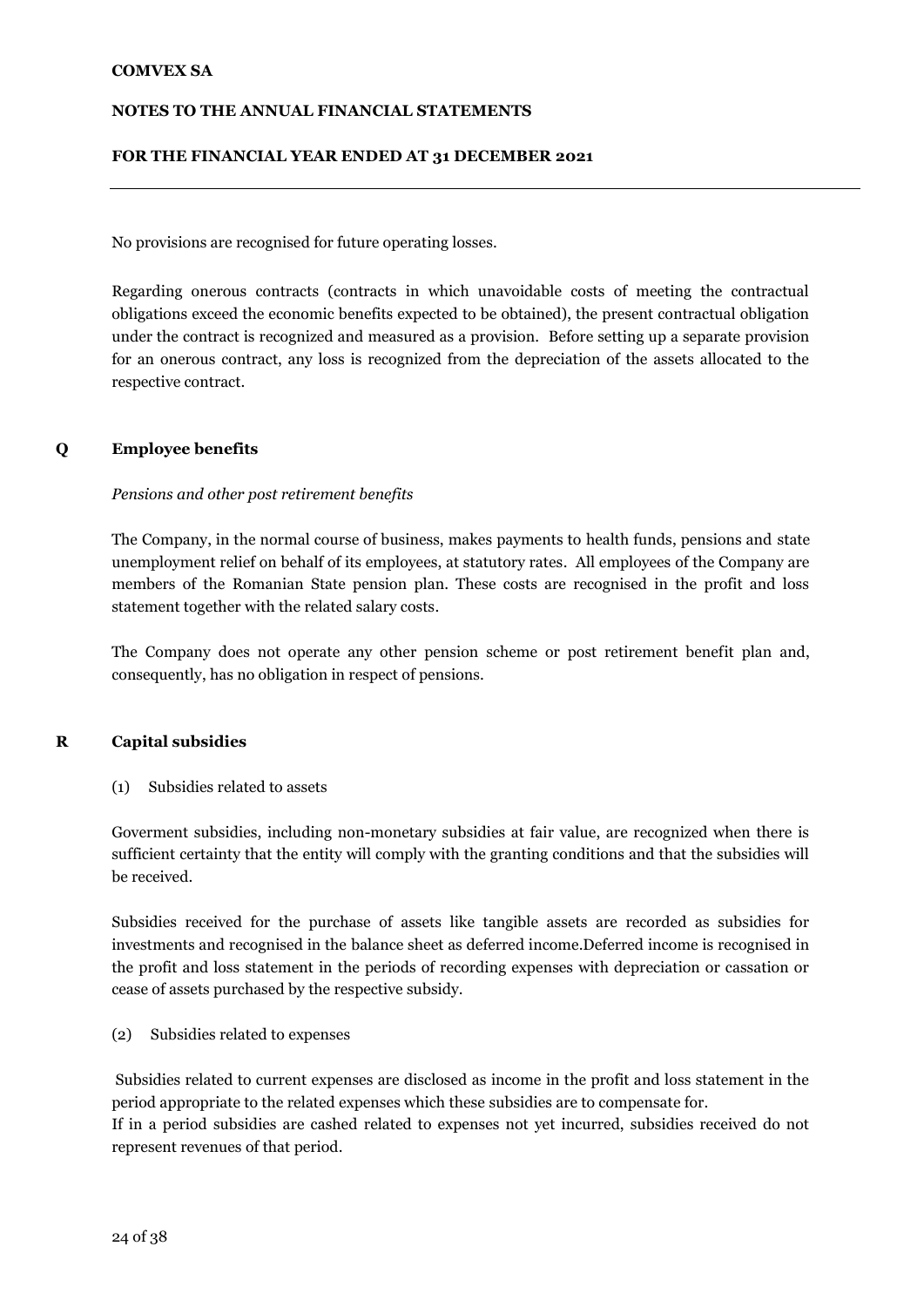#### **FOR THE FINANCIAL YEAR ENDED AT 31 DECEMBER 2021**

#### **S Taxation**

#### *Current income tax*

The Company records current income tax based upon taxable income from the financial statements, in accordance with the relevant tax legislation.

For the profit invested in technological equipment, electronic computers and peripheral equipment, machines and household appliances, control and billing, in computer programs, as well as for the right to use computer programs, products and / or purchased, including under contracts financial leasing, and put into operation, used for the purpose of carrying out the economic activity, the tax exemption may be applied, in accordance with art. 22 paragraph (1) of Law no. 227/2015 on the Fiscal Code, with subsequent amendments.

The amount of the profit for which he benefited from the income tax exemption is distributed at the end of the financial year when the reserves are set up:

- Legal reserve;
- Other reserves.

#### **T Revenue recognition**

Revenues comprise the sold goods and provided services.

Revenues from goods sales are recognised when the Company has transferred the main risks and benefits related to the goods possession to the purchaser.

Revenue from rendering of services is recognised as the services are rendered.

Revenue arising from royalties is recognised on an accrual basis in accordance with the substance of the relevant agreements.

Revenues from interests are recognised periodically and proportionally as the respective revenue is generated on an accountancy engagement basis.

Commercial discounts granted after invoicing are recorded in the profit and loss statement as part of operating income, in the position "commercial discounts granted".

Dividends are recognised as revenue when the legal right to receive payment is established, namely at the date they are approved.

In these financial statements, income and expenses are shown at gross value.

Income from provisions writing back, respectively of depreciation or value loss adjustments are recorded separately, depending on their nature, at the moment the risk achievement or the expense becomes eligible.

#### **U Turnover**

The turnover represents the amounts invoiced and to be invoiced, net of VAT and discounts, in relation to the goods and services provided to third parties.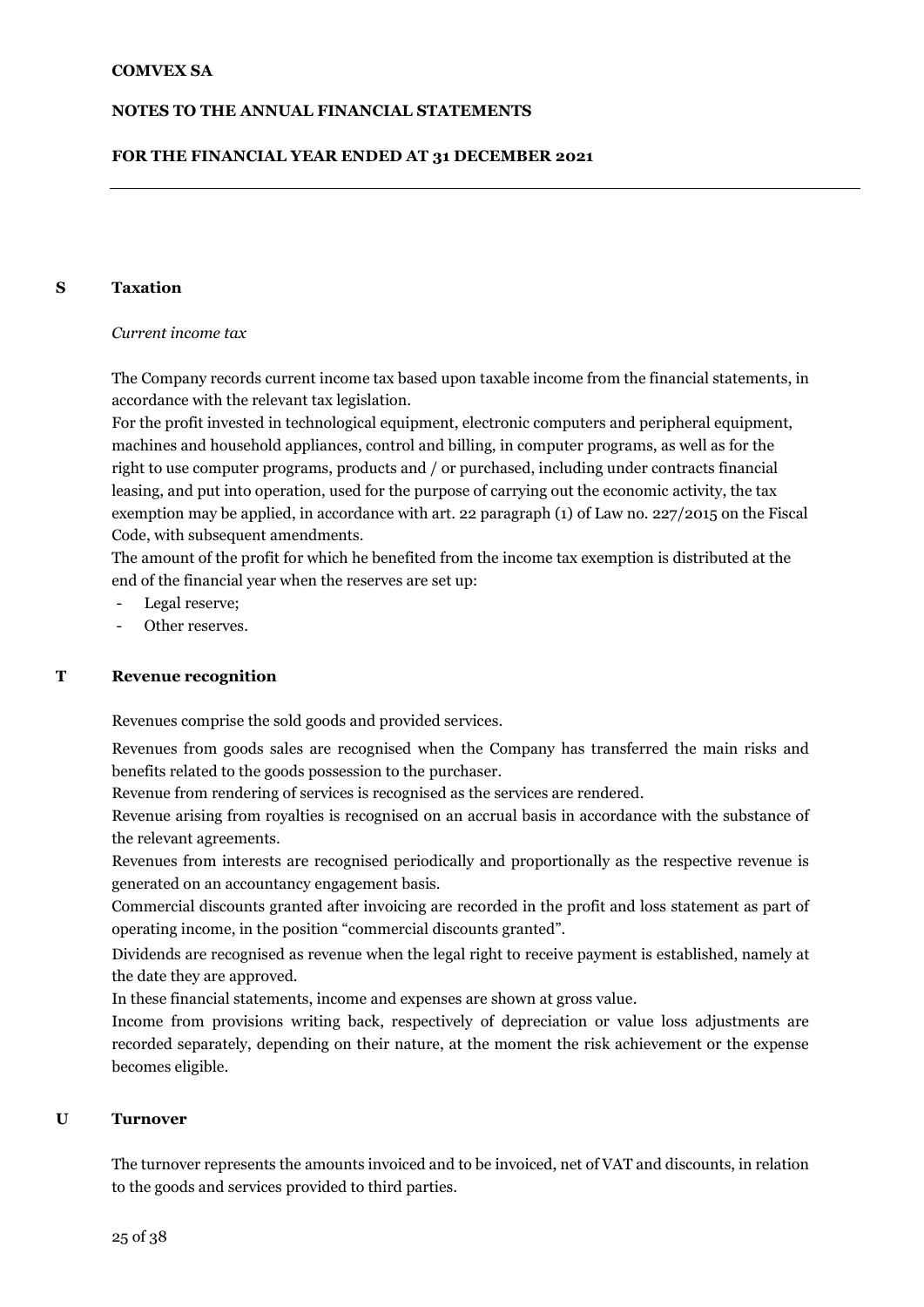#### **NOTES TO THE ANNUAL FINANCIAL STATEMENTS**

#### **FOR THE FINANCIAL YEAR ENDED AT 31 DECEMBER 2021**

#### **V Operating expenses**

The operating expenses are recognised in the period they refer to. Operating expenses include also expenses with commercial discounts received after invoicing. The expenses related to the financial year are registered, irrespective of their payment date. Thus, the debts for which the invoice has not been received yet will be registered in the expenses or goods accounts.

#### **W Financial expenses**

Financial expenses include: loss from receivables related to participations; losses on disposal of financial investments; unfavorable differences of foreign currency exchange rates; interests related to the financial year in progress; discounts granted to clients; losses from financial receivables and others. Financial expenses are recognized in the period to which they reffer.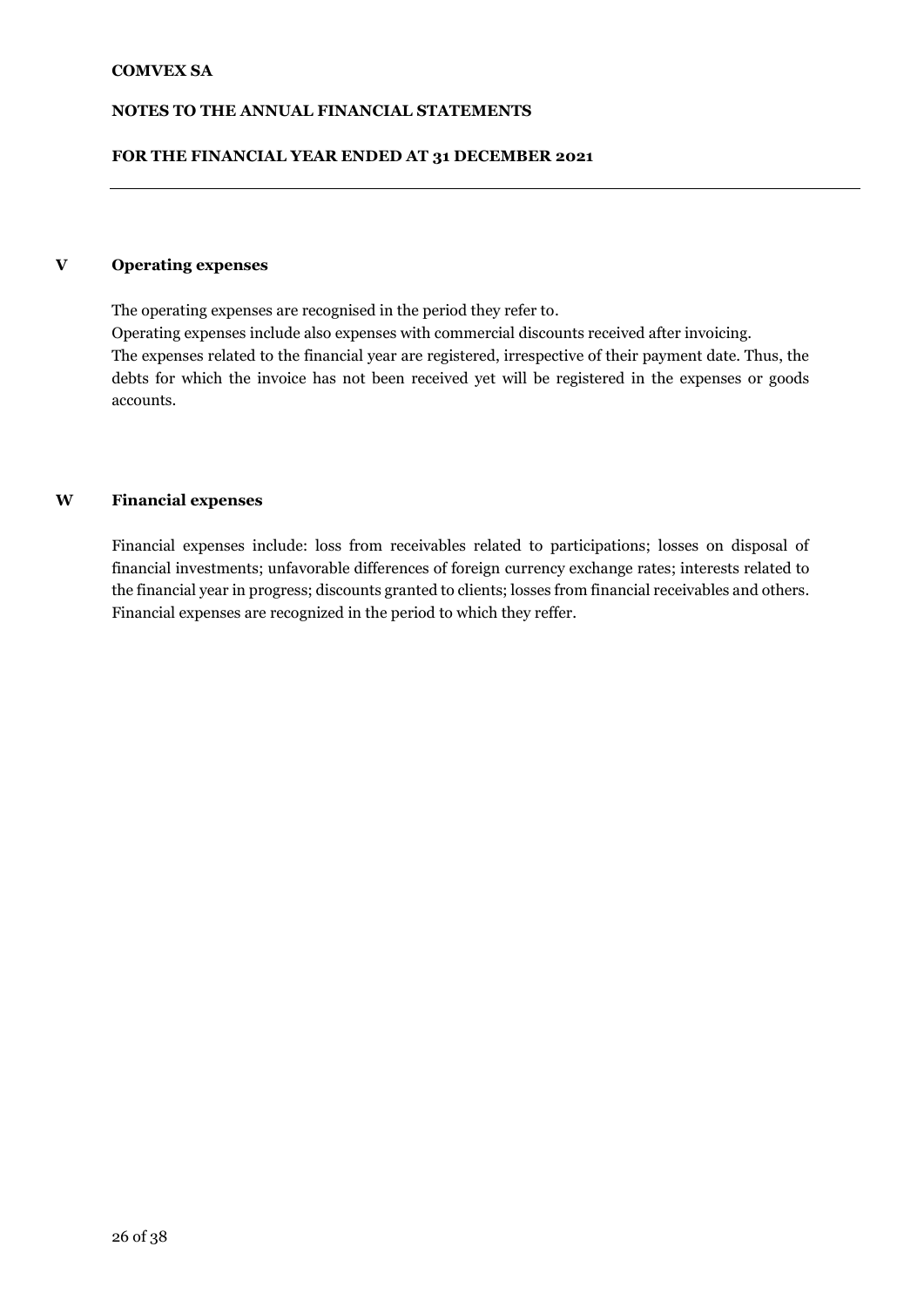#### **NOTES TO THE ANNUAL FINANCIAL STATEMENTS**

#### **FOR THE FINANCIAL YEAR ENDED AT 31 DECEMBER 2021**

#### **6 INVESTMENTS AND FINANCING SOURCES**

#### **a) Investment certificates, securities and convertible bonds**

The Company did not issue other securities except for its own shares.

#### **b) Share capital**

The value of subscribed capital on December 31st 2021 amounted to RON 29.139.928 (31 December 2020 RON 29.139.928) representing 11.655.971 shares (December 31st , 2020: 11.655.971 shares). All shares are ordinary, fully subscribed and paid in on December 31<sup>st</sup> 2021. All shares have the same voting right and a nominal value of RON 2,5 /share (December 31st , 2020: RON 2,5 /share).

The structure of shareholders on December 31st, 2021 is the following:

|                                      | <b>Number</b><br>of shares | Amount<br>(RON) | <b>Percentage</b><br>(%) |
|--------------------------------------|----------------------------|-----------------|--------------------------|
| Solidmet SRL                         | 3.576.953                  | 8.942.383       | 30,6877                  |
| Liberty Holdco Galati&Skopje Limited | 3.277.526                  | 8.193.815       | 28,1189                  |
| Nicola Ruxandra-Ioana                | 2.050.040                  | 5.125.100       | 17,5879                  |
| Dragoi Anca Mihaela                  | 2.050.040                  | 5.125.100       | 17,5879                  |
| Alti actionari-persoane fizice       | 491.993                    | 1.229.983       | 4,2210                   |
| Alti actionari-persoane juridice     | 209.419                    | 523.548         | 1,7967                   |
| Total                                | 11.655.971                 | 20.130.028      | 100                      |

#### **c) Shares issued during the financial year**

During the year 2021 there were no changes in share capital evolution.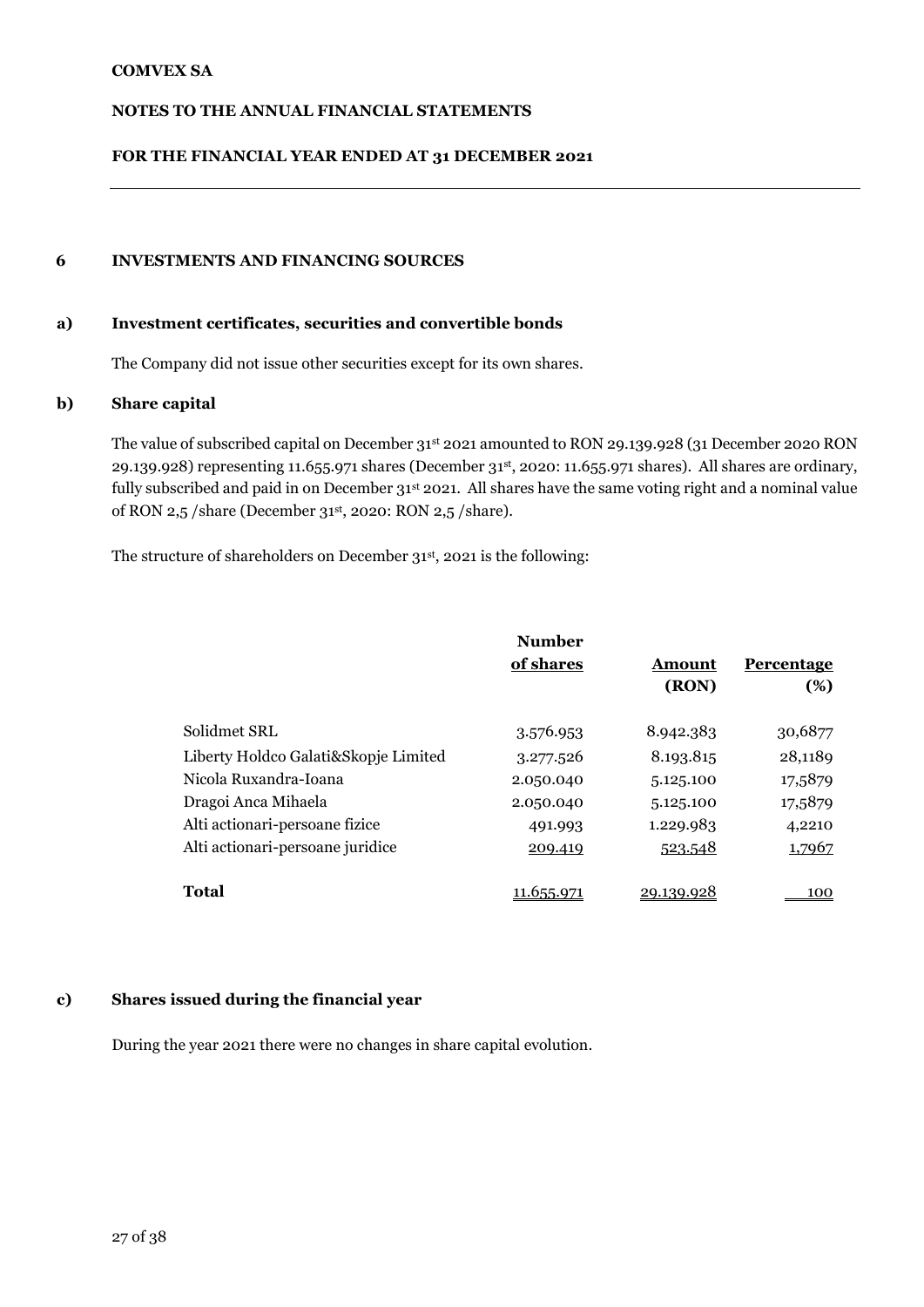#### **FOR THE FINANCIAL YEAR ENDED AT 31 DECEMBER 2021**

- **7 INFORMATION REGARDING THE EMPLOYEES AND THE MEMBERS OF THE ADMINISTRATIVE, MANAGEMENT AND SUPERVISORY BODIES AND OTHER KEY PERSONNEL**
- **a) Remuneration of the members of the administrative, management and supervisory bodies and other key personnel**

|               | Financial year ended on | Financial year ended on |  |
|---------------|-------------------------|-------------------------|--|
|               | 31 December 2020        | 31 December 2021        |  |
|               | (RON)                   | (RON)                   |  |
| Salaries:     |                         |                         |  |
| Directors (*) | 3.699.766               | 3.931.257               |  |
| Management    | 4.239.395               | 5.205.830               |  |
|               | 7.936.161               | 9.137.087               |  |

(\*) also includes the contributions paid, including contributions for daily travel allowances and benefits in the form of health insurance

|                                       | 31 December 2020 | 31 December 2021 |
|---------------------------------------|------------------|------------------|
|                                       | (RON)            | (RON)            |
| Salaries payable as at the end of the |                  |                  |
| <i>period:</i>                        | 297.406          | 317.419          |

#### **b) Employees**

The average number of employees during the year was as follows:

|                          | 2020 | <u> 2021</u> |
|--------------------------|------|--------------|
| Administrative personnel | 56   | 67           |
| Operational personnel    | 235  | 283          |

Expenses with personnel include the following:

|                                        | 2020       | 2020       |
|----------------------------------------|------------|------------|
| Expenses for social security           | 2.026.077  | 2.408.946  |
| Expenses with salaries and indemnities | 28.799.564 | 39.071.244 |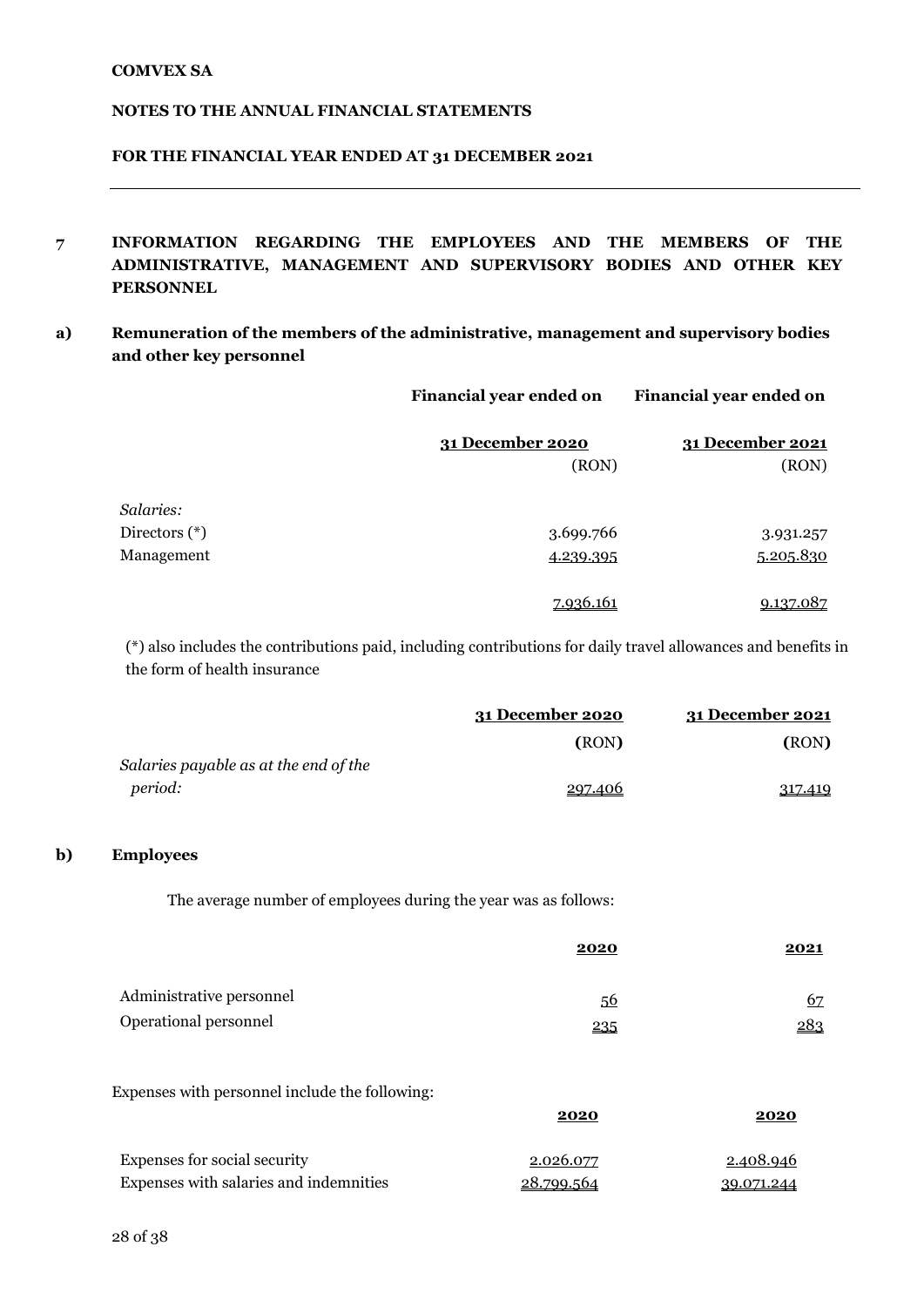#### **FOR THE FINANCIAL YEAR ENDED AT 31 DECEMBER 2021**

#### **8 OTHER INFORMATION**

#### **a) Information regarding the Company**

COMVEX S.A. was incorporated in 1991, being the biggest specialized terminal in operating solid raw materials in bulk from the Black Sea area, covering a surface of de 700.386 m<sup>2</sup> South of Constanța Port, Romania.

COMVEX terminal is a market leader, specialized in handling, storing and transshipping sold raw materials in bulk, such as: iron ores, coals, coke, bauxite, having complete and modern operating facilities located in Constanța Port.

COMVEX is the only terminal operating solid raw materials in bulk from the Black Sea area which can board high capacity "cape size" ships (up to 220,000 tdw), as it has an unloading sea quay made of 5 berths of total 1,400 m long and water depths ranging between 10.8 and 18.5 m. At the same time, the terminal enjoys a good geographical position with access to waterways network including the Danube.

In addition to the existing Mineral Terminal, COMVEX has developed a Grain Terminal in Dana 80, covering an area of approximately 60,000 sqm. The location offers important logistic advantages, such as: the deepest berth in the Black Sea, the vicinity with the barge terminal (proximity to the Danube-Black Sea Canal), for river transport from the Danube border, direct and easy access to the railway, direct access to the A2 motorway. Thus, COMVEX will offer grain producers in Romania, Hungary, Serbia, Bulgaria the possibility of delivering the production on high capacity vessels, from 100,000 to 120,000 tdw.

The total storage capacity of the COMVEX Grain Terminal is 200,000 mt. Storage capacity and operating rates are calculated for wheat. The storage area consists of 18 large flat-bottomed silo cells (12 x 10,000 mt and 6 x 10,900 mt), 6 small flat-bottomed silo cells (2,250 mt each ) and 6 conical bottom cells.

The company has implemented an integrated management system, certified on the ISO 9001: 2015 quality management standards, the environmental management system according to ISO 14001: 2015 and the occupational health and safety management system according to OHSAS 54001:2018. In addition, the cereal terminal is certified to the ISO 22000: 2018 (food safety management system) standard. It also complies with the requirements of the International Ship and Port Facility Security (ISPS) Code.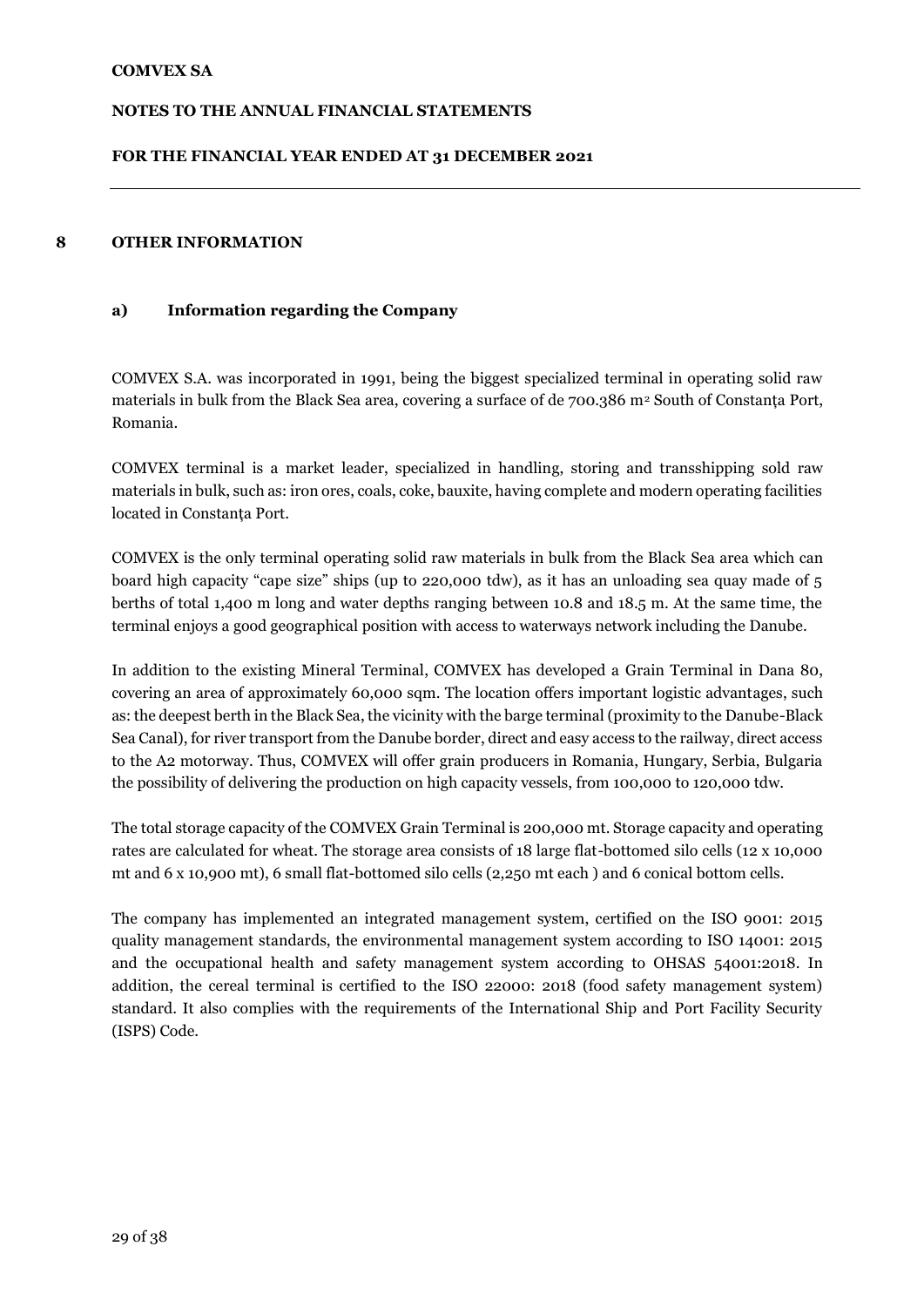#### **FOR THE FINANCIAL YEAR ENDED AT 31 DECEMBER 2021**

#### **b) Information regarding the subsidiaries, associated undertakings and entities under the common control of the Company is disclosed in Note 1 (c).**

In the meaning of the provisions of Art. 7 pct. 26 of Law 227/2015 regarding the Fiscal Code, with further amendments and completions, the affiliated persons to Comvex Company are Solidmet SRL and Expert Placement Services Limited, both owning more than 25% of the equity interests

#### **c) Financing**

As of December 31, 2021, the Company has a bank loan contract for investments, as well as a financing agreement granted for the purpose of financing the current activity as presented in the table below:

| ${\bf N}$<br>$\Omega$ | <b>Bank</b>                        | <b>Destinati</b><br>$\underline{\mathbf{on}}$                                          | Ccy                       | <b>Approved</b><br><u>amount</u> | <b>Signing</b><br>date | <b>Maturity</b> | <b>Balance</b><br>as of<br>31.12.2021 | Out of<br>which<br>short<br>term | <u>Out of</u><br>which<br>long<br>term |
|-----------------------|------------------------------------|----------------------------------------------------------------------------------------|---------------------------|----------------------------------|------------------------|-----------------|---------------------------------------|----------------------------------|----------------------------------------|
| $\mathbf{1}$          | Raiffeisen<br>Bank and<br>Eximbank | Long term<br>bank loan<br>for<br>financing<br>the<br>investment<br>"Grain<br>Terminal" | <b>EUR</b>                | 36.384.200                       | 16.05.2017             | 08.08.2027      | 30.372.200<br>150.284.682             | 5.112.000<br>25.294.687          | 25.260.200<br>124.989.995              |
|                       |                                    |                                                                                        | Equiv<br>in<br><b>RON</b> |                                  |                        |                 |                                       |                                  |                                        |
| $\overline{2}$        | Raiffeisen                         | Medium<br>term loan<br>bank for<br>financing<br>the current<br>activity                | <b>EUR</b>                | 1.000.000                        | 15.03.2021             | 15.12.2023      | 1.000.000                             | 500.000                          | 500.000                                |
|                       |                                    |                                                                                        | Equiv<br>in<br><b>RON</b> |                                  |                        |                 | 4.948.100                             | 2.474.050                        | 2.474.050                              |

In order to finance the investment "Grain terminal" on berth 80, the Company contracted in May 2017 a longterm bank loan of EUR 36.4 million. The financing was equally granted by Raiffeisen Bank and EximBank, also benefiting of a guarantee issued by EximBank In the Name and on Account of the Romanian State, amounting EUR 18.144 million. The facility is repaid in quarterly installments, starting in September 2019 (as per the approval of the amendment to the contractual terms dated 13.03.2019) and has a final maturity in August 2027.

The final maturity date of the credit facility is August 8, 2027 and the credit facility balance at December 31, 2021 was of Euro 30,372,200.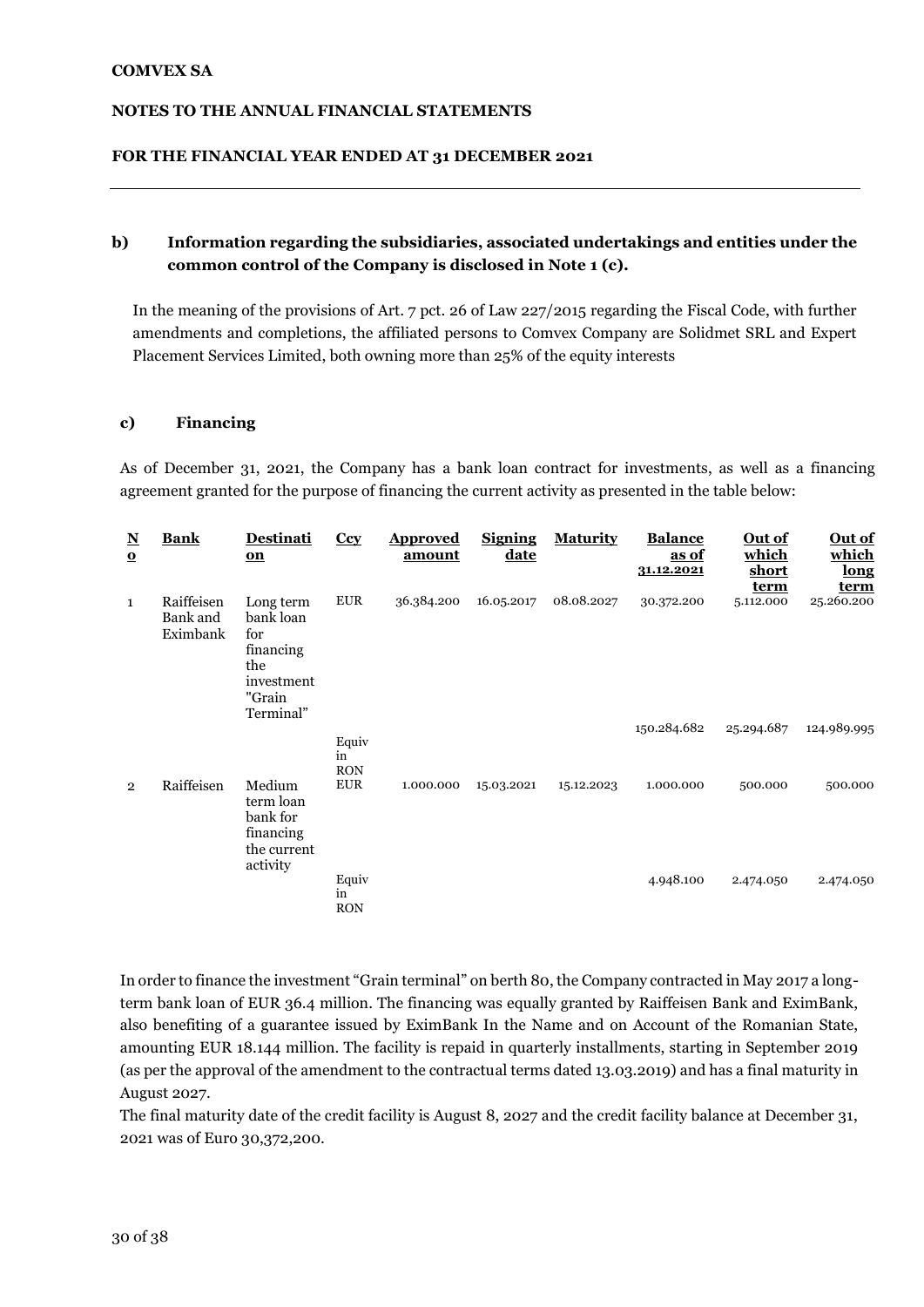#### **NOTES TO THE ANNUAL FINANCIAL STATEMENTS**

#### **FOR THE FINANCIAL YEAR ENDED AT 31 DECEMBER 2021**

The credit agreement obtained for the financing of the Grain Terminal contains a series of financial covenants that must be fulfilled by the Company for each financial year.

The first year of testing is the year ended December 31, 2021.

The financial ratios as per contract are:

- Debt Service Coverage Rate - as a ratio between Cash Flow and Net Debt Service - having as reference value  $> 1.2$ 

- Debt indicator- as a ratio between Net Financial Debts and EBITDA- having as reference value < 5 On December 31, 2021, both financial ratios were fulfilled.

#### **d) Exceptional revenues and expenses**

During 2021, exceptional revenues of 619,019 lei were registered, representing the amount collected from the execution of a quantity of 1,951 tons of coal brought to the Comvex Mineral Terminal by the client Viofeli.

#### **e) Leasing and leaseback operations**

At the end of 2021, the balance of leasing financing was RON 406.589, representing the equivalent of EUR 82.171 EUR. Leasing financing was contracted for the purchase of cars necessary for the activity.

#### **f) Fees paid to auditors / censors**

In 2021, the company paid the financial auditor the fees according to the contract concluded between the parties.

#### **g) Contingent liabilities and commitments undertaken**

The Company has the following commitments:

|                                                           | 31 decembrie  |
|-----------------------------------------------------------|---------------|
| (i) Capital commitments                                   | 2021<br>(lei) |
|                                                           |               |
| (ii) Commitments related to operational leasing contracts |               |
| in which the Company is tenant                            |               |
| (iii) Guarantees granted to third parties                 | 1.307.995     |
| (iv) Contingent debts                                     |               |
| (v) Commitments related to pensions                       |               |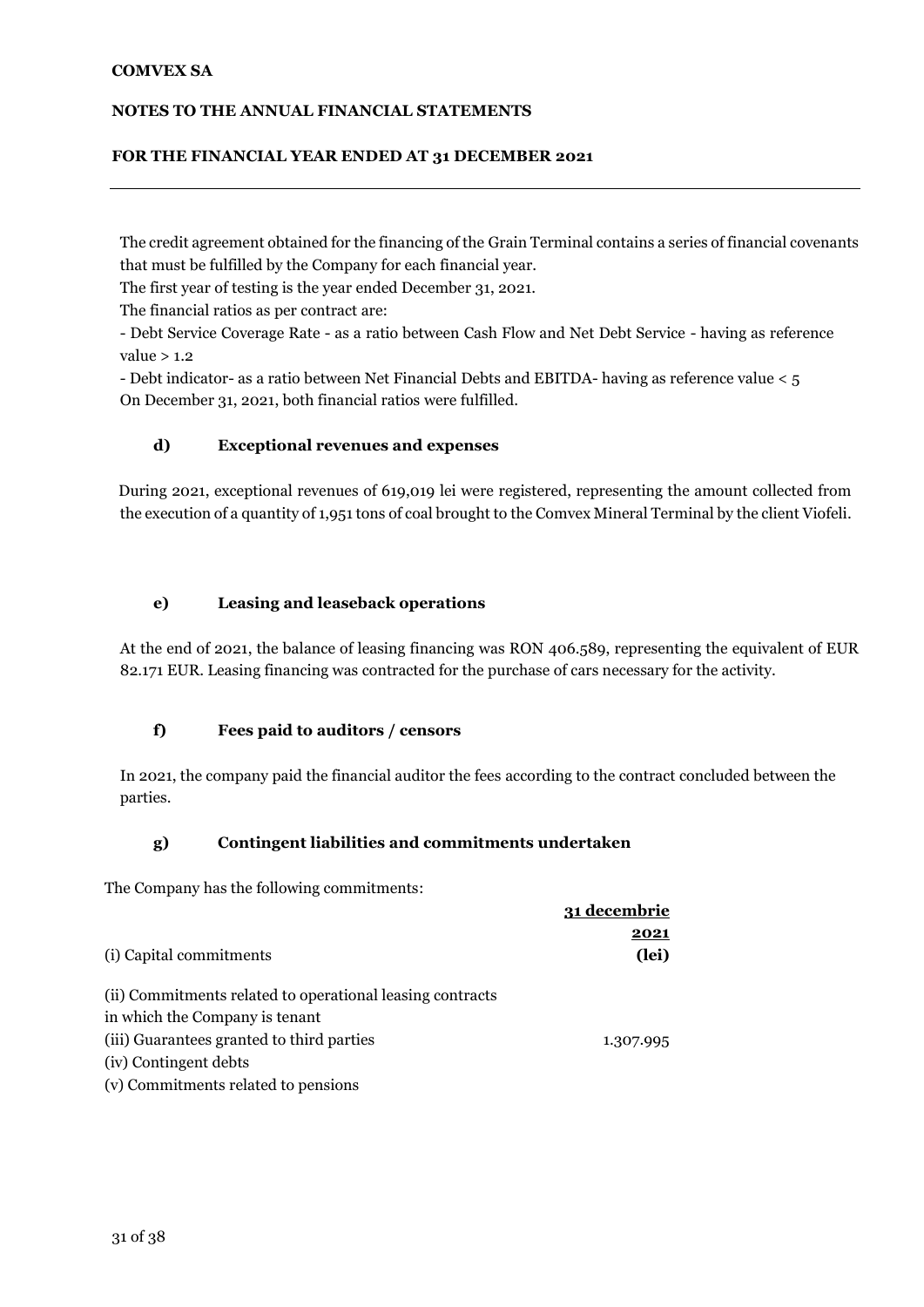#### **FOR THE FINANCIAL YEAR ENDED AT 31 DECEMBER 2021**

### **Derivative instruments**

The company has no derivative instruments.

#### **h) Commitments received**

|                                                  | 31 decembrie 2021 |
|--------------------------------------------------|-------------------|
|                                                  | (lei)             |
| Received pledges and guarantees (letters of bank |                   |
| guarantee for paid advances)                     | 212.734           |
| Other received guarantees                        | 373.164           |
| <b>Total</b>                                     |                   |

### **i) Related party and jointly controlled parties transactions**

The company carried out the following transactions with related parties and jointly controlled parties:

| <b>Entity</b>              | <b>Relation</b>          | <b>Transaction</b>            |
|----------------------------|--------------------------|-------------------------------|
| Solidmet SRL               | Related party            | Loan received in 2020         |
| Quayside Trading SRL       | Jointly controlled party | Client and Supplier           |
| <b>CRDV Associates SRL</b> | Jointly controlled party | Repayment of the loan granted |
|                            |                          | by Comvex in 2020             |

#### **(1) Aquisitions of good and services**

|                                     | 31 Decembrie 2020 | 31 Decembrie 2021 |
|-------------------------------------|-------------------|-------------------|
|                                     | (RON)             | (RON)             |
| Aquisition of services              |                   |                   |
| a) other jointly controlled parties |                   |                   |
|                                     | 695.680           | <u>708.245</u>    |
| <b>Total</b>                        | 695.680           | 708.245           |

#### **(2) Balances resulted from sales/aquisition of good and services**

|                                     | 31 Decembrie 2020<br>(RON) | 31 Decembrie 2021<br>(RON) |
|-------------------------------------|----------------------------|----------------------------|
| Receivables                         |                            |                            |
| a) other jointly controlled parties | 645.272                    | 397.272                    |
| <b>Total</b>                        | 545.979                    | 397.272                    |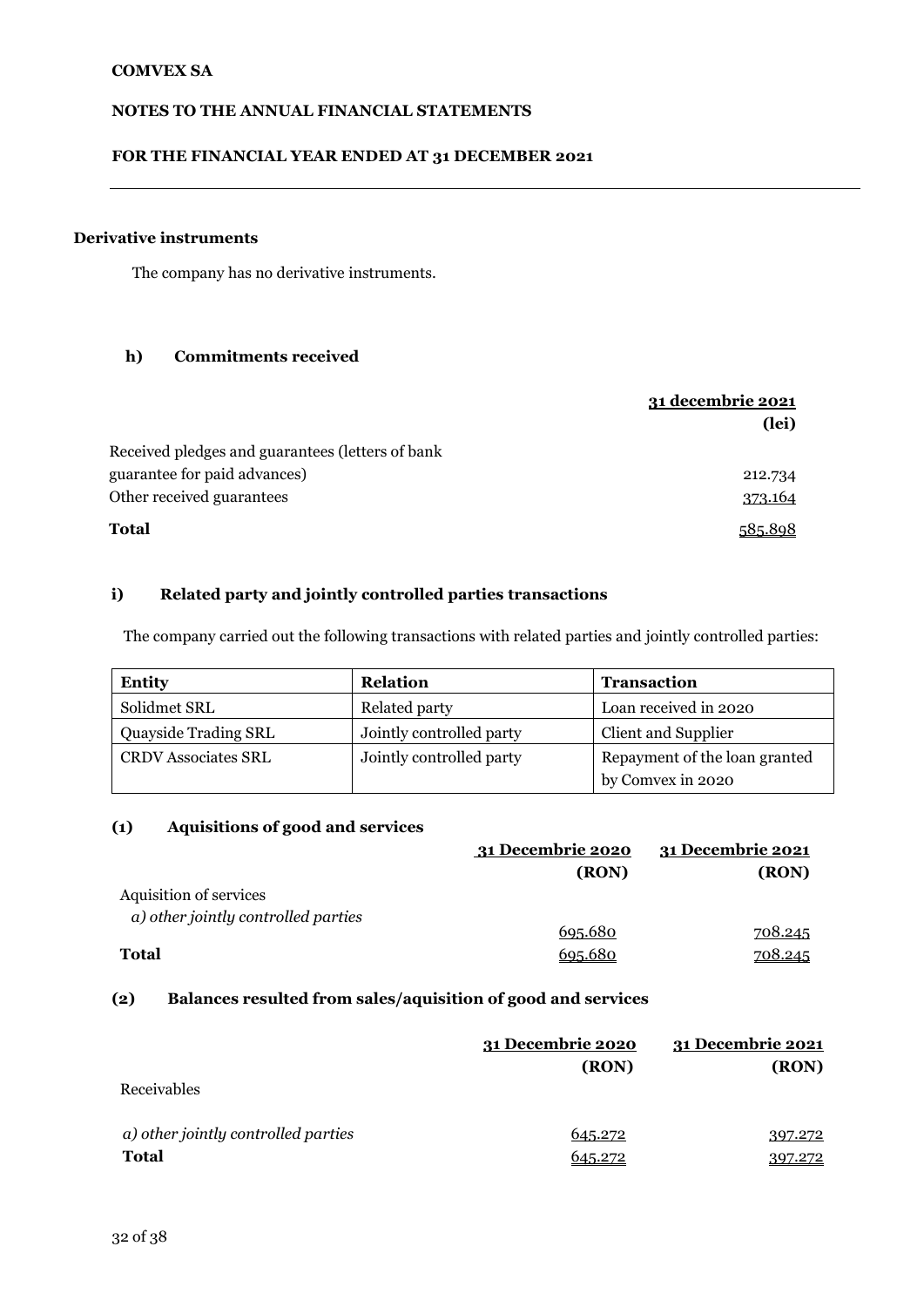#### **FOR THE FINANCIAL YEAR ENDED AT 31 DECEMBER 2021**

| Debts                                               | <u>31 Decembrie 2020</u><br>(RON) | 31 Decembrie 2021<br>(RON) |
|-----------------------------------------------------|-----------------------------------|----------------------------|
| g) other jointly controlled parties<br><b>Total</b> | 131.848<br><u>131.848</u>         | $\overline{\phantom{0}}$   |

Receivables relating to other jointly controlled parties represents the capital investment made for the improvement of a equipment rented for current activities of the Company. Debts relating to other jointly controlled parties represents to the rent recorded for that equipment. The capital investment has been transferred by sale to the owner of the equipment and is recovered by deduction it in installments from the monthly rent due.

#### **(3) Borrowings for related parties**

|                                                                        | 31 December 2020 | 31 December 2021 |
|------------------------------------------------------------------------|------------------|------------------|
|                                                                        | (RON)            | (RON)            |
| Loans and interests                                                    |                  |                  |
| e) jointly controlled entities in which<br>the entity is a shareholder |                  |                  |
|                                                                        | 250.000          |                  |
| <b>Total</b>                                                           | 250.000          |                  |

In 2021 CDRV Associates SRL repaid the loan granted by Comvex in the amount of 250,000 lei. The loan was granted to CDRV, in which the Company has the quality of founder, to cover the expenses necessary for the current operations in accordance with its object of activity.

#### **(4) Loans received**

|                     | 31 decembrie 2020 | <u>31 decembrie 2021</u> |
|---------------------|-------------------|--------------------------|
|                     | (lei)             | (lei)                    |
| Loan received from: |                   |                          |
| a) related parties  |                   |                          |
|                     | 9.738.800         | 9.896.200                |
| <b>Total</b>        | 9.738.800         | 9.896.200                |

During 2020, Solidmet SRL has granted a loan for the Company amounting EUR 2.000.000 in order to cover the last amounts to be paid for the completion of the Cereals Terminal investment project. The loan has a maturity of 5 years starting with 01.05.2020 and and it is not an interest bearer. The loan was also presented in Note 4 as a long-term debt.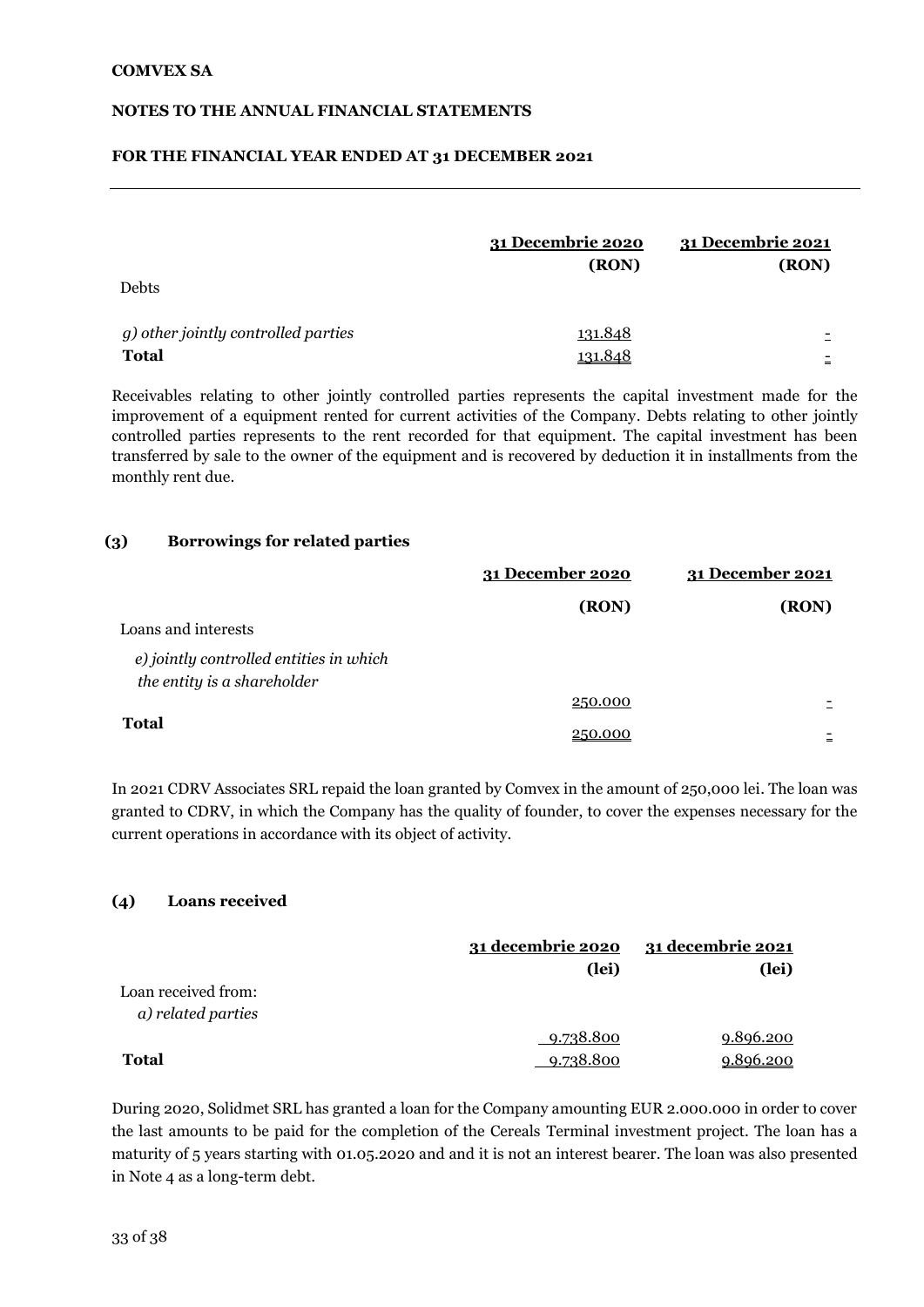#### **NOTES TO THE ANNUAL FINANCIAL STATEMENTS**

#### **FOR THE FINANCIAL YEAR ENDED AT 31 DECEMBER 2021**

#### **j) Other expenses regarding third parties**

| <b>Descriere</b>                                  | 31.12.2020 | 31.12.2021 |
|---------------------------------------------------|------------|------------|
| Maintenance and repairs expenses                  | 2.518.767  | 3.464.058  |
| Rent and royalties expenses                       | 7.538.827  | 8.275.671  |
| Insurance expenses                                | 1.212.498  | 1.455.309  |
| Studies and research                              | ۰          |            |
| Exoenses related to training of personnel         | 12.722     | 38.557     |
| Commissions and fees                              | 1.429.571  | 2.012.533  |
| Protocol, advertising and publicity expenses      | 484.310    | 1.120.441  |
| Transport of personnel                            | 216.907    | 192.912    |
| Travel and transfer expenses                      | 69.755     | 164.308    |
| Post and telecommunications expenses              | 581.090    | 586.038    |
| Banking fees and commissions and similar services | 1.009.974  | 2.060.510  |
| Other third party services                        | 7.689.814  | 13.127.714 |
| <b>Total</b>                                      | 22.764.235 | 32.498.050 |

Regarding the maintenance and repair expenses, the company records those maintenance and revision costs that do not meet the capitalization criteria. Rent and royalties expenses include the rent paid to CNAPM for the port teritory. The expenses with commissions and fees include also the costs representing the services provided by the lawyers with whom the company collaborates. Other expenses with the services performed by third parties refer mainly to draft surveys and other cargo inspection services, security services, IT support, etc.

#### **k) Subsequent events**

There are no significant subsequent events.

The Company's performance for January and February 2022 is in line with the Company's management expectations, but uncertainty about the geo-political situation in the region and national decisions related to it may impact the Company, as described in more detail in the Directors' Report. The Company's management closely monitors the situation and will take all necessary measures to reduce any impact.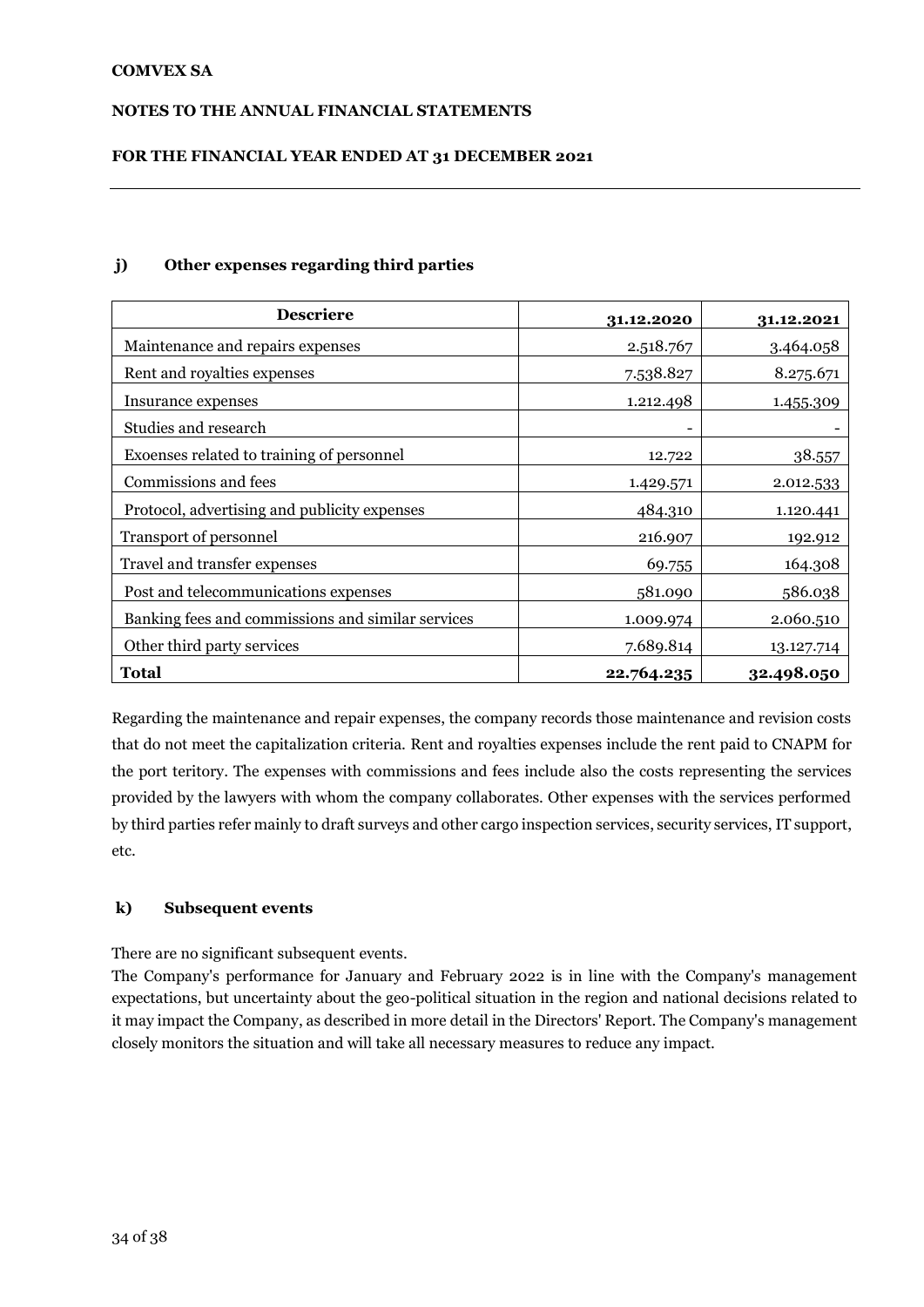# **FOR THE FINANCIAL YEAR ENDED AT 31 DECEMBER 2021**

# **9 NET CASH FLOW FROM OPERATING ACTIVITY**

|                                                                                              | <b>Financial year</b><br>ended<br>31 December | <b>Financial year</b><br>ended<br>31 December |
|----------------------------------------------------------------------------------------------|-----------------------------------------------|-----------------------------------------------|
|                                                                                              | 2020                                          | 2021                                          |
|                                                                                              | (RON)                                         | (RON)                                         |
| <b>Operating activities:</b>                                                                 |                                               |                                               |
| Net profit                                                                                   | 1.172.520                                     | 32.387.501                                    |
| Adjustments for net result reconciliation with the<br>net cash used in operating activities: |                                               |                                               |
| Value adjustment of tangible and intangible assets - net                                     | 11.518.420                                    | 21.519.597                                    |
| Adjustments for provisions for current assets - net                                          | 570.167                                       | 459.209                                       |
| Adjustments for provisions for financial assets - net                                        | 50.000                                        | 471.086                                       |
| Provision adjustments for risks and charges -<br>net                                         |                                               |                                               |
| Profit/(loss) from selling of tangible and intangible                                        |                                               |                                               |
| assets                                                                                       | (50)                                          | 118.334                                       |
| Profit/(loss) from selling of financial assets or short term                                 |                                               |                                               |
| investments                                                                                  |                                               |                                               |
| Income tax                                                                                   |                                               | 939.833                                       |
| Interest income                                                                              | (3.898)                                       | (1.491)                                       |
| Interest expense                                                                             | 1.107.720                                     | 4.005.393                                     |
| Increase of cash generated from                                                              |                                               |                                               |
| operations before changes in working capital                                                 |                                               |                                               |
|                                                                                              | 14.414.879                                    | 59.899.462                                    |
| Changes in working capital:                                                                  |                                               |                                               |
| (Increase)/decrease in trade receivables                                                     |                                               |                                               |
| Balance and other receivables                                                                | 2.663.835                                     | (7.795.109)                                   |
| (Increase)/Decrease in inventories balance                                                   | (663.296)                                     | (3.562.020)                                   |
| Increase in trade payables balance                                                           |                                               |                                               |
| and other payables                                                                           | (10.519.999)                                  | (2.348.279)                                   |
| Net cash flow generated from operations                                                      | 5.895.419                                     | 46.194.054                                    |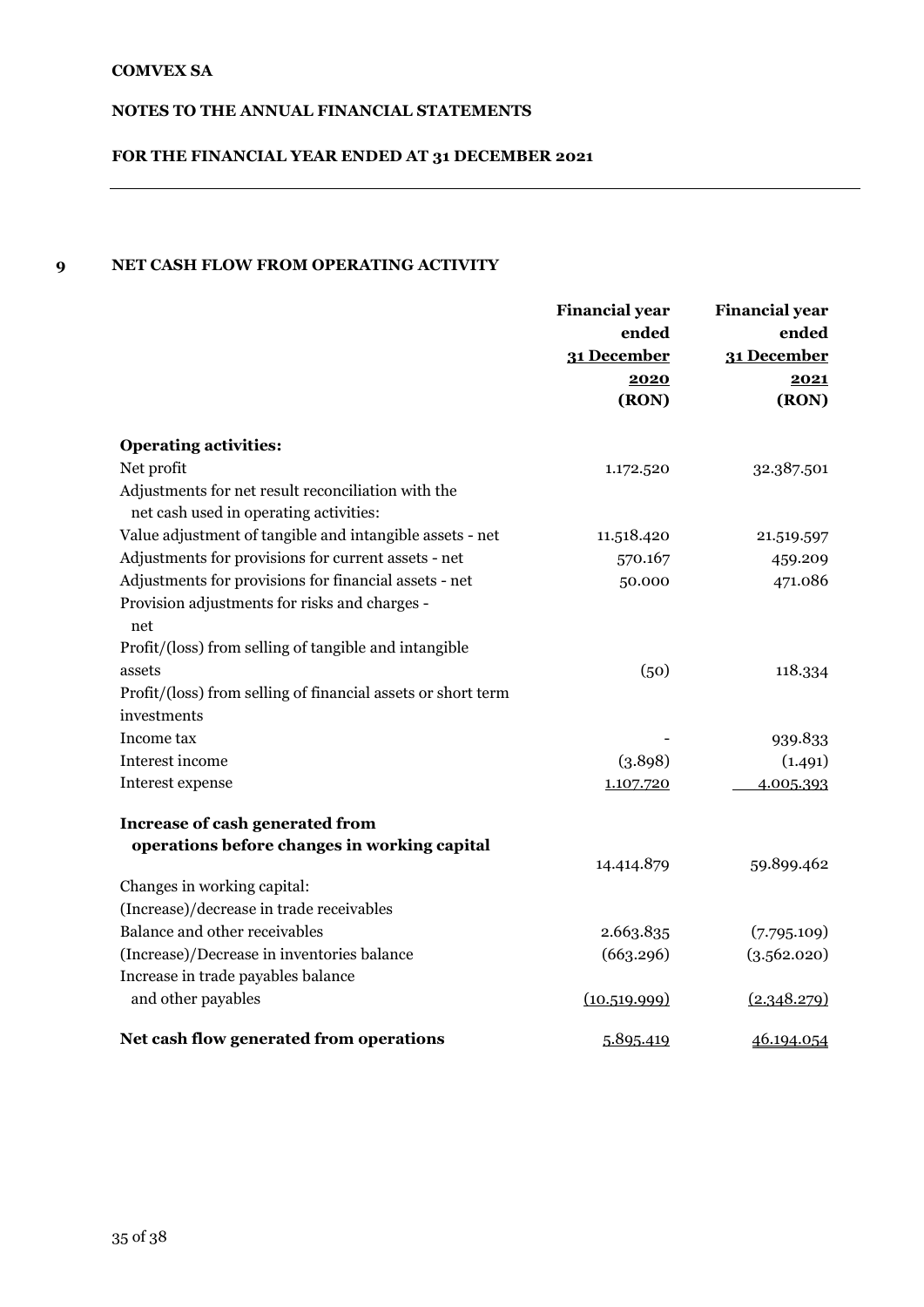#### **FOR THE FINANCIAL YEAR ENDED AT 31 DECEMBER 2021**

#### **10 CONTINGENCIES AND OTHER LITIGATIONS**

#### **(a) Litigations**

- (1) On December 31, 2021, the Company has several ongoing litigations with Compania Nationala Administratia Porturilor Maritime SA Constanta (CN APM), determined by Comvex`s refusal to pay the tariff for using the port infrastructure (UDP), taking into consideration the following aspects:
	- Unilateral increase by CN APM of the tariff for using the port infrastructure in the context of a preexisting contract providing the parties' obligation to negotiate;
	- CN APM's non fulfilment/faulty fulfilment of its contractually assumed obligations.

Thus, starting with January 2015, the Company refused to pay the increased tariff from EUR 0.05 euro /m2/month to 0.08 euro / m2/month, as the increased tariff has no correspondent in the contractual mechanism and starting with April 2015, Comvex invoked the failure to fulfil with the counter services related to the UDP tariff of 0.05 euro /m2/month provided within the agreement concluded with CN APM. Through its refusal to pay the UDP tariff, COMVEX has consistently detailed the reasons underlying such refuses, attaching in this sense justifying photo boards, showing with no doubt that CN APM non fulfilment/faulty fulfilment of its contractually assumed obligations.

The value of the refusals related to the tariff of 0.05 euro /m2 for April 2015 – September 2016 is in the amount of 2,813,425.5 lei without VAT, amount which was provisioned, thusly avoiding the impairment of the future financial position of the Company.

The total value of the refusals related to the tariff of 0.03 euro /m2 amounts to 1,322,255.42 lei without VAT, amount which cannot impair the financial position of the Company because, as mentioned above, there is no contractual correspondent for that tariff, the Company not recognising any adjustments in the financial statements. We mention that the claims of CNAPM regarding the payment of the counter value of the tariff for using the port infrastructure increased with 0.03 euro /m2/month were already rejected by the Court as having no merits, thusly CNAPM transmitted until now part of the invoices for cancellation of the tariff of 0.03 euro /m2.

On December 31, 2021, the total value of the refused penalties was of 4,496,525 lei from which the amount of 2,407,751 lei represents refused penalties for the tariff of 0.05 euro/m2 and the difference of 2,088,774 lei - represents refused penalties for the increased tariff of 0.05 euro/m2 to 0,08 euro (for which CNAPM did not issue cancellation invoices). We make the same mention that CNAPM has already cancelled part of the penalties for the increased tariff of 0,03 euro/m2. The Company did not recognise any adjustments in the financial statements for the refused penalties.

On December 23, 2020 by means of Decision no. 1476/2020 ordered in File no. 6744/118/2015, the Constanta County Court dismissed entirely the claim submitted by CN APM by which they requested the obligation of Comvex to the payment of the amount representing the UDP invoices refused to be paid during the period of 30.01.2015 – 29.01.2016 as well as the related penalties. CN APM has filed an appeal against Decision no. 1476/2020.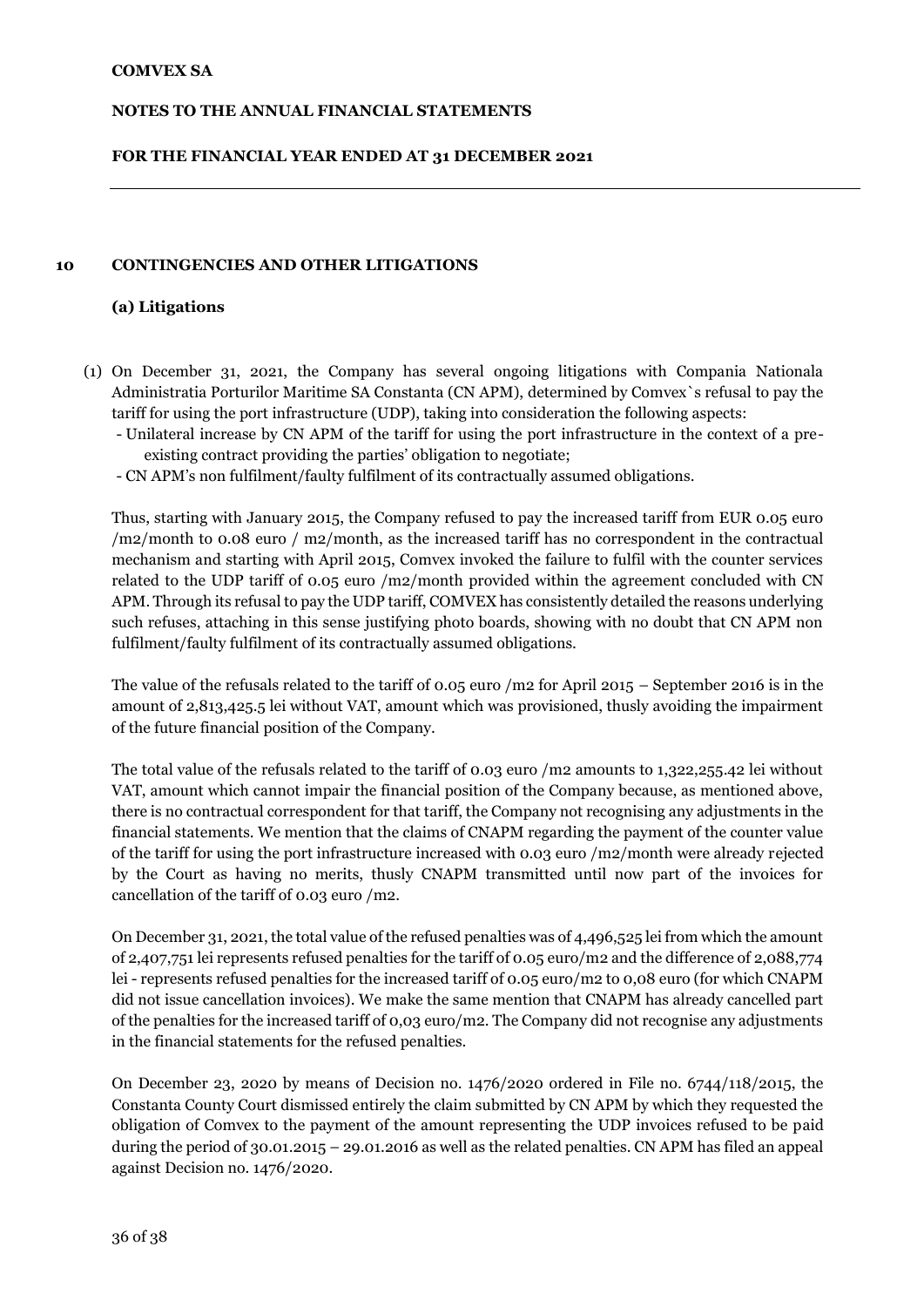#### **NOTES TO THE ANNUAL FINANCIAL STATEMENTS**

#### **FOR THE FINANCIAL YEAR ENDED AT 31 DECEMBER 2021**

By Civil Decision no. 412/07.10.2021 ordered by the Constanta Appeal Court was admitted the appeal introduced by CN APM SA, was partly changed the appealed decision, respectively the related requests were partly admitted, the defendant Comvex SA was obliged to the payment to the plaintiff CN APM SA of the amount of 1,924,807.23 lei representing the tariff for using the port infrastructure calculated for the period of 30.01.2015 – 14.01.2016 at the level of 0,05 euro/m2 and to the payment of delay penalties relative to the tariff for using the port infrastructure calculated at the level of 0,05 euro paid late. The rest of the claims relative to the payment of the counter value of the tariff for using the port infrastructure increased with 0,03 euro/m2/month were rejected as having no merits.

Both Comvex and CN APM introduced appeal against the decision of the Constanta Appeal Court in file 6744/118/2015. The appeal introduced by Comvex targets the request regarding the obligation to the payment of the amount of 1,924,807.23 lei representing the tariff for using the port infrastructure of 0,05 euro/m2 and the relevant penalties, and the appeal introduced by CN APM targets the Court's solution of rejection the request to increase the tariff for using the port infrastructure from 0,05 euro/m2/month to 0,08 euro/m2/month.

Taking into consideration the technical expert assessment reports performed for the file, favourable to the Company, the decision ordered by Constanta County Court on 23rd of December 2020, the superficiality of the reasoning of the appeal decision, the Management of the Company assesses the admission of CN APM's appeal as having minimum chances and respectively real changes for admission for Comvex's appeal.

Against decision no. 412/7.10.2021 ordered by the Constanta Appeal Court, the Comvex Company introduced revision as well. The revision has deadline on 25th of May 2022, at the Constanta Appeal Court, section II civil.

#### (2)

On the docket of the Constanta County Court, section II civil, it is registered file no.  $27863/3/2019^*$ , having as subject: ascertaining the absolute nullity of the operation of transmission of the right of ownership of a number of 40 shares each, issued by Comvex SA, by Mrs. Drăgoi Anca Mihaela and Mrs. Nicola Ruxandra Ioana and a number of 2,050,000 shares each, shares issued by Comvex SA, subscribed during increase of registered share capital, by Mrs. Drăgoi Anca Mihaela and Mrs. Nicola Ruxandra Ioana.

The file is pending in Court, at the stage of merits. The management of Comvex S.A. has taken all required measures in front of the competent courts until this date, contracting legal assistance and qualified representation for the Company, for the best interest of the Company.

The Management of the Company assesses that none of the claims introduced in this Report have any significant adverse effect on the economic results and financial position of the Company.